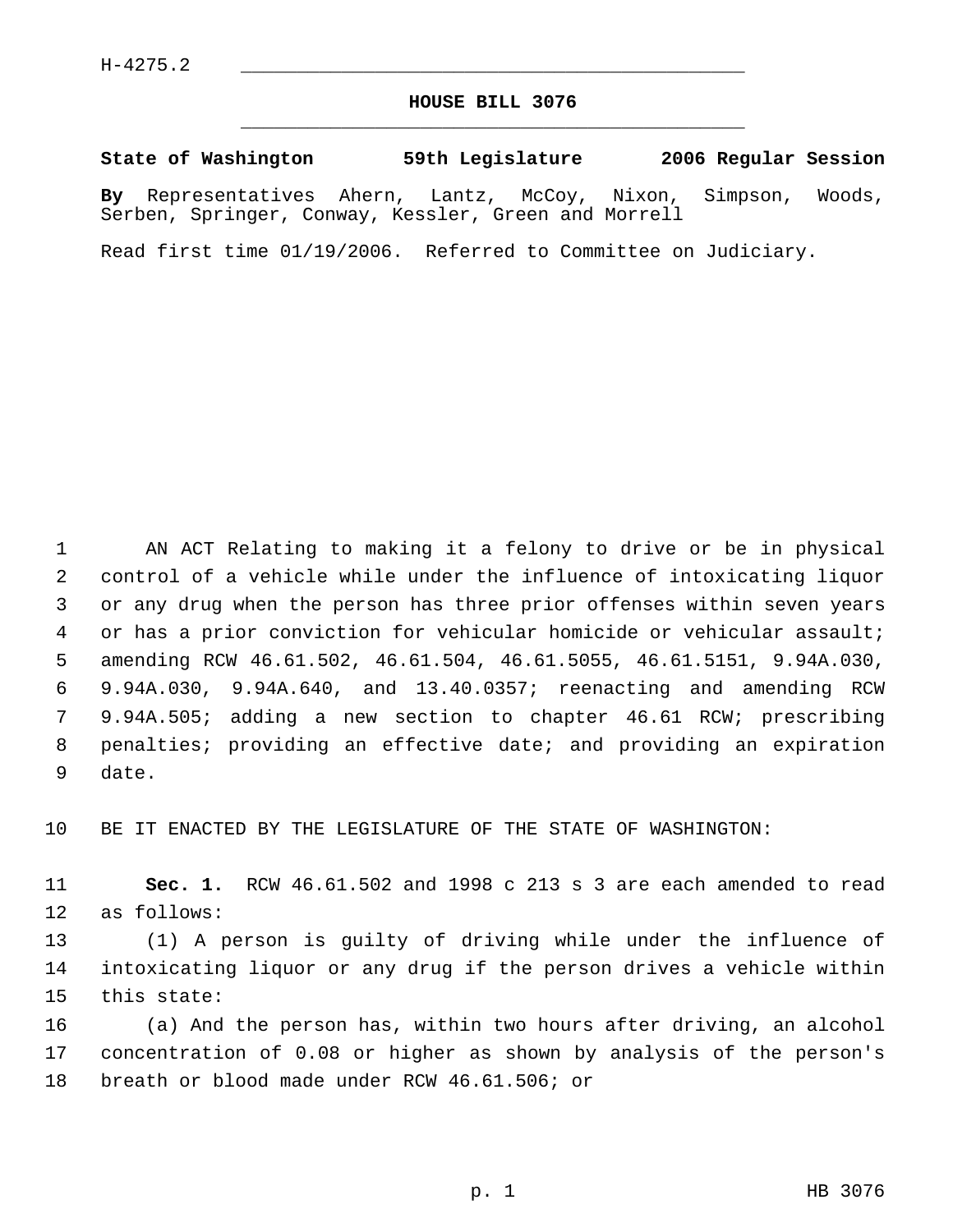(b) While the person is under the influence of or affected by intoxicating liquor or any drug; or

 (c) While the person is under the combined influence of or affected by intoxicating liquor and any drug.

 (2) The fact that a person charged with a violation of this section is or has been entitled to use a drug under the laws of this state shall not constitute a defense against a charge of violating this section.

 (3) It is an affirmative defense to a violation of subsection (1)(a) of this section which the defendant must prove by a preponderance of the evidence that the defendant consumed a sufficient quantity of alcohol after the time of driving and before the administration of an analysis of the person's breath or blood to cause the defendant's alcohol concentration to be 0.08 or more within two hours after driving. The court shall not admit evidence of this defense unless the defendant notifies the prosecution prior to the omnibus or pretrial hearing in the case of the defendant's intent to assert the affirmative defense.

 (4) Analyses of blood or breath samples obtained more than two hours after the alleged driving may be used as evidence that within two hours of the alleged driving, a person had an alcohol concentration of 0.08 or more in violation of subsection (1)(a) of this section, and in any case in which the analysis shows an alcohol concentration above 0.00 may be used as evidence that a person was under the influence of or affected by intoxicating liquor or any drug in violation of subsection (1)(b) or (c) of this section.

 (5) Except as provided in subsection (6) of this section, a violation of this section is a gross misdemeanor.

 (6) It is a class C felony punishable under section 3 of this act 30 if: (a) The person has three or more prior offenses within seven years as defined in RCW 46.61.5055; or (b) the person has ever previously been convicted of a violation of RCW 46.61.520 committed while under the influence of intoxicating liquor or any drug or RCW 46.61.522 committed while under the influence of intoxicating liquor or any drug.

 **Sec. 2.** RCW 46.61.504 and 1998 c 213 s 5 are each amended to read as follows:

(1) A person is guilty of being in actual physical control of a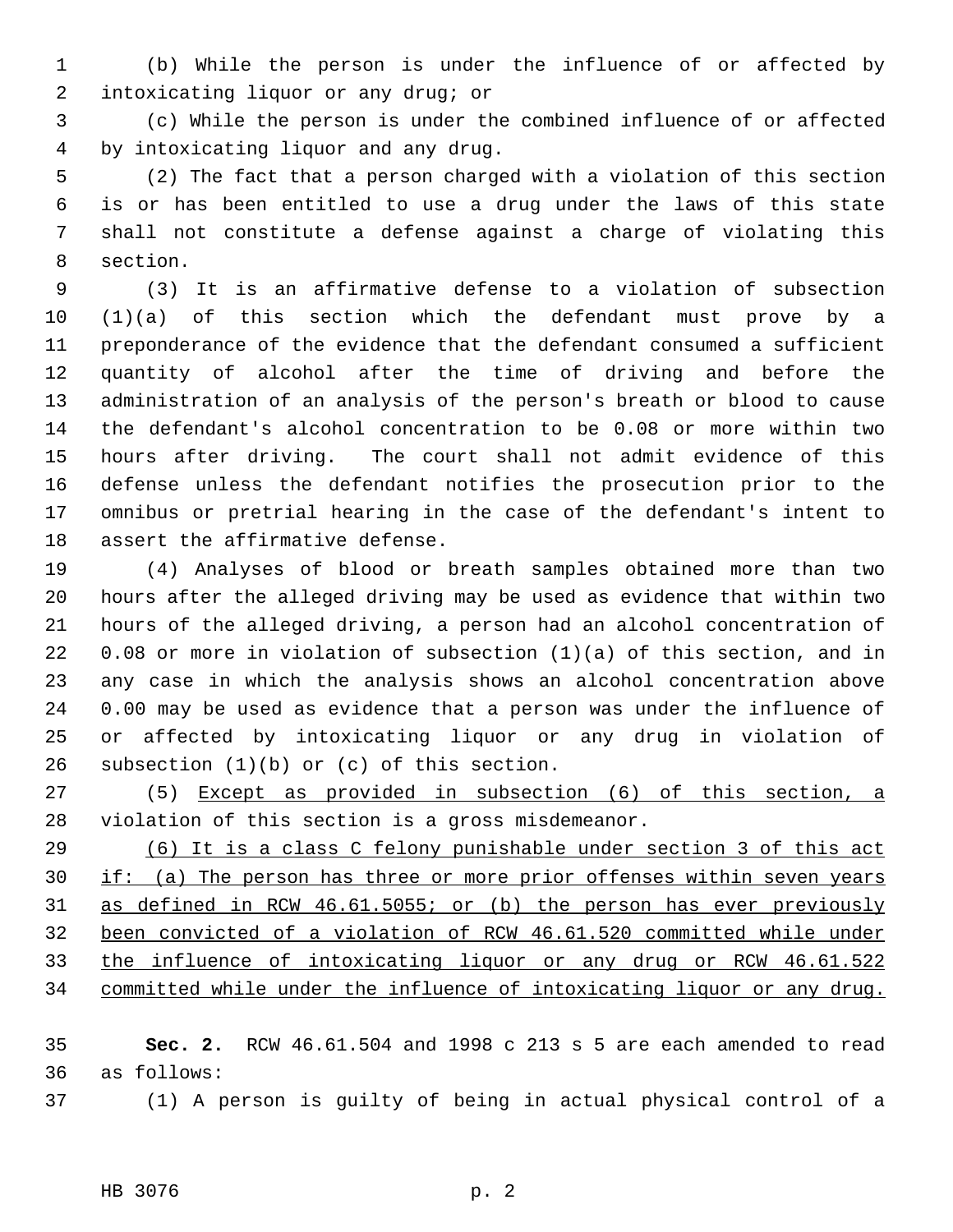motor vehicle while under the influence of intoxicating liquor or any drug if the person has actual physical control of a vehicle within this state:

 (a) And the person has, within two hours after being in actual physical control of the vehicle, an alcohol concentration of 0.08 or higher as shown by analysis of the person's breath or blood made under RCW 46.61.506; or

 (b) While the person is under the influence of or affected by intoxicating liquor or any drug; or

 (c) While the person is under the combined influence of or affected by intoxicating liquor and any drug.

 (2) The fact that a person charged with a violation of this section is or has been entitled to use a drug under the laws of this state does not constitute a defense against any charge of violating this section. No person may be convicted under this section if, prior to being pursued by a law enforcement officer, the person has moved the vehicle safely off the roadway.

 (3) It is an affirmative defense to a violation of subsection (1)(a) of this section which the defendant must prove by a preponderance of the evidence that the defendant consumed a sufficient quantity of alcohol after the time of being in actual physical control of the vehicle and before the administration of an analysis of the person's breath or blood to cause the defendant's alcohol concentration to be 0.08 or more within two hours after being in such control. The court shall not admit evidence of this defense unless the defendant notifies the prosecution prior to the omnibus or pretrial hearing in the case of the defendant's intent to assert the affirmative defense.

 (4) Analyses of blood or breath samples obtained more than two hours after the alleged being in actual physical control of a vehicle may be used as evidence that within two hours of the alleged being in such control, a person had an alcohol concentration of 0.08 or more in violation of subsection (1)(a) of this section, and in any case in which the analysis shows an alcohol concentration above 0.00 may be used as evidence that a person was under the influence of or affected by intoxicating liquor or any drug in violation of subsection (1)(b) or (c) of this section.

 (5) Except as provided in subsection (6) of this section, a violation of this section is a gross misdemeanor.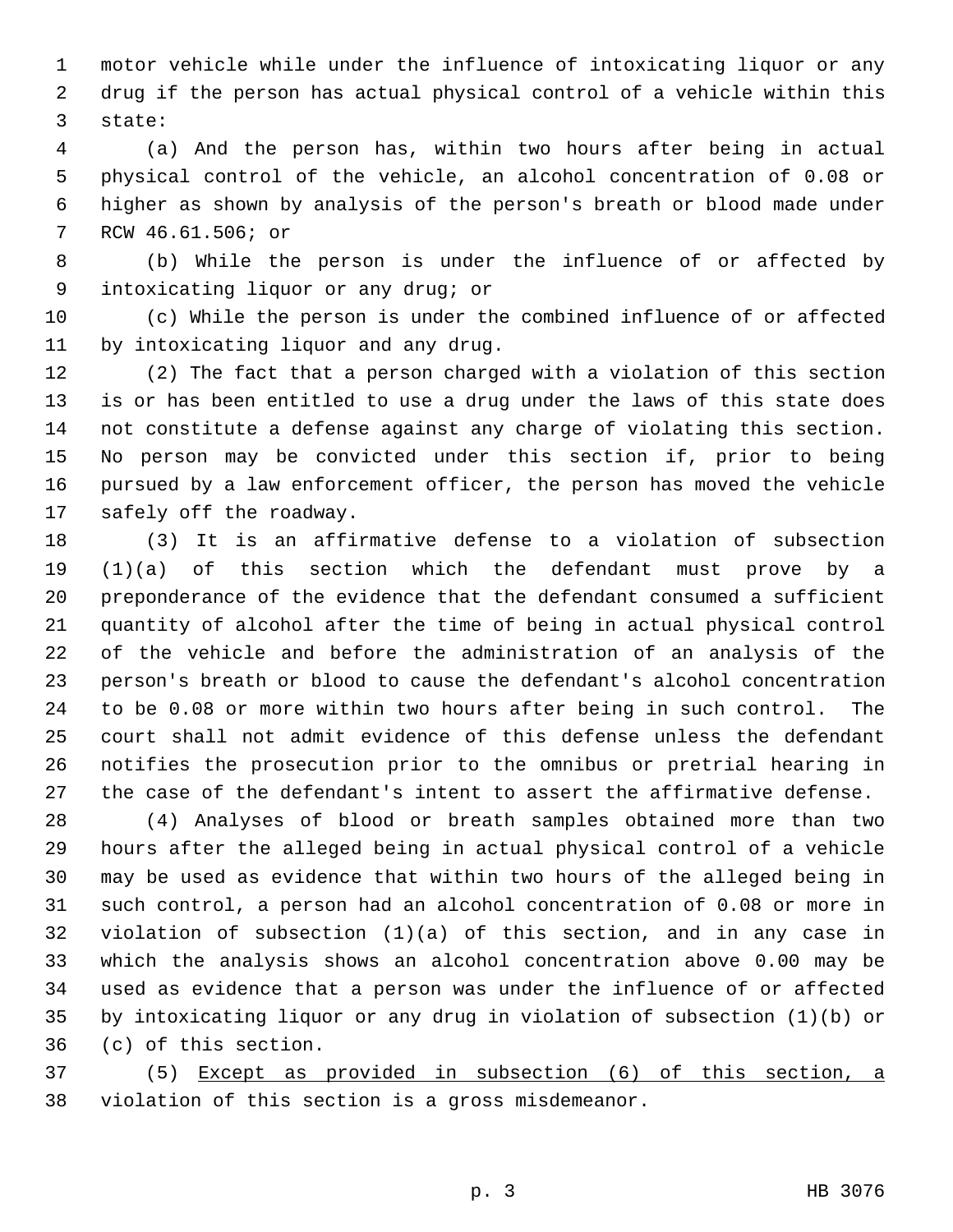(6) It is a class C felony punishable under section 3 of this act 2 if: (a) The person has three or more prior offenses within seven years as defined in RCW 46.61.5055; or (b) the person has ever previously been convicted of a violation of RCW 46.61.520 committed while under 5 the influence of intoxicating liquor or any drug or RCW 46.61.522 committed while under the influence of intoxicating liquor or any drug.

 NEW SECTION. **Sec. 3.** A new section is added to chapter 46.61 RCW to read as follows:

 (1) A violation of RCW 46.61.502(6) or 46.61.504(6) is punishable under this section and is not subject to the sentencing provisions of chapter 9.94A RCW.

 (2) A person who is convicted of a violation of RCW 46.61.502(6) or 46.61.504(6) shall be punished as follows:

 (a) By a term of total confinement of not less than fifteen months but no more than five years. Fifteen months of the offender's sentence may not be suspended or deferred. In exercising its discretion to sentence an offender under this section, the court shall consider whether the offender has prior convictions for other misdemeanors and felonies; and

 (b) By a fine of not less than one thousand five hundred dollars nor more than ten thousand dollars. One thousand five hundred dollars of the fine may not be suspended or deferred unless the court finds the offender indigent.

 (3) The court shall order the offender to undergo chemical dependency assessment and receive, within available resources, chemical dependency treatment services during incarceration. The offender shall pay for the cost of treatment unless the court finds that the offender is indigent and no third-party insurance coverage is available.

 (4) The department shall apply the provisions under RCW 46.61.5055 (8) and (9) regarding the suspension, revocation, or denial of a person's license, permit, or nonresident privilege to drive.

 (5) The department shall apply the provisions under RCW 46.20.720 regarding ignition interlock devices. If applicable, the court shall impose the provision under RCW 46.61.5055(5) regarding ignition interlock devices.

(6) When the court imposes a period of confinement less than five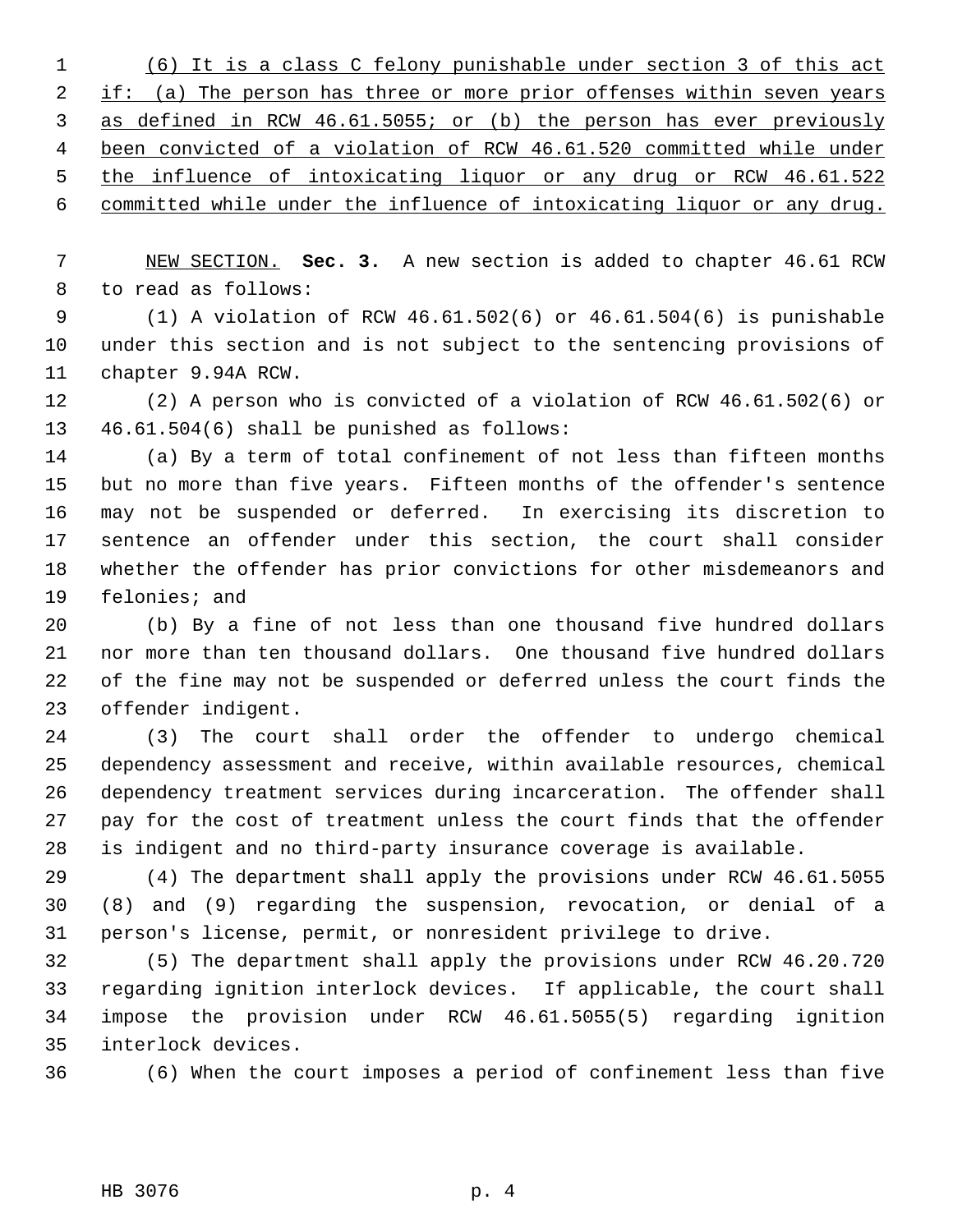years, the court shall apply provisions under RCW 46.61.5055(10) regarding probation.

 (7) The offender's sentence may be reduced by earned release time under procedures developed by the correctional agency having jurisdiction in which the offender is confined. However, in no case may the aggregate earned release time exceed one-third of the offender's sentence. The earned release time shall be for good behavior, good performance, and, if applicable, progress in chemical dependency treatment, as determined by the correctional agency having jurisdiction. The correctional agency shall not credit the offender with earned release credits in advance of the offender actually earning the credits.

 **Sec. 4.** RCW 46.61.5055 and 2004 c 95 s 13 are each amended to read as follows:

 (1) Except as provided in section 3 of this act, a person who is convicted of a violation of RCW 46.61.502 or 46.61.504 and who has no prior offense within seven years shall be punished as follows:

 (a) In the case of a person whose alcohol concentration was less than 0.15, or for whom for reasons other than the person's refusal to take a test offered pursuant to RCW 46.20.308 there is no test result indicating the person's alcohol concentration:

 (i) By imprisonment for not less than one day nor more than one year. Twenty-four consecutive hours of the imprisonment may not be suspended or deferred unless the court finds that the imposition of this mandatory minimum sentence would impose a substantial risk to the offender's physical or mental well-being. Whenever the mandatory minimum sentence is suspended or deferred, the court shall state in writing the reason for granting the suspension or deferral and the facts upon which the suspension or deferral is based. In lieu of the mandatory minimum term of imprisonment required under this subsection (1)(a)(i), the court may order not less than fifteen days of electronic home monitoring. The offender shall pay the cost of electronic home monitoring. The county or municipality in which the penalty is being imposed shall determine the cost. The court may also require the offender's electronic home monitoring device to include an alcohol detection breathalyzer, and the court may restrict the amount of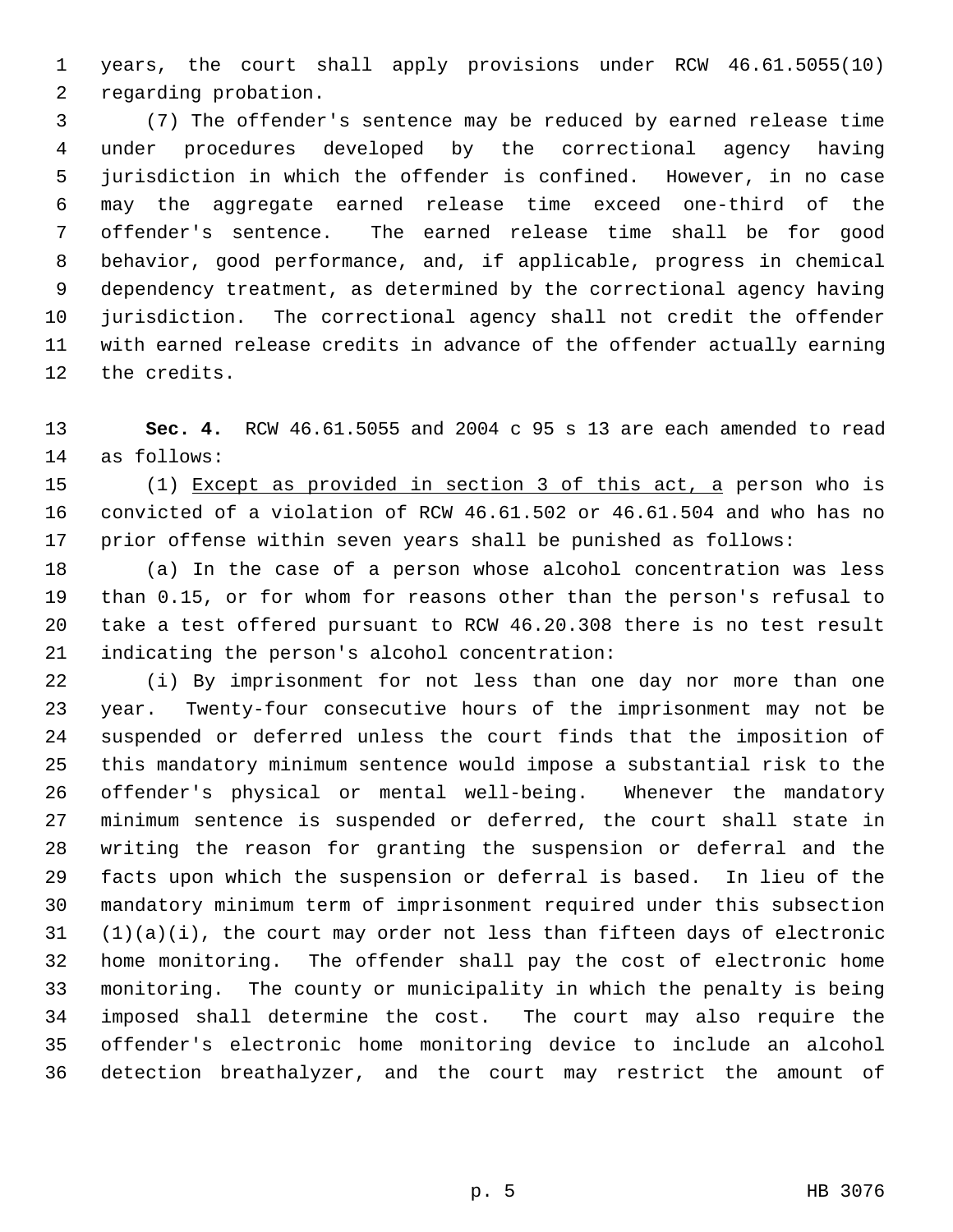alcohol the offender may consume during the time the offender is on electronic home monitoring; and

 (ii) By a fine of not less than three hundred fifty dollars nor more than five thousand dollars. Three hundred fifty dollars of the fine may not be suspended or deferred unless the court finds the offender to be indigent; or

 (b) In the case of a person whose alcohol concentration was at least 0.15, or for whom by reason of the person's refusal to take a test offered pursuant to RCW 46.20.308 there is no test result indicating the person's alcohol concentration:

 (i) By imprisonment for not less than two days nor more than one year. Two consecutive days of the imprisonment may not be suspended or deferred unless the court finds that the imposition of this mandatory minimum sentence would impose a substantial risk to the offender's physical or mental well-being. Whenever the mandatory minimum sentence is suspended or deferred, the court shall state in writing the reason for granting the suspension or deferral and the facts upon which the suspension or deferral is based. In lieu of the mandatory minimum term of imprisonment required under this subsection (1)(b)(i), the court may order not less than thirty days of electronic home monitoring. The offender shall pay the cost of electronic home monitoring. The county or municipality in which the penalty is being imposed shall determine the cost. The court may also require the offender's electronic home monitoring device to include an alcohol detection breathalyzer, and the court may restrict the amount of alcohol the offender may consume during the time the offender is on electronic home monitoring; and

 (ii) By a fine of not less than five hundred dollars nor more than five thousand dollars. Five hundred dollars of the fine may not be suspended or deferred unless the court finds the offender to be indigent.

 (2) Except as provided in section 3 of this act, a person who is convicted of a violation of RCW 46.61.502 or 46.61.504 and who has one prior offense within seven years shall be punished as follows:

 (a) In the case of a person whose alcohol concentration was less than 0.15, or for whom for reasons other than the person's refusal to take a test offered pursuant to RCW 46.20.308 there is no test result indicating the person's alcohol concentration: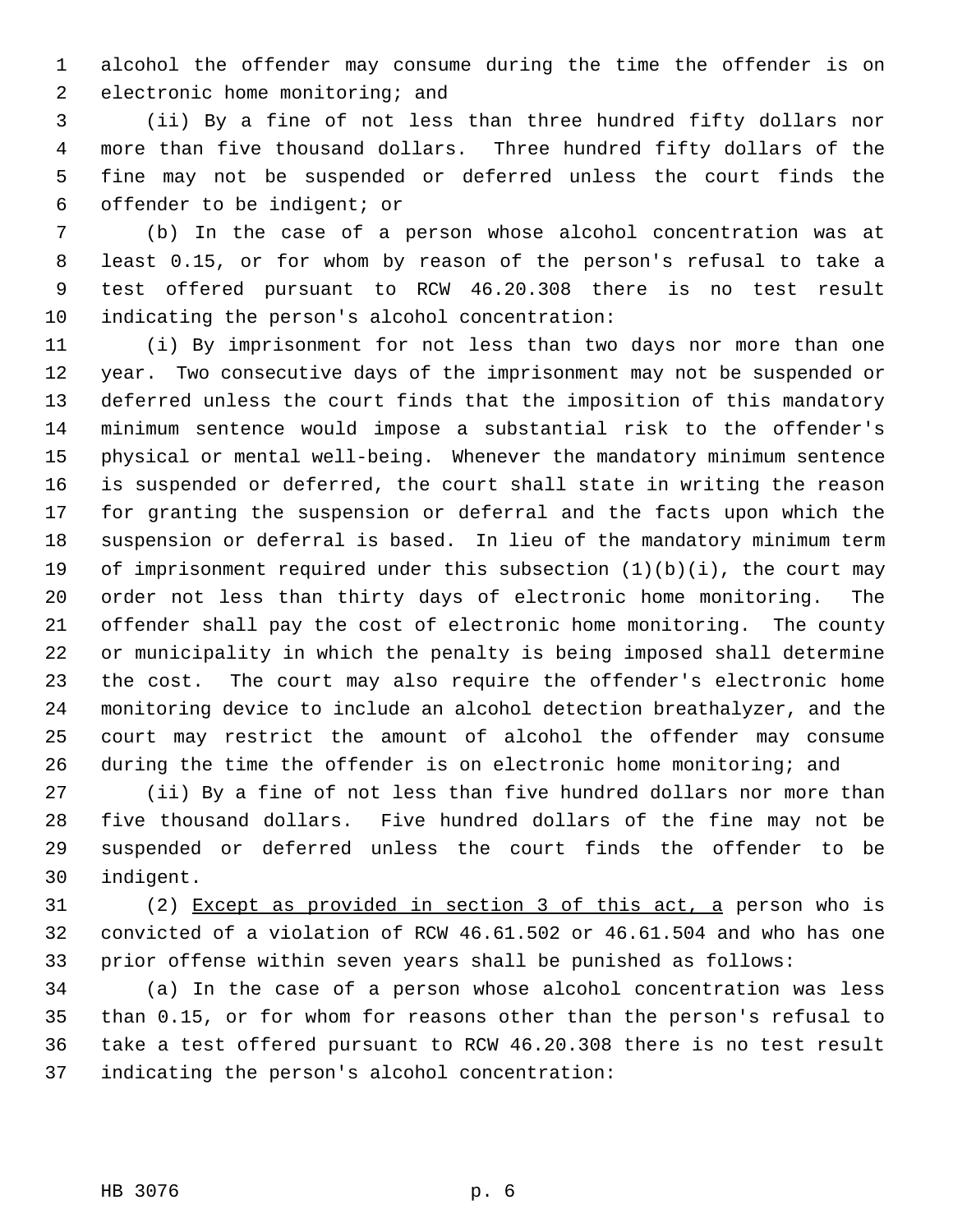(i) By imprisonment for not less than thirty days nor more than one year and sixty days of electronic home monitoring. The offender shall pay for the cost of the electronic monitoring. The county or municipality where the penalty is being imposed shall determine the cost. The court may also require the offender's electronic home monitoring device include an alcohol detection breathalyzer, and may restrict the amount of alcohol the offender may consume during the time the offender is on electronic home monitoring. Thirty days of imprisonment and sixty days of electronic home monitoring may not be suspended or deferred unless the court finds that the imposition of this mandatory minimum sentence would impose a substantial risk to the offender's physical or mental well-being. Whenever the mandatory minimum sentence is suspended or deferred, the court shall state in writing the reason for granting the suspension or deferral and the 15 facts upon which the suspension or deferral is based; and

 (ii) By a fine of not less than five hundred dollars nor more than five thousand dollars. Five hundred dollars of the fine may not be suspended or deferred unless the court finds the offender to be indigent; or

 (b) In the case of a person whose alcohol concentration was at least 0.15, or for whom by reason of the person's refusal to take a test offered pursuant to RCW 46.20.308 there is no test result indicating the person's alcohol concentration:

 (i) By imprisonment for not less than forty-five days nor more than one year and ninety days of electronic home monitoring. The offender shall pay for the cost of the electronic monitoring. The county or municipality where the penalty is being imposed shall determine the cost. The court may also require the offender's electronic home monitoring device include an alcohol detection breathalyzer, and may restrict the amount of alcohol the offender may consume during the time the offender is on electronic home monitoring. Forty-five days of imprisonment and ninety days of electronic home monitoring may not be suspended or deferred unless the court finds that the imposition of this mandatory minimum sentence would impose a substantial risk to the offender's physical or mental well-being. Whenever the mandatory minimum sentence is suspended or deferred, the court shall state in writing the reason for granting the suspension or deferral and the facts upon which the suspension or deferral is based; and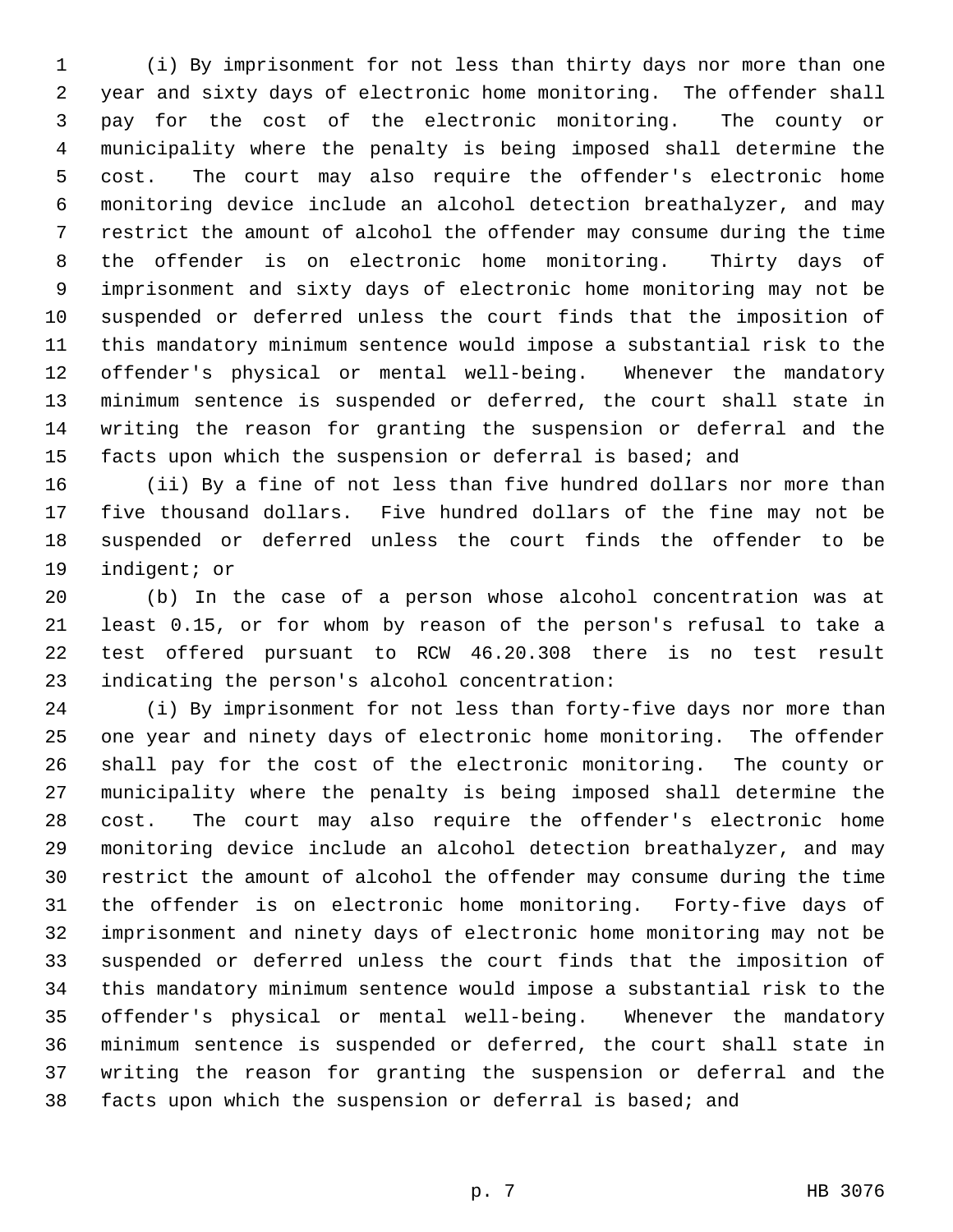(ii) By a fine of not less than seven hundred fifty dollars nor more than five thousand dollars. Seven hundred fifty dollars of the fine may not be suspended or deferred unless the court finds the offender to be indigent.

 (3) Except as provided in section 3 of this act, a person who is convicted of a violation of RCW 46.61.502 or 46.61.504 and who has two 7 ((or more)) prior offenses within seven years shall be punished as follows:

 (a) In the case of a person whose alcohol concentration was less than 0.15, or for whom for reasons other than the person's refusal to take a test offered pursuant to RCW 46.20.308 there is no test result indicating the person's alcohol concentration:

 (i) By imprisonment for not less than ninety days nor more than one year and one hundred twenty days of electronic home monitoring. The offender shall pay for the cost of the electronic monitoring. The county or municipality where the penalty is being imposed shall determine the cost. The court may also require the offender's electronic home monitoring device include an alcohol detection breathalyzer, and may restrict the amount of alcohol the offender may consume during the time the offender is on electronic home monitoring. Ninety days of imprisonment and one hundred twenty days of electronic home monitoring may not be suspended or deferred unless the court finds that the imposition of this mandatory minimum sentence would impose a substantial risk to the offender's physical or mental well-being. Whenever the mandatory minimum sentence is suspended or deferred, the court shall state in writing the reason for granting the suspension or 27 deferral and the facts upon which the suspension or deferral is based; and

 (ii) By a fine of not less than one thousand dollars nor more than five thousand dollars. One thousand dollars of the fine may not be suspended or deferred unless the court finds the offender to be indigent; or

 (b) In the case of a person whose alcohol concentration was at least 0.15, or for whom by reason of the person's refusal to take a test offered pursuant to RCW 46.20.308 there is no test result indicating the person's alcohol concentration:

 (i) By imprisonment for not less than one hundred twenty days nor more than one year and one hundred fifty days of electronic home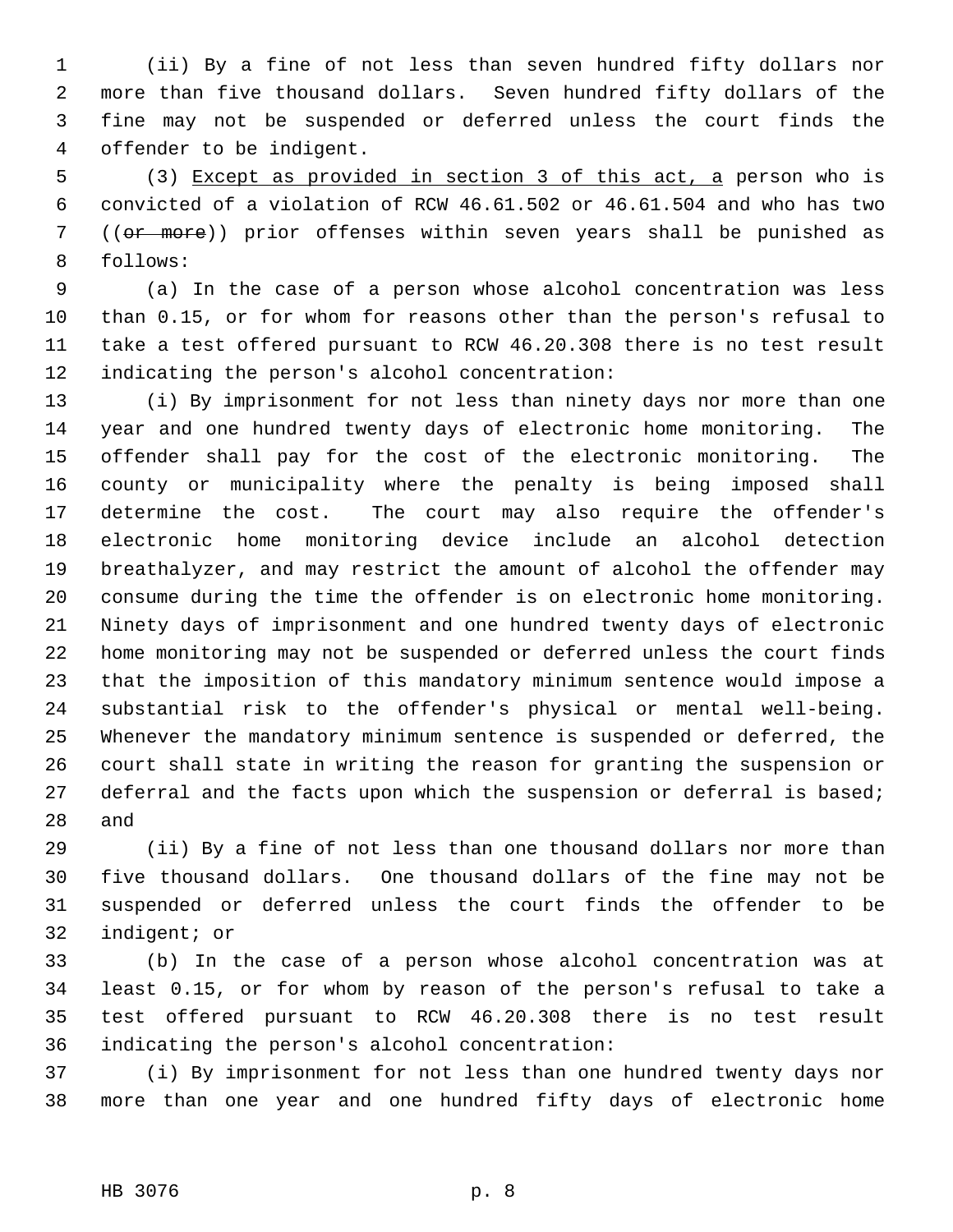monitoring. The offender shall pay for the cost of the electronic monitoring. The county or municipality where the penalty is being imposed shall determine the cost. The court may also require the offender's electronic home monitoring device include an alcohol detection breathalyzer, and may restrict the amount of alcohol the offender may consume during the time the offender is on electronic home monitoring. One hundred twenty days of imprisonment and one hundred fifty days of electronic home monitoring may not be suspended or deferred unless the court finds that the imposition of this mandatory minimum sentence would impose a substantial risk to the offender's physical or mental well-being. Whenever the mandatory minimum sentence is suspended or deferred, the court shall state in writing the reason for granting the suspension or deferral and the facts upon which the 14 suspension or deferral is based; and

 (ii) By a fine of not less than one thousand five hundred dollars nor more than five thousand dollars. One thousand five hundred dollars of the fine may not be suspended or deferred unless the court finds the offender to be indigent.

 (4) A person who is convicted of a violation of RCW 46.61.502 or 20 46.61.504 and who has three or more prior offenses within seven years, or who has ever previously been convicted of a violation of RCW 46.61.520 committed while under the influence of intoxicating liquor or any drug or RCW 46.61.522 committed while under the influence of 24 intoxicating liquor or any drug, shall be punished in accordance with section 3 of this act.

 (5) If a person who is convicted of a violation of RCW 46.61.502 or 46.61.504 committed the offense while a passenger under the age of sixteen was in the vehicle, the court shall:

 (a) In any case in which the installation and use of an interlock or other device is not mandatory under RCW 46.20.720 or other law, order the use of such a device for not less than sixty days following the restoration of the person's license, permit, or nonresident driving privileges; and

 (b) In any case in which the installation and use of such a device is otherwise mandatory, order the use of such a device for an additional sixty days.

( $(\overline{5})$ ) (6) In exercising its discretion in setting penalties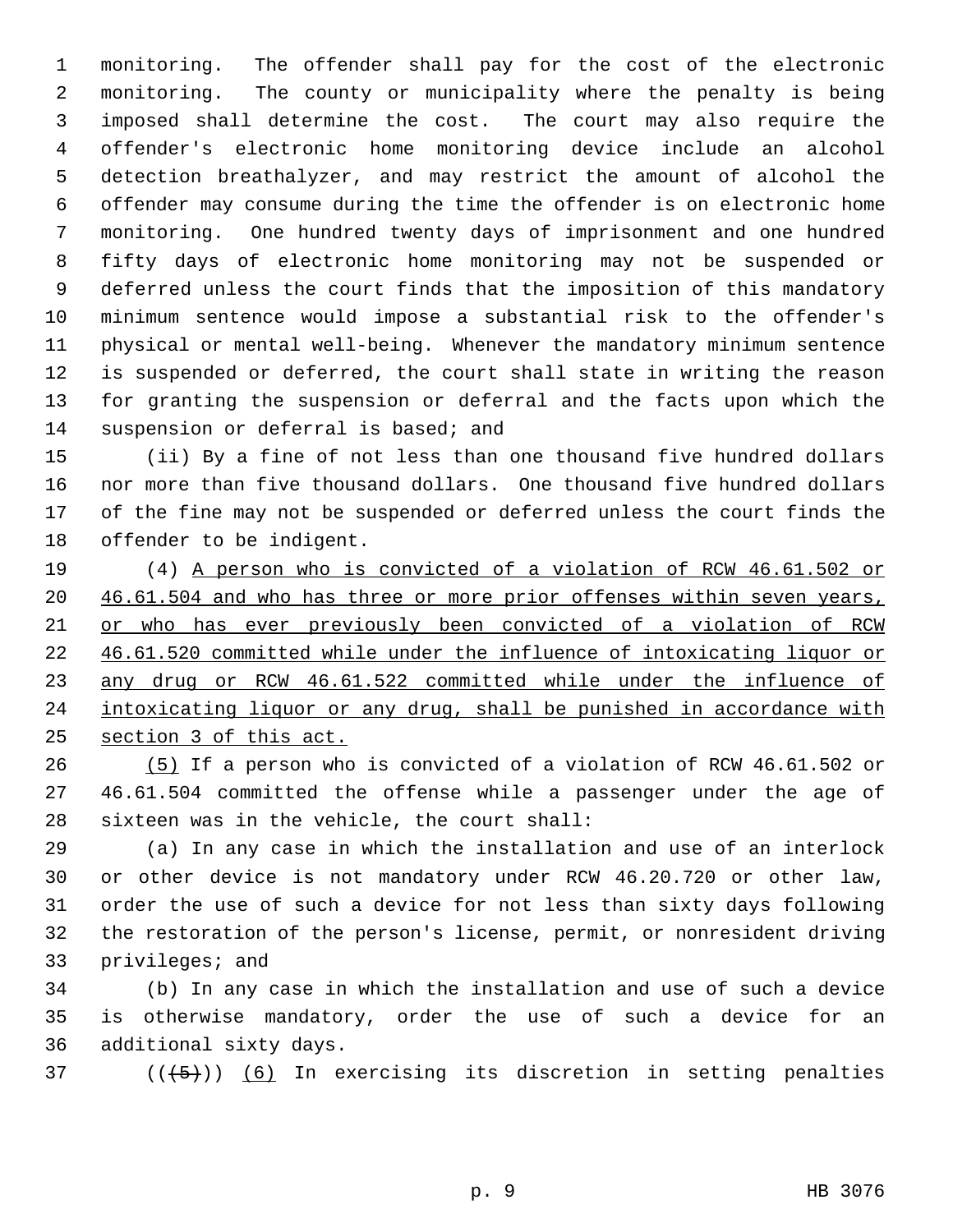within the limits allowed by this section and section 3 of this act, the court shall particularly consider the following:

 (a) Whether the person's driving at the time of the offense was responsible for injury or damage to another or another's property; and (b) Whether at the time of the offense the person was driving or in physical control of a vehicle with one or more passengers.

 $((+6))$  (7) An offender punishable under this section is subject to the alcohol assessment and treatment provisions of RCW 46.61.5056. 9 This subsection does not apply to an offender punishable under section 3 of this act.

 $((+7)^{n})$  (8) The license, permit, or nonresident privilege of a person convicted of driving or being in physical control of a motor vehicle while under the influence of intoxicating liquor or drugs must: (a) If the person's alcohol concentration was less than 0.15, or if

 for reasons other than the person's refusal to take a test offered under RCW 46.20.308 there is no test result indicating the person's alcohol concentration:

 (i) Where there has been no prior offense within seven years, be 19 suspended or denied by the department for ninety days;

 (ii) Where there has been one prior offense within seven years, be revoked or denied by the department for two years; or

 (iii) Where there have been two or more prior offenses within seven 23 years, be revoked or denied by the department for three years;

(b) If the person's alcohol concentration was at least 0.15:

 (i) Where there has been no prior offense within seven years, be revoked or denied by the department for one year;

 (ii) Where there has been one prior offense within seven years, be revoked or denied by the department for nine hundred days; or

 (iii) Where there have been two or more prior offenses within seven years, be revoked or denied by the department for four years; or

 (c) If by reason of the person's refusal to take a test offered under RCW 46.20.308, there is no test result indicating the person's alcohol concentration:

 (i) Where there have been no prior offenses within seven years, be revoked or denied by the department for two years;

 (ii) Where there has been one prior offense within seven years, be revoked or denied by the department for three years; or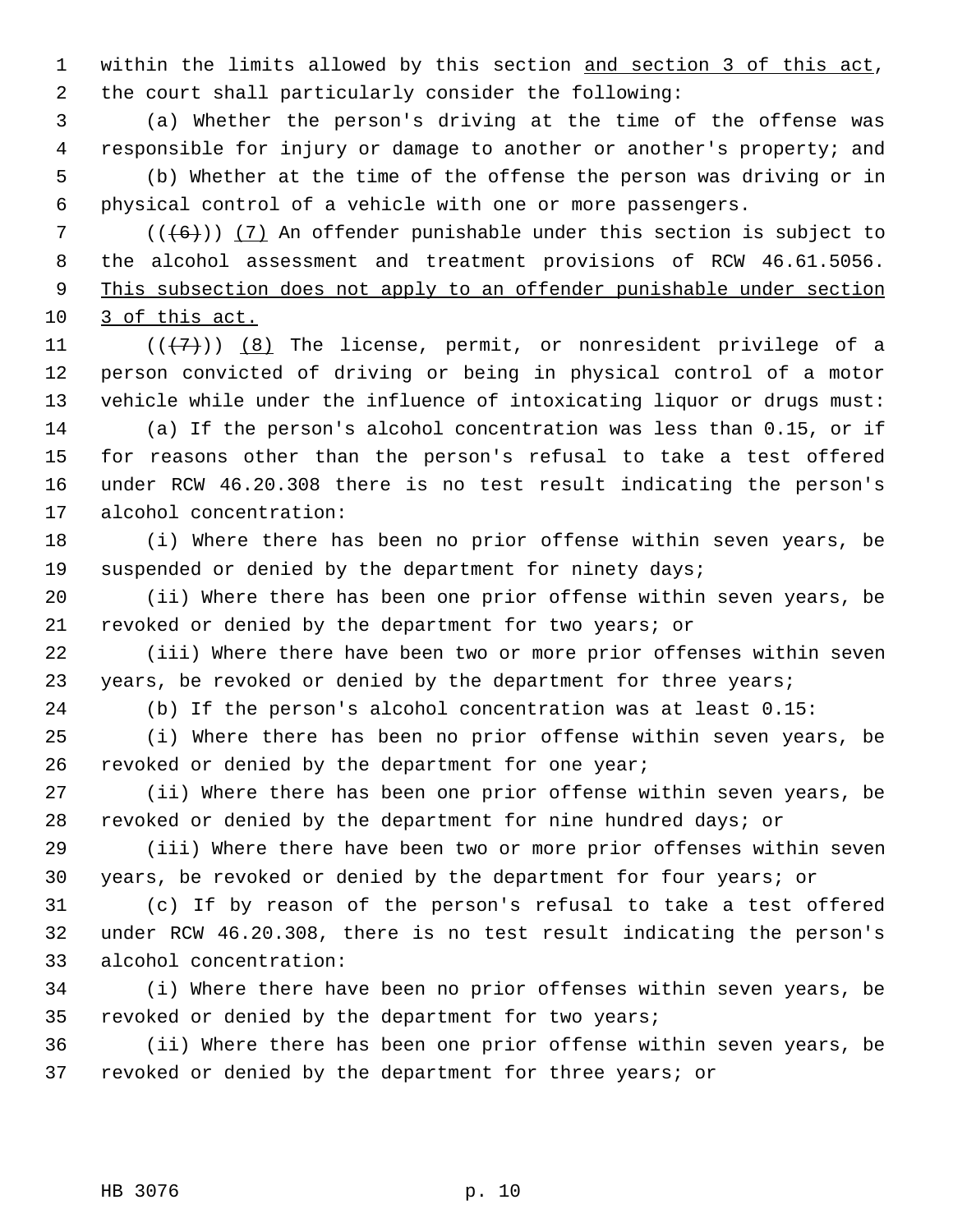(iii) Where there have been two or more previous offenses within seven years, be revoked or denied by the department for four years.

 The department shall grant credit on a day-for-day basis for any portion of a suspension, revocation, or denial already served under this subsection for a suspension, revocation, or denial imposed under RCW 46.20.3101 arising out of the same incident.

7 For purposes of this subsection  $((+7))$   $(8)$ , the department shall refer to the driver's record maintained under RCW 46.52.120 when determining the existence of prior offenses.

 $((+8))$   $(9)$  After expiration of any period of suspension, revocation, or denial of the offender's license, permit, or privilege to drive required by this section, the department shall place the offender's driving privilege in probationary status pursuant to RCW 46.20.355.

 $((+9))$   $(10)(a)$  In addition to any nonsuspendable and nondeferrable jail sentence required by this section, whenever the court imposes less 17 than one year in jail, or when imposing a sentence under section 3 of 18 this act, whenever the court imposes less than five years in prison, the court shall also suspend but shall not defer a period of confinement for a period not exceeding five years. The court shall impose conditions of probation that include: (i) Not driving a motor vehicle within this state without a valid license to drive and proof of financial responsibility for the future; (ii) not driving a motor vehicle within this state while having an alcohol concentration of 0.08 or more within two hours after driving; and (iii) not refusing to submit to a test of his or her breath or blood to determine alcohol concentration upon request of a law enforcement officer who has reasonable grounds to believe the person was driving or was in actual physical control of a motor vehicle within this state while under the influence of intoxicating liquor. The court may impose conditions of probation that include nonrepetition, installation of an ignition interlock device on the probationer's motor vehicle, alcohol or drug treatment, supervised probation, or other conditions that may be appropriate. The sentence may be imposed in whole or in part upon violation of a condition of probation during the suspension period.

 (b) For each violation of mandatory conditions of probation under (a)(i), (ii), or (iii) of this subsection, the court shall order the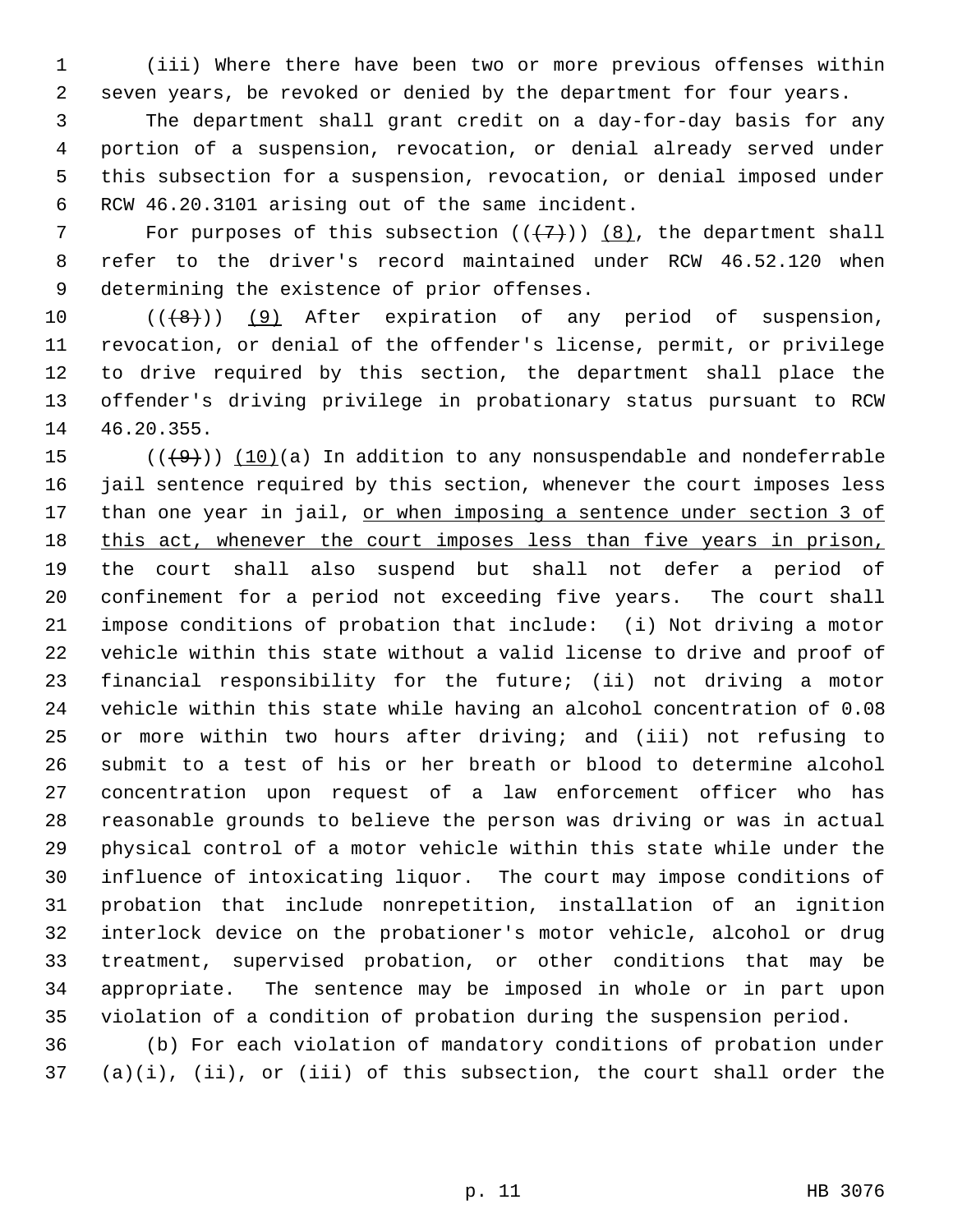convicted person to be confined for thirty days, which shall not be suspended or deferred.

 (c) For each incident involving a violation of a mandatory condition of probation imposed under this subsection, the license, permit, or privilege to drive of the person shall be suspended by the court for thirty days or, if such license, permit, or privilege to drive already is suspended, revoked, or denied at the time the finding of probation violation is made, the suspension, revocation, or denial then in effect shall be extended by thirty days. The court shall notify the department of any suspension, revocation, or denial or any extension of a suspension, revocation, or denial imposed under this subsection.

13 (( $(10)$ )) (11) A court may waive the electronic home monitoring requirements of this chapter when:

 (a) The offender does not have a dwelling, telephone service, or 16 any other necessity to operate an electronic home monitoring system;

(b) The offender does not reside in the state of Washington; or

 (c) The court determines that there is reason to believe that the offender would violate the conditions of the electronic home monitoring penalty.

 Whenever the mandatory minimum term of electronic home monitoring is waived, the court shall state in writing the reason for granting the waiver and the facts upon which the waiver is based, and shall impose an alternative sentence with similar punitive consequences. The alternative sentence may include, but is not limited to, additional jail time, work crew, or work camp.

 Whenever the combination of jail time and electronic home monitoring or alternative sentence would exceed three hundred sixty- five days, the offender shall serve the jail portion of the sentence first, and the electronic home monitoring or alternative portion of the sentence shall be reduced so that the combination does not exceed three hundred sixty-five days.

33 ( $(\frac{11}{1})$ ) (12) An offender serving a sentence under this section or section 3 of this act, whether or not a mandatory minimum term has expired, may be granted an extraordinary medical placement by the jail administrator subject to the standards and limitations set forth in RCW 9.94A.728(4).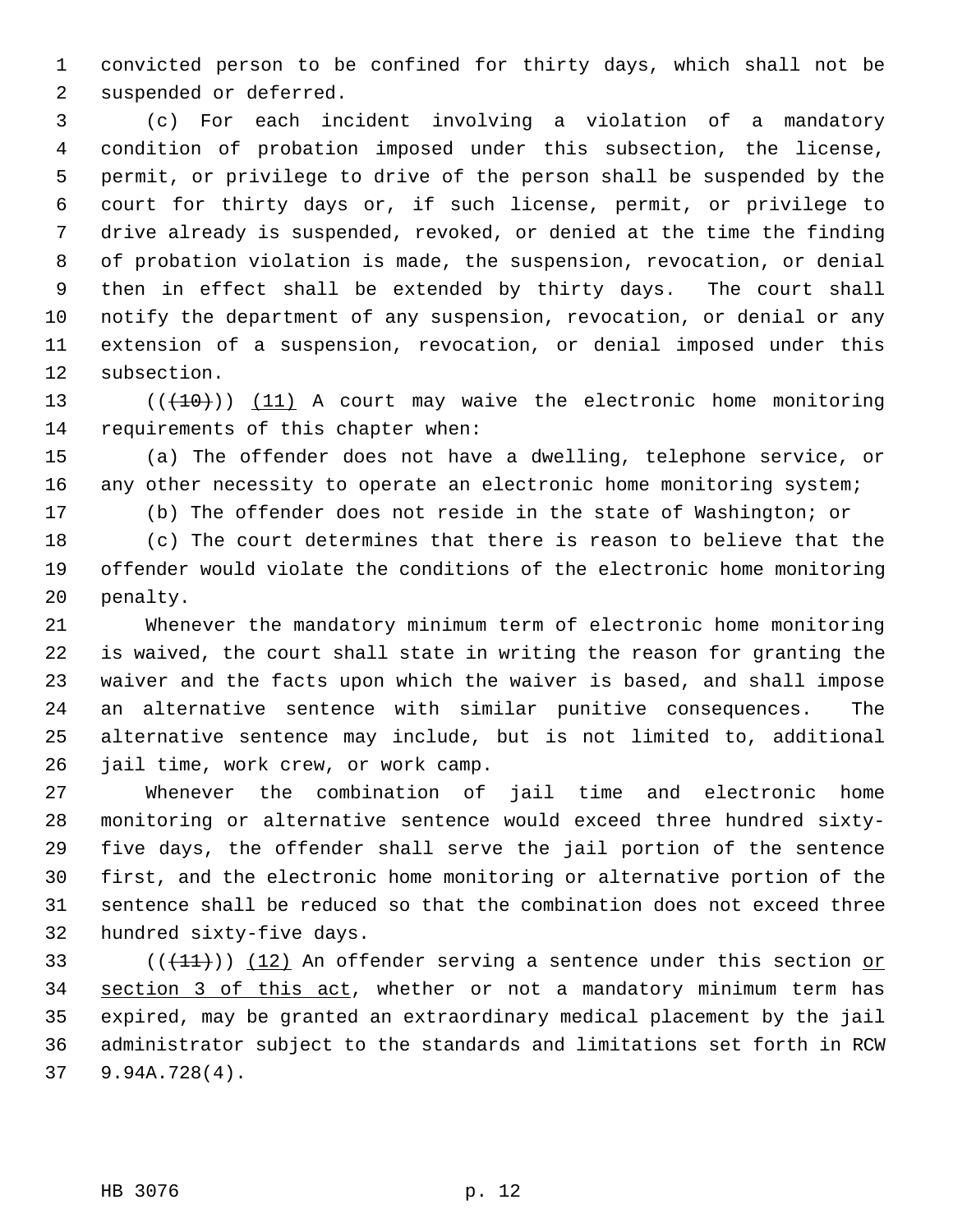(( $\left(\frac{12}{12}\right)$ ) (13) For purposes of this section and RCW 46.61.502 and 46.61.504:

(a) A "prior offense" means any of the following:

 (i) A conviction for a violation of RCW 46.61.502 or an equivalent local ordinance;

 (ii) A conviction for a violation of RCW 46.61.504 or an equivalent local ordinance;

 (iii) A conviction for a violation of RCW 46.61.520 committed while under the influence of intoxicating liquor or any drug;

 (iv) A conviction for a violation of RCW 46.61.522 committed while under the influence of intoxicating liquor or any drug;

 (v) A conviction for a violation of RCW 46.61.5249, 46.61.500, or 9A.36.050 or an equivalent local ordinance, if the conviction is the result of a charge that was originally filed as a violation of RCW 46.61.502 or 46.61.504, or an equivalent local ordinance, or of RCW 46.61.520 or 46.61.522;

 (vi) An out-of-state conviction for a violation that would have 18 been a violation of  $(a)(i)$ ,  $(ii)$ ,  $(iii)$ ,  $(iv)$ , or  $(v)$  of this subsection if committed in this state;

 (vii) A deferred prosecution under chapter 10.05 RCW granted in a prosecution for a violation of RCW 46.61.502, 46.61.504, or an equivalent local ordinance; or

 (viii) A deferred prosecution under chapter 10.05 RCW granted in a prosecution for a violation of RCW 46.61.5249, or an equivalent local ordinance, if the charge under which the deferred prosecution was granted was originally filed as a violation of RCW 46.61.502 or 46.61.504, or an equivalent local ordinance, or of RCW 46.61.520 or 46.61.522; and

 (b) "Within seven years" means that the arrest for a prior offense occurred within seven years of the arrest for the current offense.

 **Sec. 5.** RCW 46.61.5151 and 1995 c 332 s 15 are each amended to read as follows:

33 A sentencing court may allow ((persons)) a person convicted of ((violating)) a nonfelony violation of RCW 46.61.502 or 46.61.504 to fulfill the terms of the sentence provided in RCW 46.61.5055 in nonconsecutive or intermittent time periods. However, any mandatory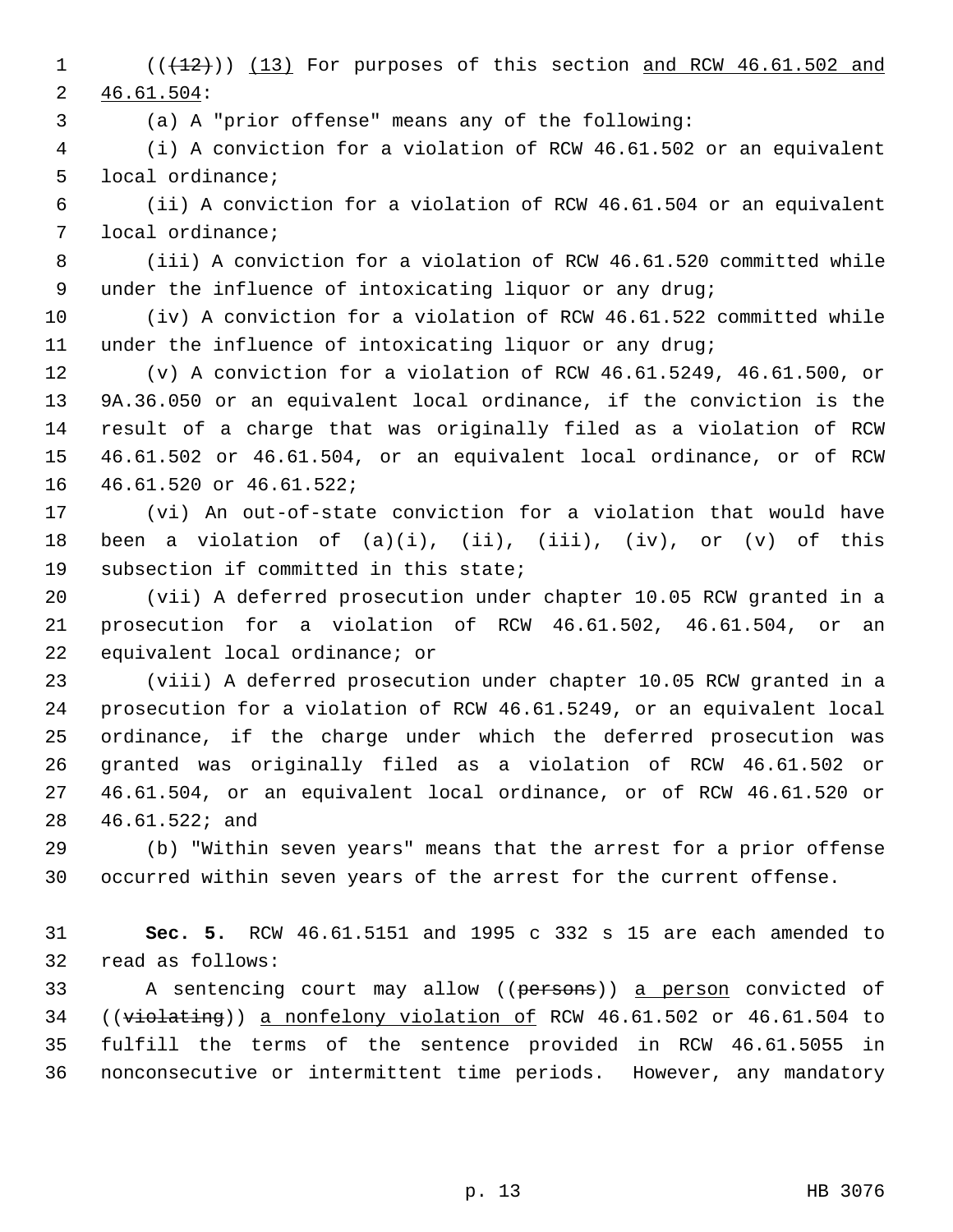1 minimum sentence under RCW 46.61.5055 or section 3 of this act shall be served consecutively unless suspended or deferred as otherwise provided by law.

 **Sec. 6.** RCW 9.94A.030 and 2005 c 436 s 1 are each amended to read as follows:

 Unless the context clearly requires otherwise, the definitions in this section apply throughout this chapter.

 (1) "Board" means the indeterminate sentence review board created under chapter 9.95 RCW.

 (2) "Collect," or any derivative thereof, "collect and remit," or "collect and deliver," when used with reference to the department, means that the department, either directly or through a collection agreement authorized by RCW 9.94A.760, is responsible for monitoring and enforcing the offender's sentence with regard to the legal financial obligation, receiving payment thereof from the offender, and, consistent with current law, delivering daily the entire payment to the superior court clerk without depositing it in a departmental account.

(3) "Commission" means the sentencing guidelines commission.

 (4) "Community corrections officer" means an employee of the department who is responsible for carrying out specific duties in supervision of sentenced offenders and monitoring of sentence conditions.

 (5) "Community custody" means that portion of an offender's sentence of confinement in lieu of earned release time or imposed pursuant to RCW 9.94A.505(2)(b), 9.94A.650 through 9.94A.670, 9.94A.690, 9.94A.700 through 9.94A.715, or 9.94A.545, served in the community subject to controls placed on the offender's movement and activities by the department. For offenders placed on community custody for crimes committed on or after July 1, 2000, the department shall assess the offender's risk of reoffense and may establish and modify conditions of community custody, in addition to those imposed by the court, based upon the risk to community safety.

 (6) "Community custody range" means the minimum and maximum period of community custody included as part of a sentence under RCW 9.94A.715, as established by the commission or the legislature under RCW 9.94A.850, for crimes committed on or after July 1, 2000.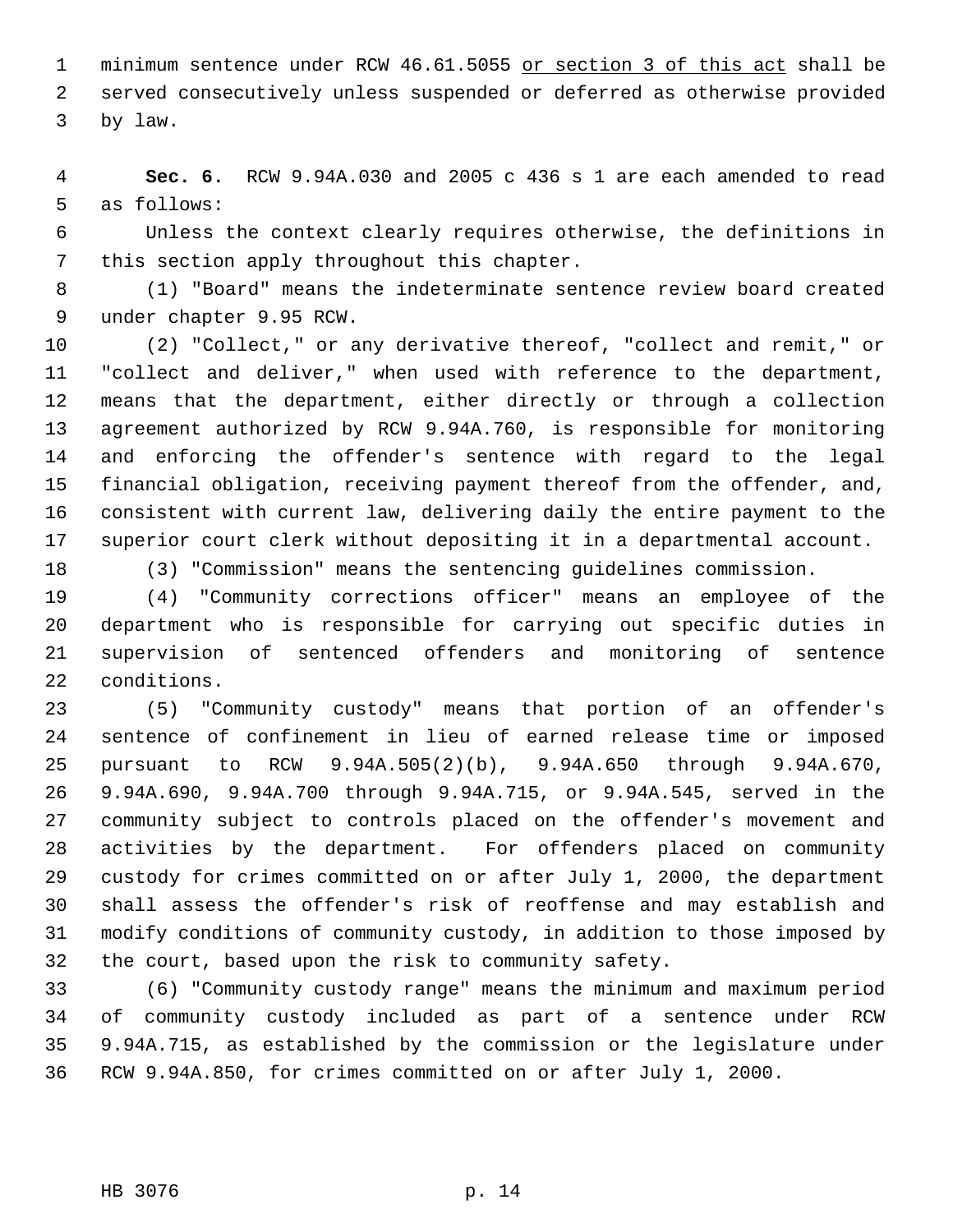(7) "Community placement" means that period during which the offender is subject to the conditions of community custody and/or postrelease supervision, which begins either upon completion of the term of confinement (postrelease supervision) or at such time as the offender is transferred to community custody in lieu of earned release. Community placement may consist of entirely community custody, entirely postrelease supervision, or a combination of the two.

 (8) "Community protection zone" means the area within eight hundred eighty feet of the facilities and grounds of a public or private school.

 (9) "Community restitution" means compulsory service, without compensation, performed for the benefit of the community by the offender.

 (10) "Community supervision" means a period of time during which a convicted offender is subject to crime-related prohibitions and other sentence conditions imposed by a court pursuant to this chapter or RCW 16.52.200(6) or 46.61.524. Where the court finds that any offender has a chemical dependency that has contributed to his or her offense, the conditions of supervision may, subject to available resources, include treatment. For purposes of the interstate compact for out-of-state supervision of parolees and probationers, RCW 9.95.270, community supervision is the functional equivalent of probation and should be considered the same as probation by other states.

(11) "Confinement" means total or partial confinement.

 (12) "Conviction" means an adjudication of guilt pursuant to Titles 10 or 13 RCW and includes a verdict of guilty, a finding of guilty, and acceptance of a plea of guilty.

 (13) "Crime-related prohibition" means an order of a court prohibiting conduct that directly relates to the circumstances of the crime for which the offender has been convicted, and shall not be construed to mean orders directing an offender affirmatively to participate in rehabilitative programs or to otherwise perform affirmative conduct. However, affirmative acts necessary to monitor compliance with the order of a court may be required by the department.

 (14) "Criminal history" means the list of a defendant's prior convictions and juvenile adjudications, whether in this state, in federal court, or elsewhere.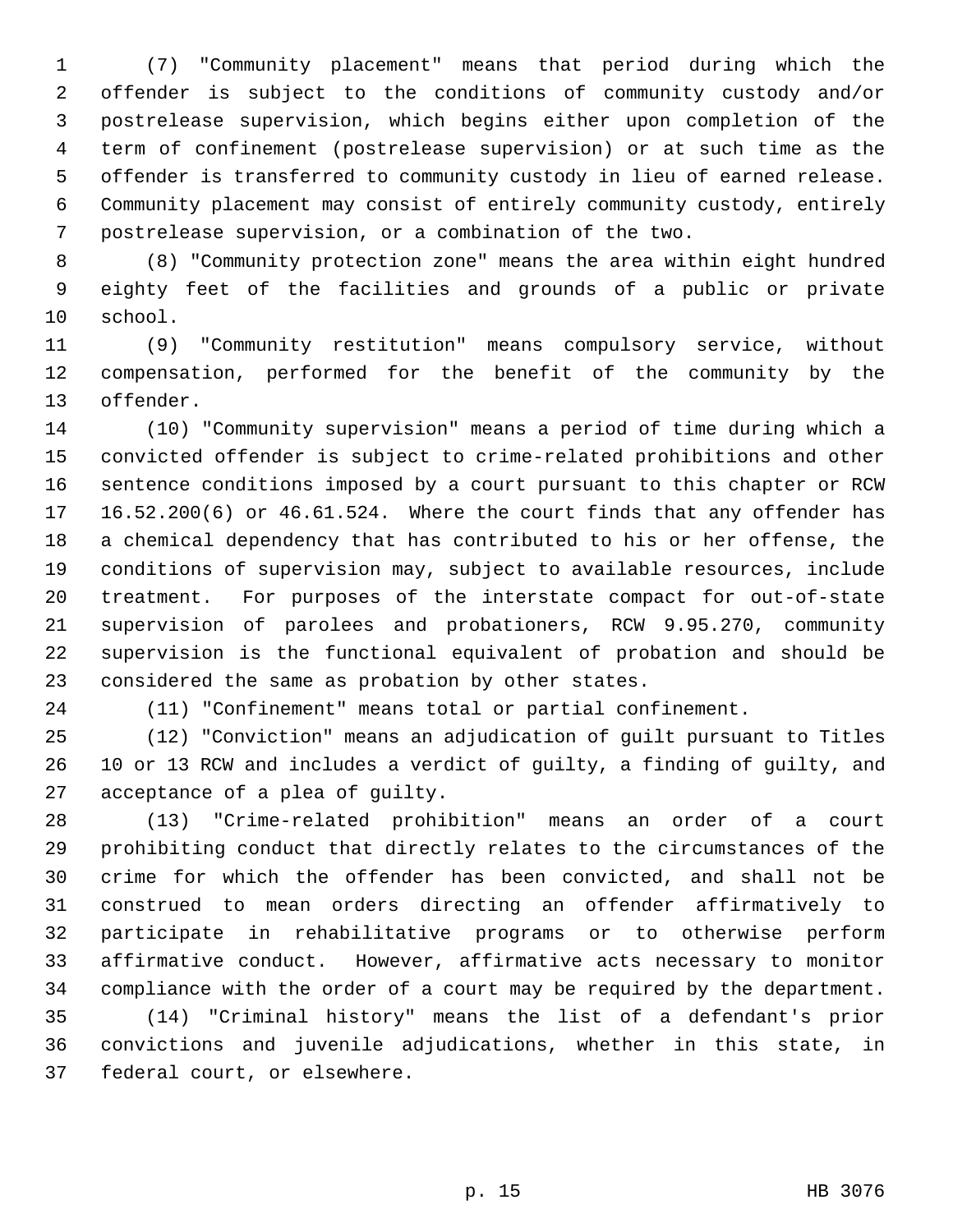(a) The history shall include, where known, for each conviction (i) whether the defendant has been placed on probation and the length and terms thereof; and (ii) whether the defendant has been incarcerated and the length of incarceration.

 (b) A conviction may be removed from a defendant's criminal history only if it is vacated pursuant to RCW 9.96.060, 9.94A.640, 9.95.240, or a similar out-of-state statute, or if the conviction has been vacated pursuant to a governor's pardon.

 (c) The determination of a defendant's criminal history is distinct from the determination of an offender score. A prior conviction that was not included in an offender score calculated pursuant to a former version of the sentencing reform act remains part of the defendant's criminal history.

 (15) "Day fine" means a fine imposed by the sentencing court that equals the difference between the offender's net daily income and the reasonable obligations that the offender has for the support of the offender and any dependents.

 (16) "Day reporting" means a program of enhanced supervision designed to monitor the offender's daily activities and compliance with sentence conditions, and in which the offender is required to report daily to a specific location designated by the department or the sentencing court.

(17) "Department" means the department of corrections.

 (18) "Determinate sentence" means a sentence that states with exactitude the number of actual years, months, or days of total confinement, of partial confinement, of community supervision, the number of actual hours or days of community restitution work, or dollars or terms of a legal financial obligation. The fact that an offender through earned release can reduce the actual period of confinement shall not affect the classification of the sentence as a determinate sentence.

 (19) "Disposable earnings" means that part of the earnings of an offender remaining after the deduction from those earnings of any amount required by law to be withheld. For the purposes of this definition, "earnings" means compensation paid or payable for personal services, whether denominated as wages, salary, commission, bonuses, or otherwise, and, notwithstanding any other provision of law making the payments exempt from garnishment, attachment, or other process to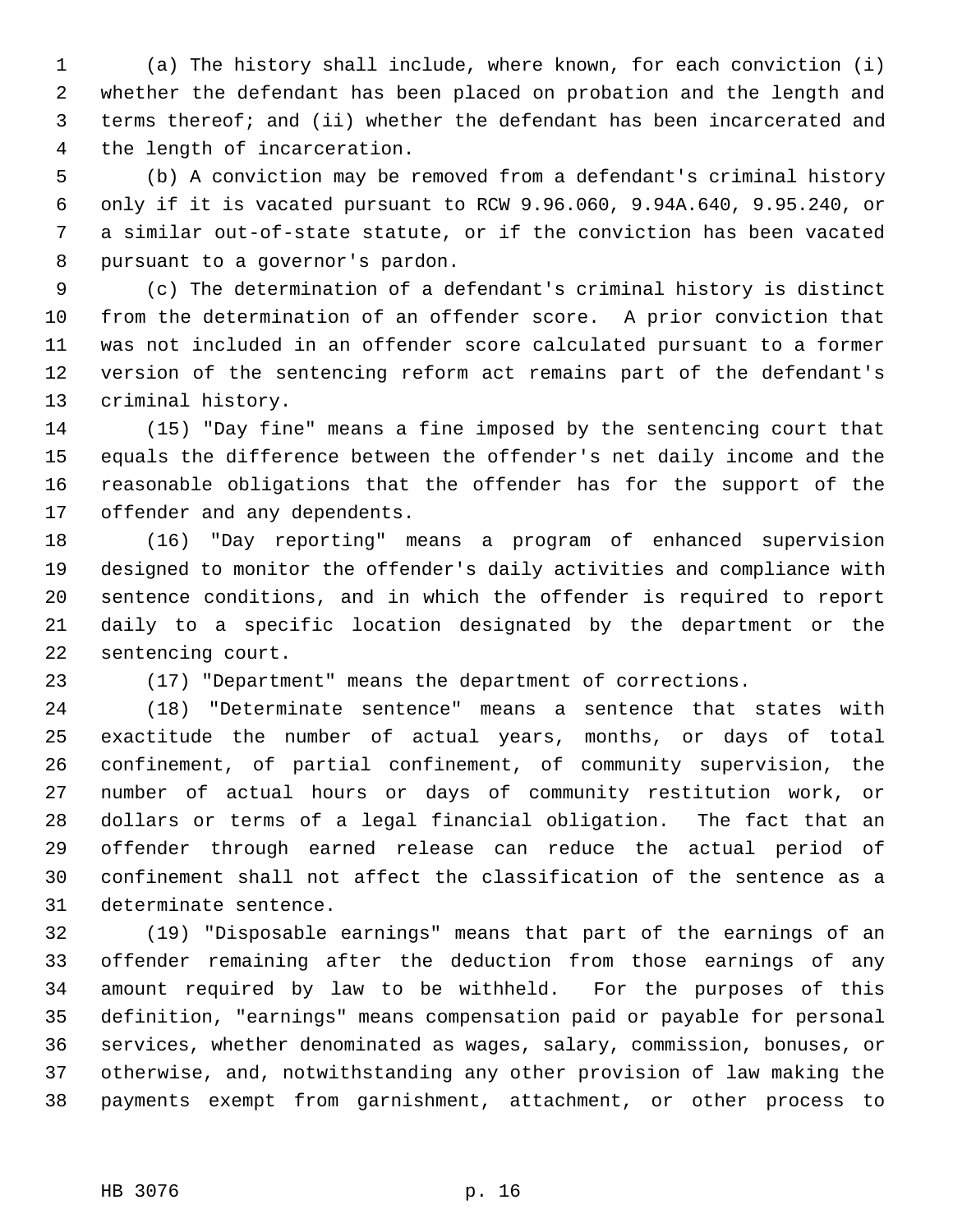satisfy a court-ordered legal financial obligation, specifically includes periodic payments pursuant to pension or retirement programs, or insurance policies of any type, but does not include payments made under Title 50 RCW, except as provided in RCW 50.40.020 and 50.40.050, or Title 74 RCW.

 (20) "Drug offender sentencing alternative" is a sentencing option available to persons convicted of a felony offense other than a violent offense or a sex offense and who are eligible for the option under RCW 9.94A.660.

(21) "Drug offense" means:

 (a) Any felony violation of chapter 69.50 RCW except possession of a controlled substance (RCW 69.50.4013) or forged prescription for a 13 controlled substance (RCW 69.50.403);

 (b) Any offense defined as a felony under federal law that relates to the possession, manufacture, distribution, or transportation of a controlled substance; or

 (c) Any out-of-state conviction for an offense that under the laws of this state would be a felony classified as a drug offense under (a) of this subsection.

 (22) "Earned release" means earned release from confinement as provided in RCW 9.94A.728.

(23) "Escape" means:

 (a) Sexually violent predator escape (RCW 9A.76.115), escape in the first degree (RCW 9A.76.110), escape in the second degree (RCW 9A.76.120), willful failure to return from furlough (RCW 72.66.060), willful failure to return from work release (RCW 72.65.070), or willful failure to be available for supervision by the department while in community custody (RCW 72.09.310); or

 (b) Any federal or out-of-state conviction for an offense that under the laws of this state would be a felony classified as an escape under (a) of this subsection.

(24) "Felony traffic offense" means:

 (a) Vehicular homicide (RCW 46.61.520), vehicular assault (RCW 34 46.61.522), eluding a police officer (RCW 46.61.024),  $((\theta \cdot \hat{\theta}))$  felony hit-and-run injury-accident (RCW 46.52.020(4)), felony driving while under the influence of intoxicating liquor or any drug (RCW 46.61.502(6)), or felony physical control of a vehicle while under the influence of intoxicating liquor or any drug (RCW 46.61.504(6)); or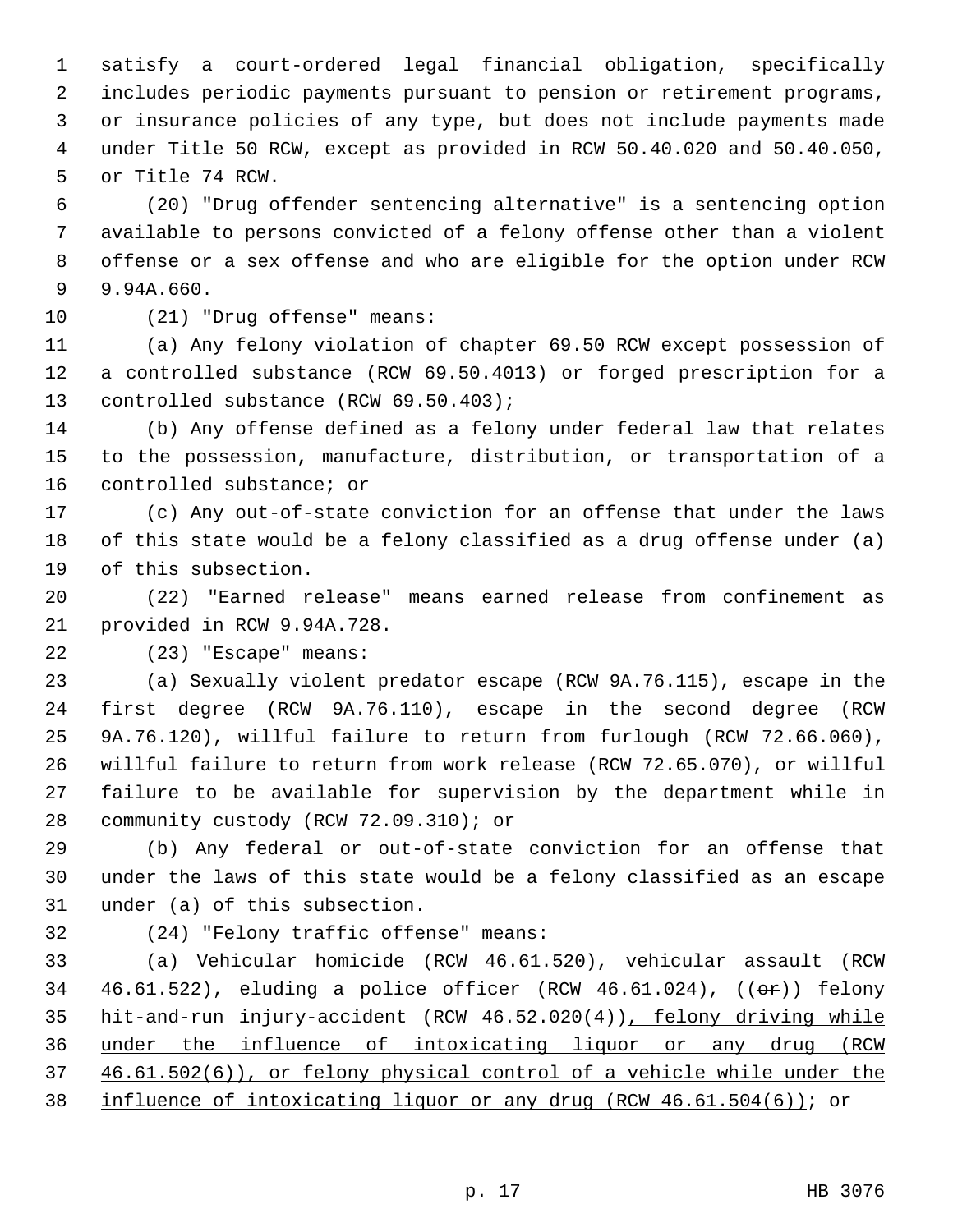(b) Any federal or out-of-state conviction for an offense that under the laws of this state would be a felony classified as a felony traffic offense under (a) of this subsection.

 (25) "Fine" means a specific sum of money ordered by the sentencing court to be paid by the offender to the court over a specific period of time.

 (26) "First-time offender" means any person who has no prior convictions for a felony and is eligible for the first-time offender waiver under RCW 9.94A.650.

 (27) "Home detention" means a program of partial confinement available to offenders wherein the offender is confined in a private residence subject to electronic surveillance.

 (28) "Legal financial obligation" means a sum of money that is ordered by a superior court of the state of Washington for legal financial obligations which may include restitution to the victim, statutorily imposed crime victims' compensation fees as assessed pursuant to RCW 7.68.035, court costs, county or interlocal drug funds, court-appointed attorneys' fees, and costs of defense, fines, and any other financial obligation that is assessed to the offender as a result of a felony conviction. Upon conviction for vehicular assault while under the influence of intoxicating liquor or any drug, RCW 46.61.522(1)(b), or vehicular homicide while under the influence of intoxicating liquor or any drug, RCW 46.61.520(1)(a), legal financial obligations may also include payment to a public agency of the expense of an emergency response to the incident resulting in the conviction, subject to RCW 38.52.430.

 (29) "Most serious offense" means any of the following felonies or a felony attempt to commit any of the following felonies:

 (a) Any felony defined under any law as a class A felony or criminal solicitation of or criminal conspiracy to commit a class A felony;

- 
- (b) Assault in the second degree;
- (c) Assault of a child in the second degree;
- (d) Child molestation in the second degree;
- (e) Controlled substance homicide;
- (f) Extortion in the first degree;
- (g) Incest when committed against a child under age fourteen;
- (h) Indecent liberties;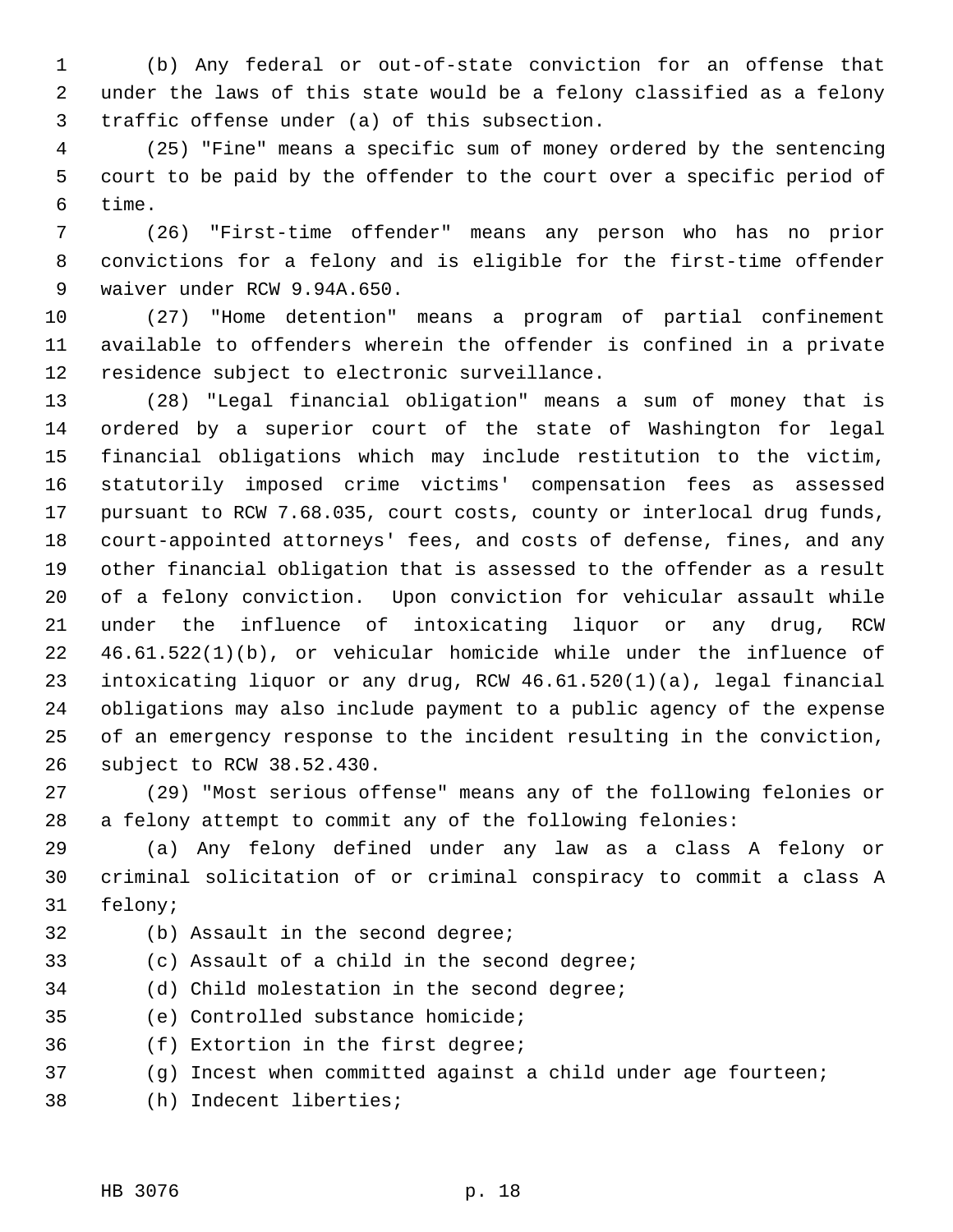- (i) Kidnapping in the second degree;
- (j) Leading organized crime;
- (k) Manslaughter in the first degree;
- (l) Manslaughter in the second degree;
- (m) Promoting prostitution in the first degree;
- (n) Rape in the third degree;
- (o) Robbery in the second degree;
- (p) Sexual exploitation;

 (q) Vehicular assault, when caused by the operation or driving of a vehicle by a person while under the influence of intoxicating liquor or any drug or by the operation or driving of a vehicle in a reckless manner;

 (r) Vehicular homicide, when proximately caused by the driving of any vehicle by any person while under the influence of intoxicating liquor or any drug as defined by RCW 46.61.502, or by the operation of 16 any vehicle in a reckless manner;

 (s) Any other class B felony offense with a finding of sexual motivation;

 (t) Any other felony with a deadly weapon verdict under RCW 9.94A.602;

 (u) Any felony offense in effect at any time prior to December 2, 1993, that is comparable to a most serious offense under this subsection, or any federal or out-of-state conviction for an offense that under the laws of this state would be a felony classified as a most serious offense under this subsection;

 (v)(i) A prior conviction for indecent liberties under RCW 9A.88.100(1) (a), (b), and (c), chapter 260, Laws of 1975 1st ex. sess. as it existed until July 1, 1979, RCW 9A.44.100(1) (a), (b), and (c) as it existed from July 1, 1979, until June 11, 1986, and RCW 9A.44.100(1) (a), (b), and (d) as it existed from June 11, 1986, until July 1, 1988; (ii) A prior conviction for indecent liberties under RCW 9A.44.100(1)(c) as it existed from June 11, 1986, until July 1, 1988, if: (A) The crime was committed against a child under the age of fourteen; or (B) the relationship between the victim and perpetrator is included in the definition of indecent liberties under RCW 9A.44.100(1)(c) as it existed from July 1, 1988, through July 27, 1997, or RCW 9A.44.100(1) (d) or (e) as it existed from July 25, 1993, through July 27, 1997.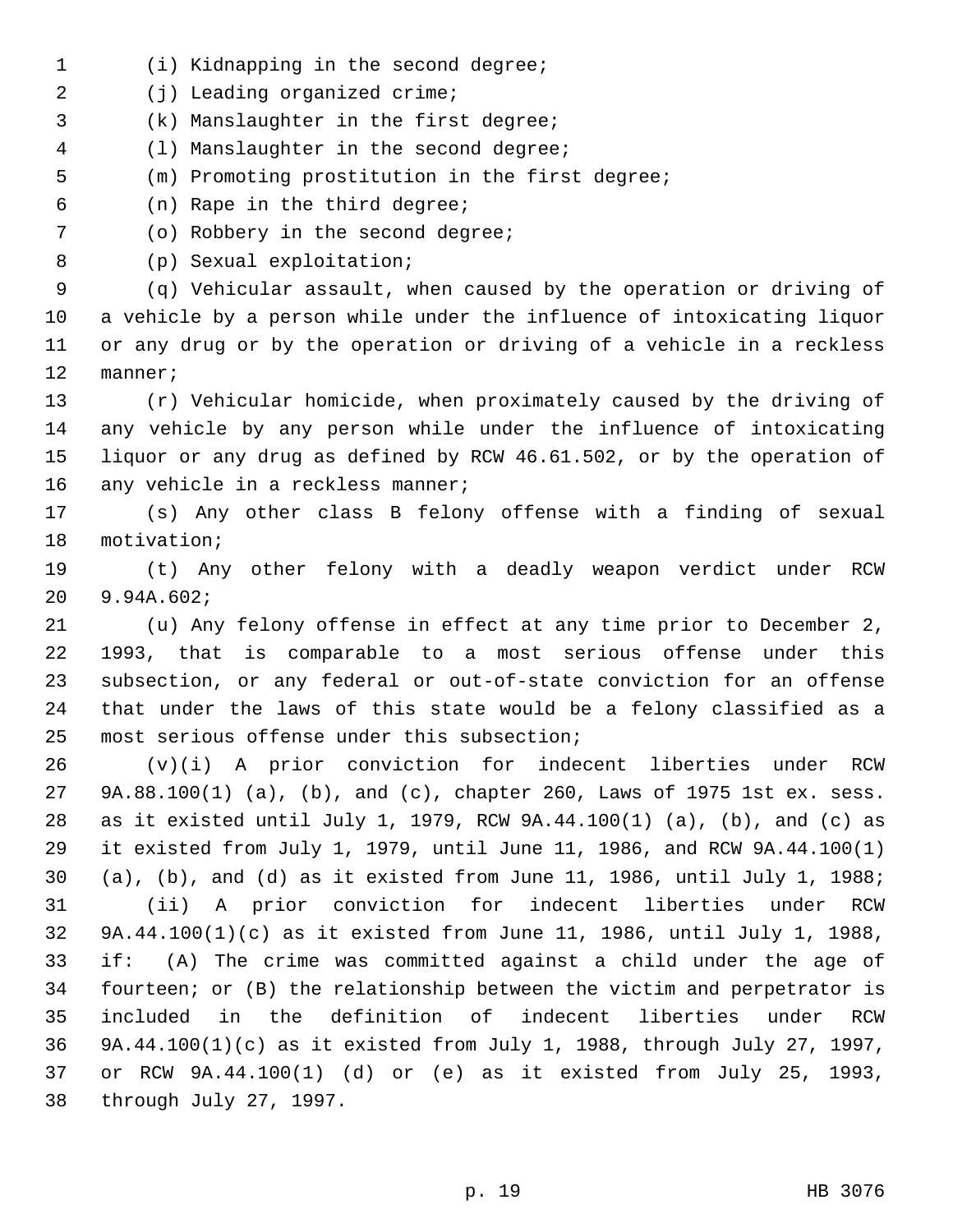(30) "Nonviolent offense" means an offense which is not a violent offense.

 (31) "Offender" means a person who has committed a felony established by state law and is eighteen years of age or older or is less than eighteen years of age but whose case is under superior court jurisdiction under RCW 13.04.030 or has been transferred by the appropriate juvenile court to a criminal court pursuant to RCW 13.40.110. Throughout this chapter, the terms "offender" and "defendant" are used interchangeably.

 (32) "Partial confinement" means confinement for no more than one year in a facility or institution operated or utilized under contract by the state or any other unit of government, or, if home detention or work crew has been ordered by the court, in an approved residence, for a substantial portion of each day with the balance of the day spent in the community. Partial confinement includes work release, home detention, work crew, and a combination of work crew and home detention.

(33) "Persistent offender" is an offender who:

 (a)(i) Has been convicted in this state of any felony considered a most serious offense; and

 (ii) Has, before the commission of the offense under (a) of this subsection, been convicted as an offender on at least two separate occasions, whether in this state or elsewhere, of felonies that under the laws of this state would be considered most serious offenses and would be included in the offender score under RCW 9.94A.525; provided that of the two or more previous convictions, at least one conviction must have occurred before the commission of any of the other most serious offenses for which the offender was previously convicted; or

 (b)(i) Has been convicted of: (A) Rape in the first degree, rape of a child in the first degree, child molestation in the first degree, rape in the second degree, rape of a child in the second degree, or indecent liberties by forcible compulsion; (B) any of the following offenses with a finding of sexual motivation: Murder in the first degree, murder in the second degree, homicide by abuse, kidnapping in the first degree, kidnapping in the second degree, assault in the first degree, assault in the second degree, assault of a child in the first degree, or burglary in the first degree; or (C) an attempt to commit 38 any crime listed in this subsection  $(33)(b)(i)$ ; and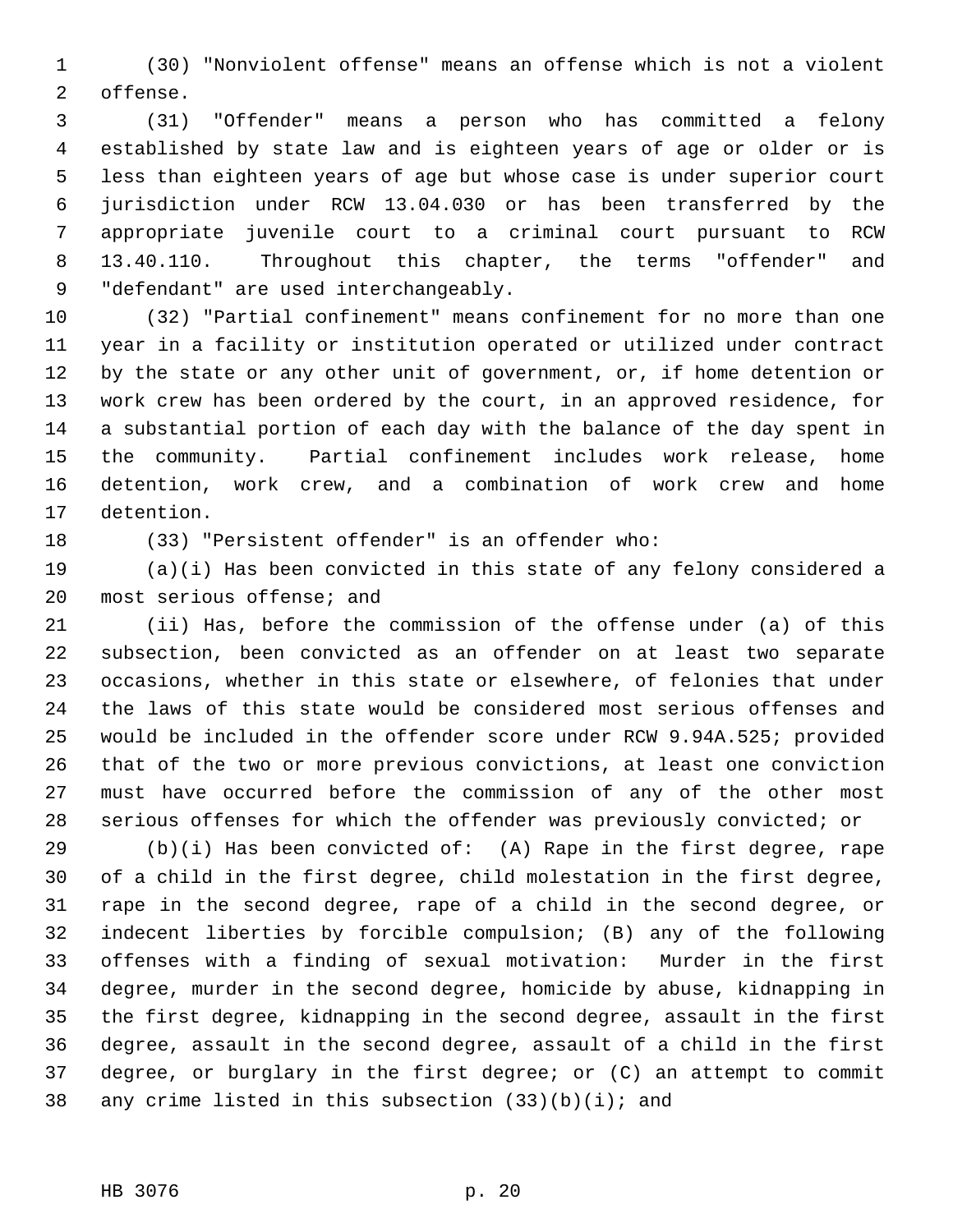(ii) Has, before the commission of the offense under (b)(i) of this subsection, been convicted as an offender on at least one occasion, whether in this state or elsewhere, of an offense listed in (b)(i) of this subsection or any federal or out-of-state offense or offense under prior Washington law that is comparable to the offenses listed in (b)(i) of this subsection. A conviction for rape of a child in the first degree constitutes a conviction under (b)(i) of this subsection only when the offender was sixteen years of age or older when the offender committed the offense. A conviction for rape of a child in the second degree constitutes a conviction under (b)(i) of this subsection only when the offender was eighteen years of age or older when the offender committed the offense.

 (34) "Postrelease supervision" is that portion of an offender's community placement that is not community custody.

 (35) "Private school" means a school regulated under chapter 28A.195 or 28A.205 RCW.

(36) "Public school" has the same meaning as in RCW 28A.150.010.

 (37) "Restitution" means a specific sum of money ordered by the sentencing court to be paid by the offender to the court over a specified period of time as payment of damages. The sum may include both public and private costs.

 (38) "Risk assessment" means the application of an objective instrument supported by research and adopted by the department for the purpose of assessing an offender's risk of reoffense, taking into consideration the nature of the harm done by the offender, place and circumstances of the offender related to risk, the offender's relationship to any victim, and any information provided to the department by victims. The results of a risk assessment shall not be based on unconfirmed or unconfirmable allegations.

(39) "Serious traffic offense" means:

 (a) Nonfelony driving while under the influence of intoxicating liquor or any drug (RCW 46.61.502), nonfelony actual physical control while under the influence of intoxicating liquor or any drug (RCW 46.61.504), reckless driving (RCW 46.61.500), or hit-and-run an attended vehicle (RCW 46.52.020(5)); or

 (b) Any federal, out-of-state, county, or municipal conviction for an offense that under the laws of this state would be classified as a serious traffic offense under (a) of this subsection.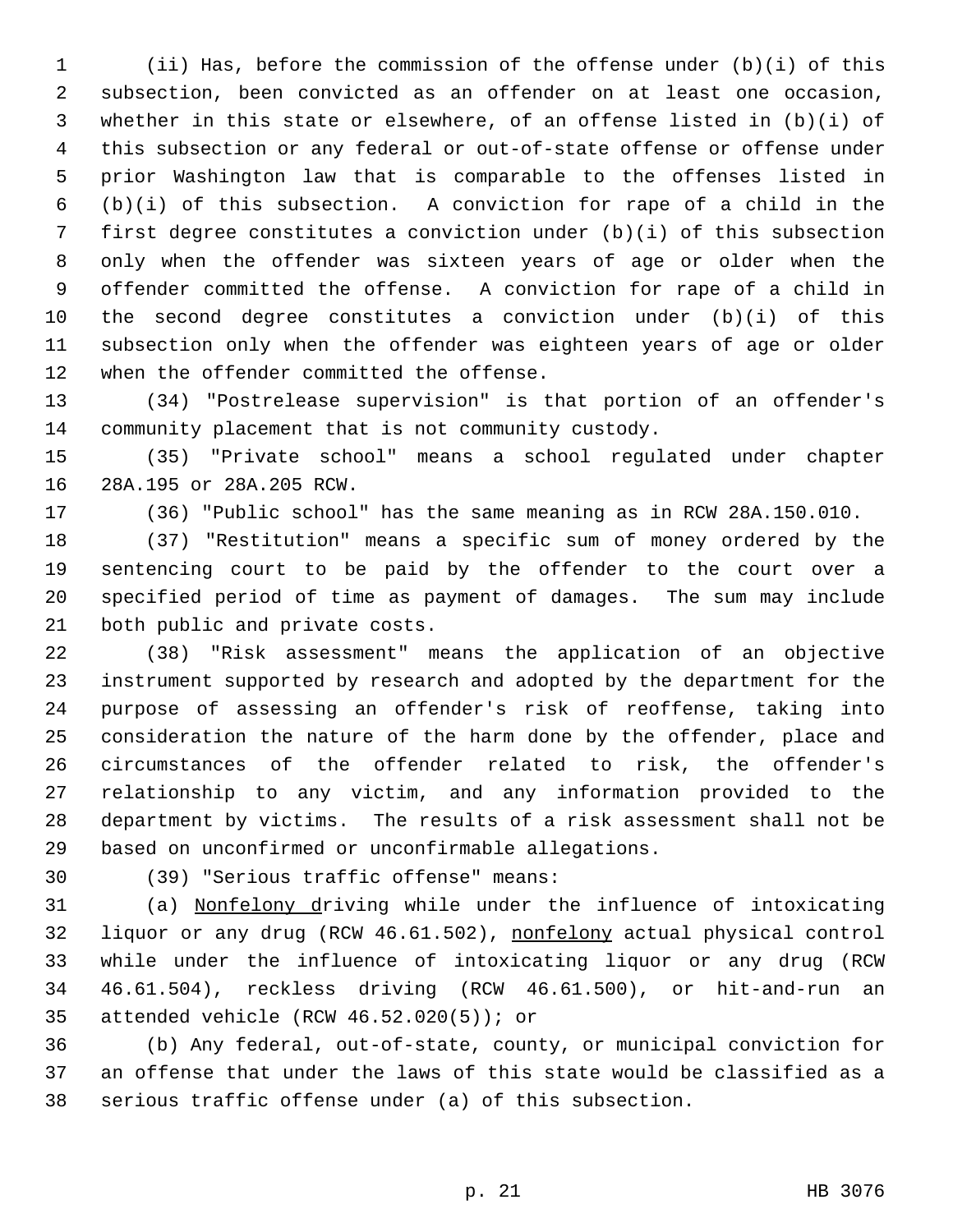(40) "Serious violent offense" is a subcategory of violent offense and means: (a)(i) Murder in the first degree; (ii) Homicide by abuse; (iii) Murder in the second degree; (iv) Manslaughter in the first degree; (v) Assault in the first degree; (vi) Kidnapping in the first degree; (vii) Rape in the first degree; (viii) Assault of a child in the first degree; or (ix) An attempt, criminal solicitation, or criminal conspiracy to commit one of these felonies; or (b) Any federal or out-of-state conviction for an offense that under the laws of this state would be a felony classified as a serious violent offense under (a) of this subsection. (41) "Sex offense" means: (a)(i) A felony that is a violation of chapter 9A.44 RCW other than RCW 9A.44.130(11); (ii) A violation of RCW 9A.64.020; (iii) A felony that is a violation of chapter 9.68A RCW other than RCW 9.68A.070 or 9.68A.080; or (iv) A felony that is, under chapter 9A.28 RCW, a criminal attempt, criminal solicitation, or criminal conspiracy to commit such crimes; (b) Any conviction for a felony offense in effect at any time prior to July 1, 1976, that is comparable to a felony classified as a sex offense in (a) of this subsection; (c) A felony with a finding of sexual motivation under RCW 9.94A.835 or 13.40.135; or (d) Any federal or out-of-state conviction for an offense that under the laws of this state would be a felony classified as a sex offense under (a) of this subsection. (42) "Sexual motivation" means that one of the purposes for which the defendant committed the crime was for the purpose of his or her sexual gratification. (43) "Standard sentence range" means the sentencing court's discretionary range in imposing a nonappealable sentence. (44) "Statutory maximum sentence" means the maximum length of time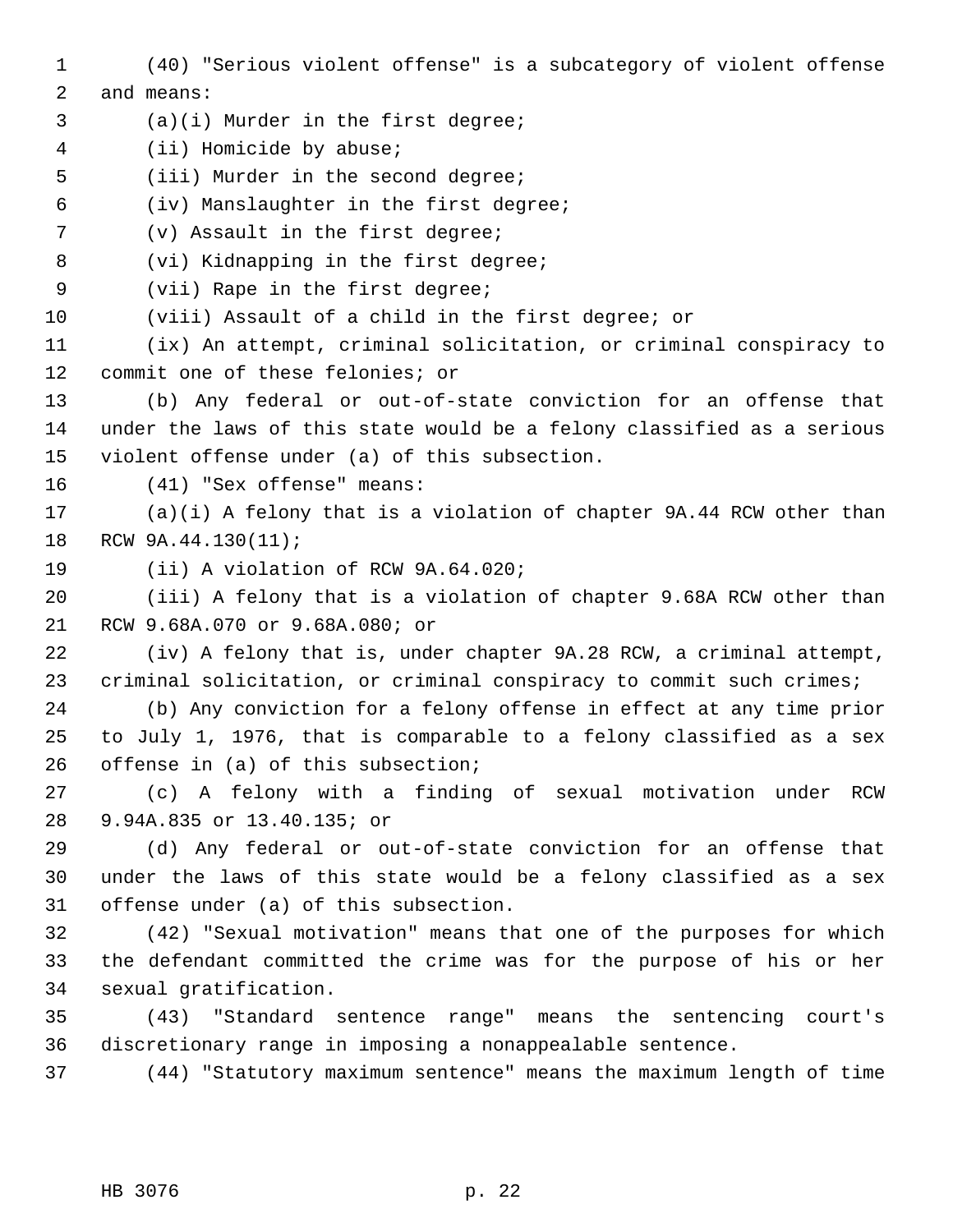for which an offender may be confined as punishment for a crime as prescribed in chapter 9A.20 RCW, RCW 9.92.010, the statute defining the crime, or other statute defining the maximum penalty for a crime.

 (45) "Total confinement" means confinement inside the physical boundaries of a facility or institution operated or utilized under contract by the state or any other unit of government for twenty-four hours a day, or pursuant to RCW 72.64.050 and 72.64.060.

 (46) "Transition training" means written and verbal instructions and assistance provided by the department to the offender during the two weeks prior to the offender's successful completion of the work ethic camp program. The transition training shall include instructions in the offender's requirements and obligations during the offender's period of community custody.

 (47) "Victim" means any person who has sustained emotional, psychological, physical, or financial injury to person or property as a direct result of the crime charged.

(48) "Violent offense" means:

(a) Any of the following felonies:

 (i) Any felony defined under any law as a class A felony or an attempt to commit a class A felony;

 (ii) Criminal solicitation of or criminal conspiracy to commit a class A felony;

(iii) Manslaughter in the first degree;

(iv) Manslaughter in the second degree;

- (v) Indecent liberties if committed by forcible compulsion;
- (vi) Kidnapping in the second degree;
- 27 (vii) Arson in the second degree;
- (viii) Assault in the second degree;
- (ix) Assault of a child in the second degree;
- (x) Extortion in the first degree;
- (xi) Robbery in the second degree;
- (xii) Drive-by shooting;

 (xiii) Vehicular assault, when caused by the operation or driving of a vehicle by a person while under the influence of intoxicating liquor or any drug or by the operation or driving of a vehicle in a reckless manner; and

(xiv) Vehicular homicide, when proximately caused by the driving of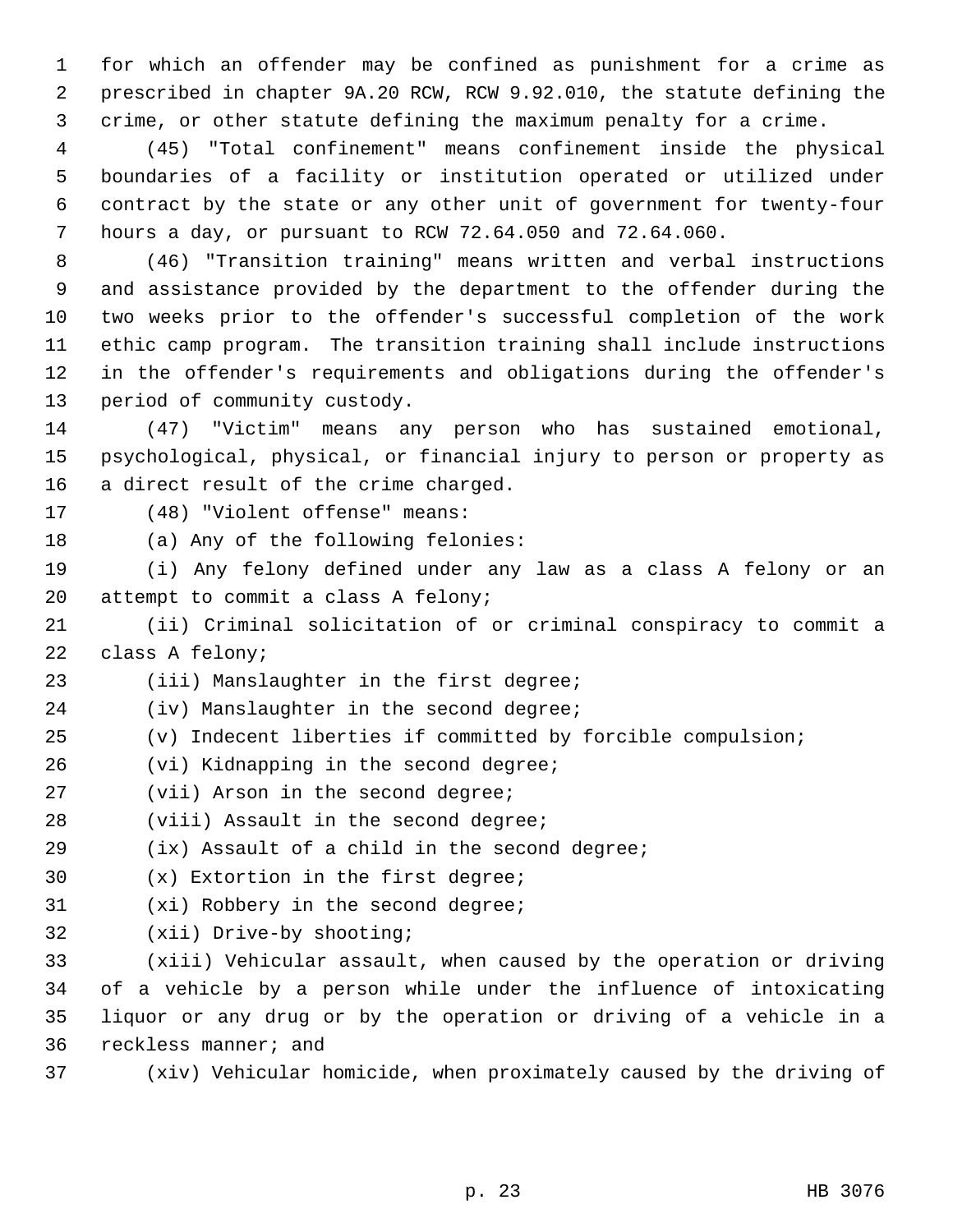any vehicle by any person while under the influence of intoxicating liquor or any drug as defined by RCW 46.61.502, or by the operation of any vehicle in a reckless manner;

 (b) Any conviction for a felony offense in effect at any time prior to July 1, 1976, that is comparable to a felony classified as a violent offense in (a) of this subsection; and

 (c) Any federal or out-of-state conviction for an offense that under the laws of this state would be a felony classified as a violent offense under (a) or (b) of this subsection.

 (49) "Work crew" means a program of partial confinement consisting of civic improvement tasks for the benefit of the community that complies with RCW 9.94A.725.

 (50) "Work ethic camp" means an alternative incarceration program as provided in RCW 9.94A.690 designed to reduce recidivism and lower the cost of corrections by requiring offenders to complete a comprehensive array of real-world job and vocational experiences, character-building work ethics training, life management skills development, substance abuse rehabilitation, counseling, literacy training, and basic adult education.

 (51) "Work release" means a program of partial confinement available to offenders who are employed or engaged as a student in a regular course of study at school.

 **Sec. 7.** RCW 9.94A.030 and 2003 c 53 s 55 are each amended to read as follows:

 Unless the context clearly requires otherwise, the definitions in this section apply throughout this chapter.

 (1) "Board" means the indeterminate sentence review board created under chapter 9.95 RCW.

 (2) "Collect," or any derivative thereof, "collect and remit," or "collect and deliver," when used with reference to the department, means that the department, either directly or through a collection agreement authorized by RCW 9.94A.760, is responsible for monitoring and enforcing the offender's sentence with regard to the legal financial obligation, receiving payment thereof from the offender, and, consistent with current law, delivering daily the entire payment to the superior court clerk without depositing it in a departmental account. (3) "Commission" means the sentencing guidelines commission.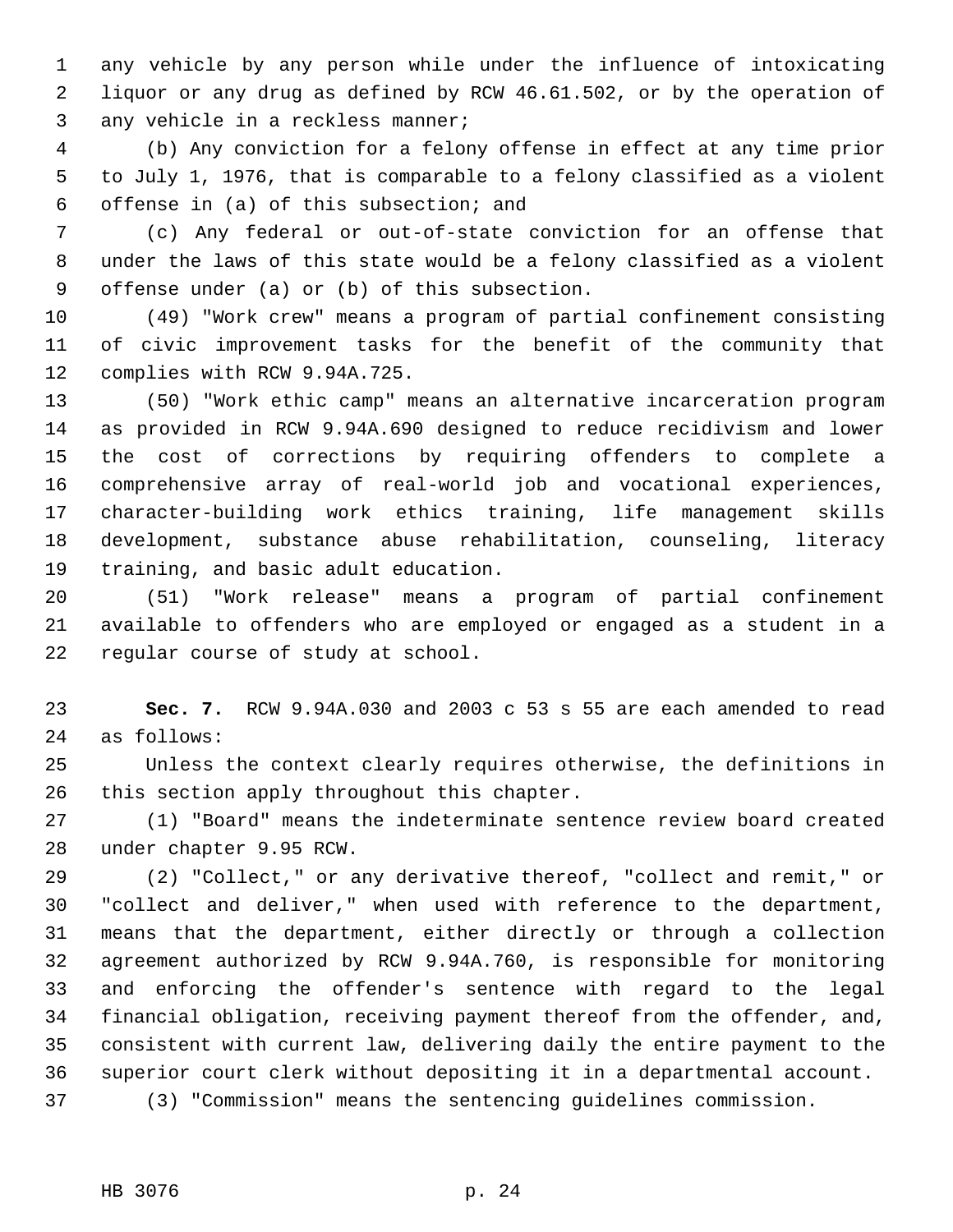(4) "Community corrections officer" means an employee of the department who is responsible for carrying out specific duties in supervision of sentenced offenders and monitoring of sentence conditions.

 (5) "Community custody" means that portion of an offender's sentence of confinement in lieu of earned release time or imposed pursuant to RCW 9.94A.505(2)(b), 9.94A.650 through 9.94A.670, 9.94A.690, 9.94A.700 through 9.94A.715, or 9.94A.545, served in the community subject to controls placed on the offender's movement and activities by the department. For offenders placed on community custody for crimes committed on or after July 1, 2000, the department shall assess the offender's risk of reoffense and may establish and modify conditions of community custody, in addition to those imposed by the court, based upon the risk to community safety.

 (6) "Community custody range" means the minimum and maximum period of community custody included as part of a sentence under RCW 9.94A.715, as established by the commission or the legislature under RCW 9.94A.850, for crimes committed on or after July 1, 2000.

 (7) "Community placement" means that period during which the offender is subject to the conditions of community custody and/or postrelease supervision, which begins either upon completion of the term of confinement (postrelease supervision) or at such time as the offender is transferred to community custody in lieu of earned release. Community placement may consist of entirely community custody, entirely postrelease supervision, or a combination of the two.

 (8) "Community restitution" means compulsory service, without compensation, performed for the benefit of the community by the offender.

 (9) "Community supervision" means a period of time during which a convicted offender is subject to crime-related prohibitions and other sentence conditions imposed by a court pursuant to this chapter or RCW 16.52.200(6) or 46.61.524. Where the court finds that any offender has a chemical dependency that has contributed to his or her offense, the conditions of supervision may, subject to available resources, include treatment. For purposes of the interstate compact for out-of-state supervision of parolees and probationers, RCW 9.95.270, community supervision is the functional equivalent of probation and should be considered the same as probation by other states.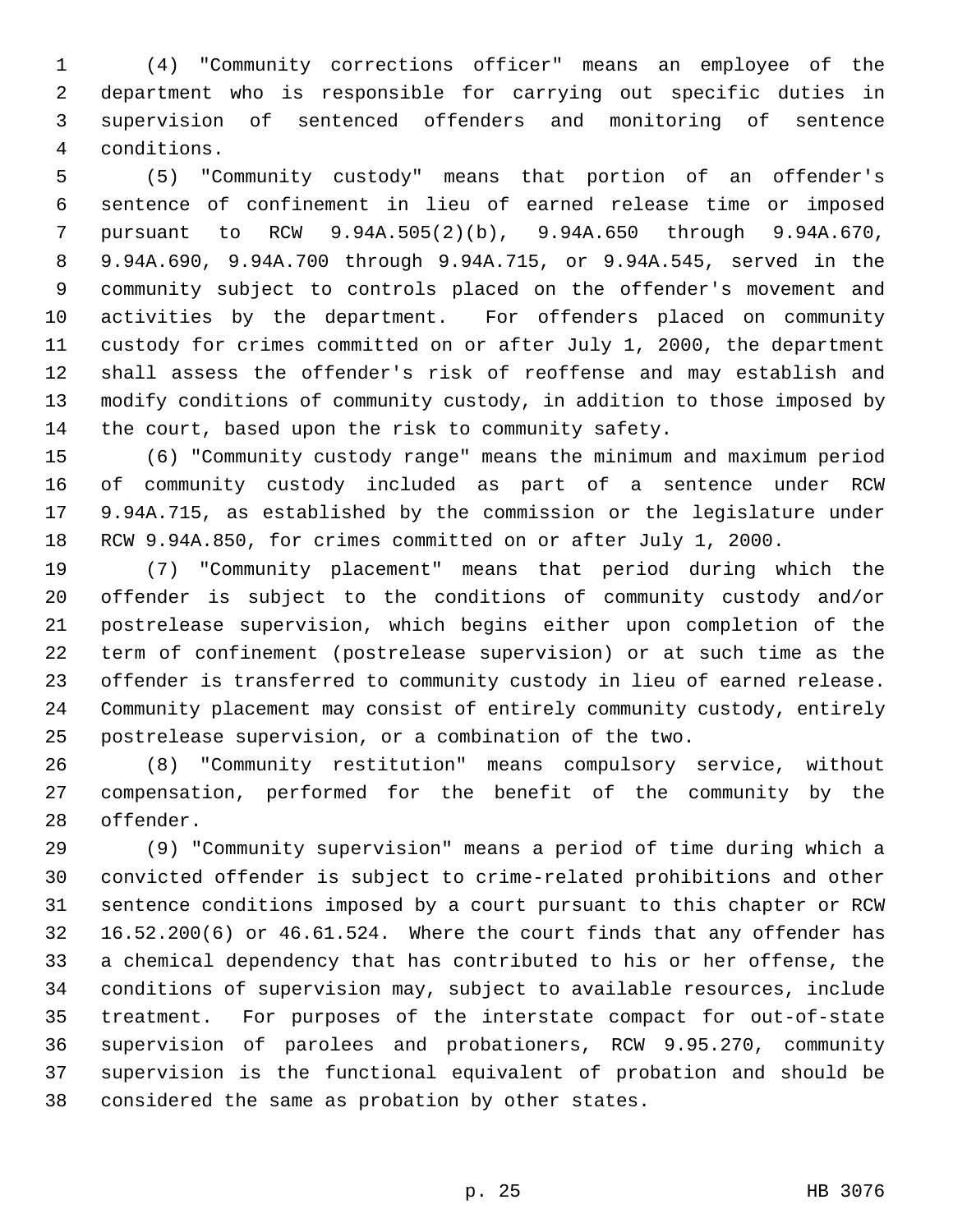(10) "Confinement" means total or partial confinement.

 (11) "Conviction" means an adjudication of guilt pursuant to Titles 10 or 13 RCW and includes a verdict of guilty, a finding of guilty, and acceptance of a plea of guilty.

 (12) "Crime-related prohibition" means an order of a court prohibiting conduct that directly relates to the circumstances of the crime for which the offender has been convicted, and shall not be construed to mean orders directing an offender affirmatively to participate in rehabilitative programs or to otherwise perform affirmative conduct. However, affirmative acts necessary to monitor compliance with the order of a court may be required by the department.

 (13) "Criminal history" means the list of a defendant's prior convictions and juvenile adjudications, whether in this state, in federal court, or elsewhere.

 (a) The history shall include, where known, for each conviction (i) whether the defendant has been placed on probation and the length and 17 terms thereof; and (ii) whether the defendant has been incarcerated and the length of incarceration.

 (b) A conviction may be removed from a defendant's criminal history only if it is vacated pursuant to RCW 9.96.060, 9.94A.640, 9.95.240, or a similar out-of-state statute, or if the conviction has been vacated pursuant to a governor's pardon.

 (c) The determination of a defendant's criminal history is distinct from the determination of an offender score. A prior conviction that was not included in an offender score calculated pursuant to a former version of the sentencing reform act remains part of the defendant's criminal history.

 (14) "Day fine" means a fine imposed by the sentencing court that equals the difference between the offender's net daily income and the reasonable obligations that the offender has for the support of the offender and any dependents.

 (15) "Day reporting" means a program of enhanced supervision designed to monitor the offender's daily activities and compliance with sentence conditions, and in which the offender is required to report daily to a specific location designated by the department or the sentencing court.

(16) "Department" means the department of corrections.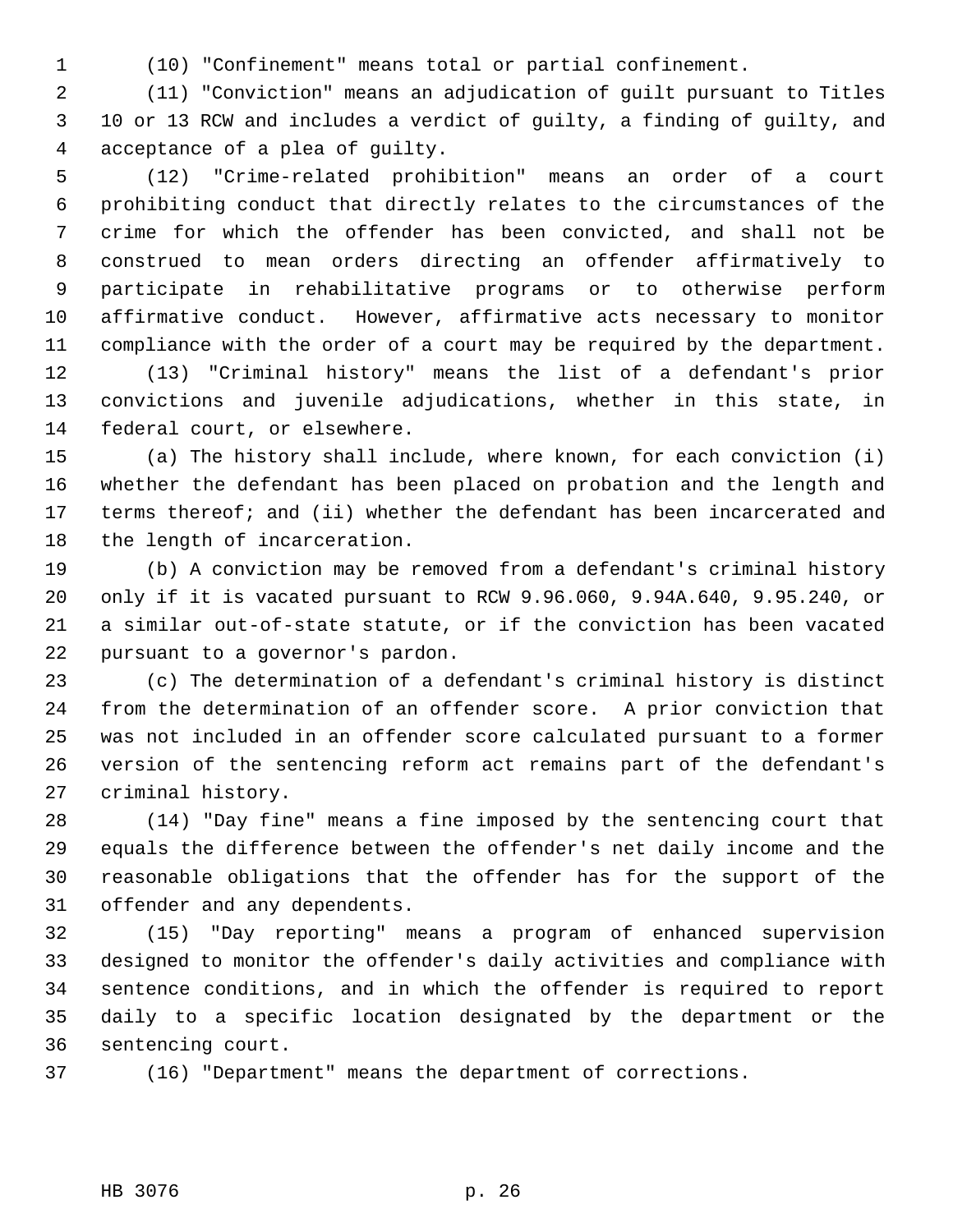(17) "Determinate sentence" means a sentence that states with exactitude the number of actual years, months, or days of total confinement, of partial confinement, of community supervision, the number of actual hours or days of community restitution work, or dollars or terms of a legal financial obligation. The fact that an offender through earned release can reduce the actual period of confinement shall not affect the classification of the sentence as a determinate sentence.

 (18) "Disposable earnings" means that part of the earnings of an offender remaining after the deduction from those earnings of any amount required by law to be withheld. For the purposes of this definition, "earnings" means compensation paid or payable for personal services, whether denominated as wages, salary, commission, bonuses, or otherwise, and, notwithstanding any other provision of law making the payments exempt from garnishment, attachment, or other process to satisfy a court-ordered legal financial obligation, specifically includes periodic payments pursuant to pension or retirement programs, or insurance policies of any type, but does not include payments made under Title 50 RCW, except as provided in RCW 50.40.020 and 50.40.050, or Title 74 RCW.

 (19) "Drug offender sentencing alternative" is a sentencing option available to persons convicted of a felony offense other than a violent offense or a sex offense and who are eligible for the option under RCW 9.94A.660.

(20) "Drug offense" means:

 (a) Any felony violation of chapter 69.50 RCW except possession of a controlled substance (RCW 69.50.4013) or forged prescription for a controlled substance (RCW 69.50.403);

 (b) Any offense defined as a felony under federal law that relates to the possession, manufacture, distribution, or transportation of a controlled substance; or

 (c) Any out-of-state conviction for an offense that under the laws of this state would be a felony classified as a drug offense under (a) of this subsection.

 (21) "Earned release" means earned release from confinement as provided in RCW 9.94A.728.

(22) "Escape" means: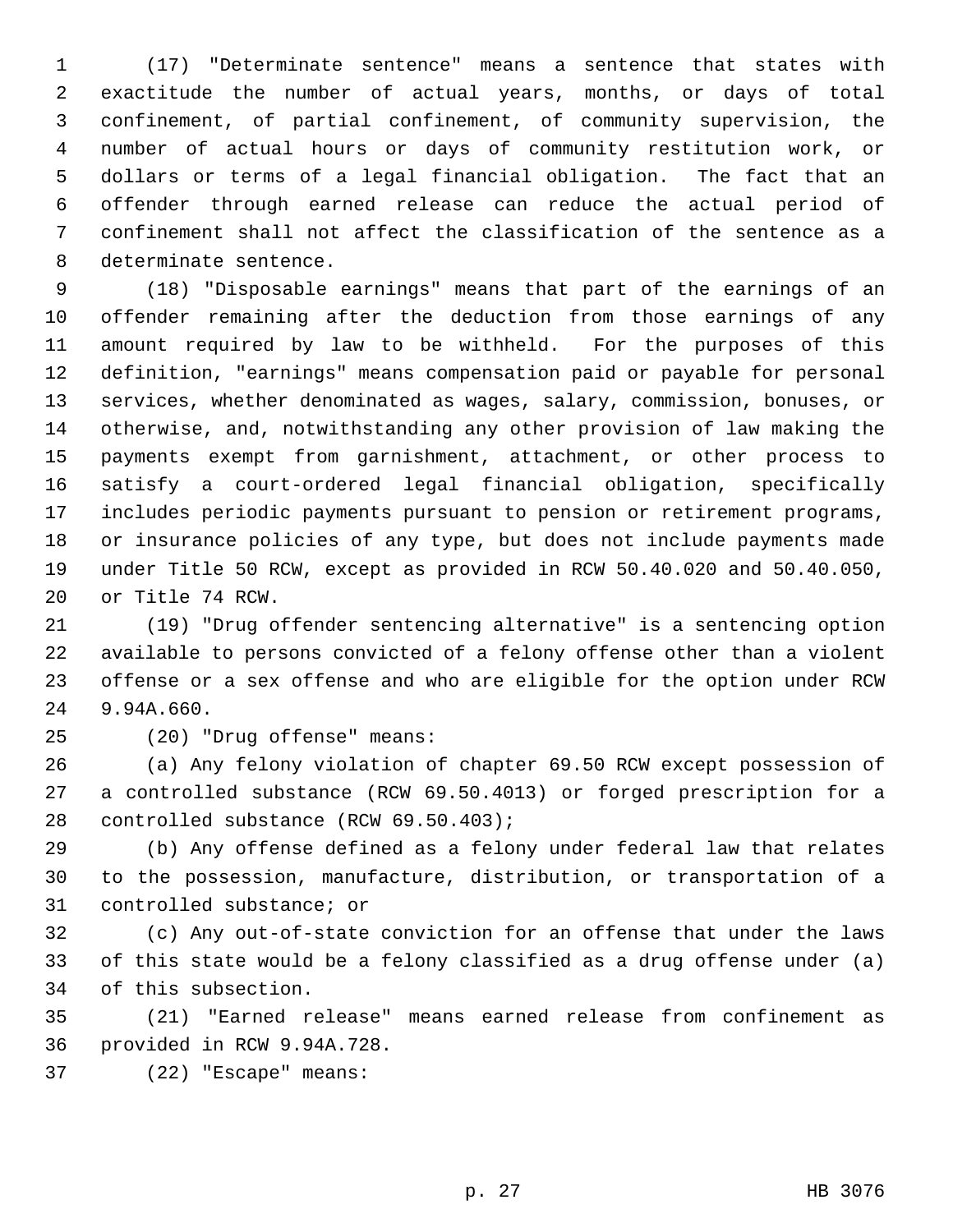(a) Sexually violent predator escape (RCW 9A.76.115), escape in the first degree (RCW 9A.76.110), escape in the second degree (RCW 9A.76.120), willful failure to return from furlough (RCW 72.66.060), willful failure to return from work release (RCW 72.65.070), or willful failure to be available for supervision by the department while in community custody (RCW 72.09.310); or

 (b) Any federal or out-of-state conviction for an offense that under the laws of this state would be a felony classified as an escape under (a) of this subsection.

(23) "Felony traffic offense" means:

 (a) Vehicular homicide (RCW 46.61.520), vehicular assault (RCW 12 46.61.522), eluding a police officer (RCW 46.61.024),  $((\theta \cdot \hat{\theta}))$  felony 13 hit-and-run injury-accident (RCW 46.52.020(4)), felony driving while under the influence of intoxicating liquor or any drug (RCW 46.61.502(6)), or felony physical control of a vehicle while under the influence of intoxicating liquor or any drug (RCW 46.61.504(6)); or

 (b) Any federal or out-of-state conviction for an offense that under the laws of this state would be a felony classified as a felony traffic offense under (a) of this subsection.

 (24) "Fine" means a specific sum of money ordered by the sentencing court to be paid by the offender to the court over a specific period of time.

 (25) "First-time offender" means any person who has no prior convictions for a felony and is eligible for the first-time offender waiver under RCW 9.94A.650.

 (26) "Home detention" means a program of partial confinement available to offenders wherein the offender is confined in a private residence subject to electronic surveillance.

 (27) "Legal financial obligation" means a sum of money that is ordered by a superior court of the state of Washington for legal financial obligations which may include restitution to the victim, statutorily imposed crime victims' compensation fees as assessed pursuant to RCW 7.68.035, court costs, county or interlocal drug funds, court-appointed attorneys' fees, and costs of defense, fines, and any other financial obligation that is assessed to the offender as a result of a felony conviction. Upon conviction for vehicular assault while under the influence of intoxicating liquor or any drug, RCW 46.61.522(1)(b), or vehicular homicide while under the influence of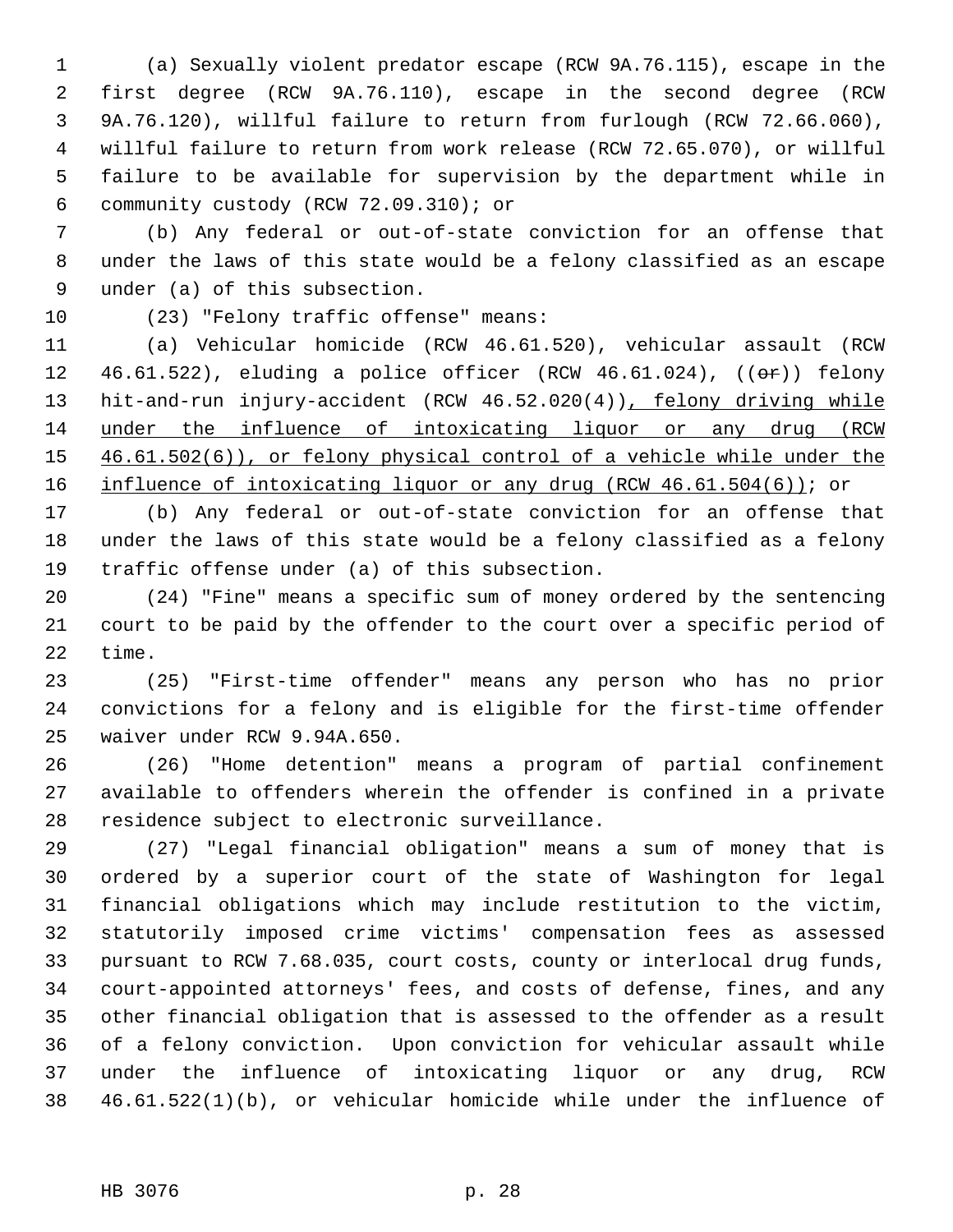intoxicating liquor or any drug, RCW 46.61.520(1)(a), legal financial obligations may also include payment to a public agency of the expense of an emergency response to the incident resulting in the conviction, subject to RCW 38.52.430. (28) "Most serious offense" means any of the following felonies or a felony attempt to commit any of the following felonies: (a) Any felony defined under any law as a class A felony or criminal solicitation of or criminal conspiracy to commit a class A felony; 10 (b) Assault in the second degree; (c) Assault of a child in the second degree; (d) Child molestation in the second degree; (e) Controlled substance homicide; (f) Extortion in the first degree; (g) Incest when committed against a child under age fourteen; (h) Indecent liberties; (i) Kidnapping in the second degree; 18 (j) Leading organized crime; (k) Manslaughter in the first degree; (l) Manslaughter in the second degree; (m) Promoting prostitution in the first degree; (n) Rape in the third degree; (o) Robbery in the second degree; (p) Sexual exploitation; (q) Vehicular assault, when caused by the operation or driving of a vehicle by a person while under the influence of intoxicating liquor or any drug or by the operation or driving of a vehicle in a reckless manner; (r) Vehicular homicide, when proximately caused by the driving of any vehicle by any person while under the influence of intoxicating liquor or any drug as defined by RCW 46.61.502, or by the operation of any vehicle in a reckless manner; (s) Any other class B felony offense with a finding of sexual motivation; (t) Any other felony with a deadly weapon verdict under RCW 9.94A.602; (u) Any felony offense in effect at any time prior to December 2, 1993, that is comparable to a most serious offense under this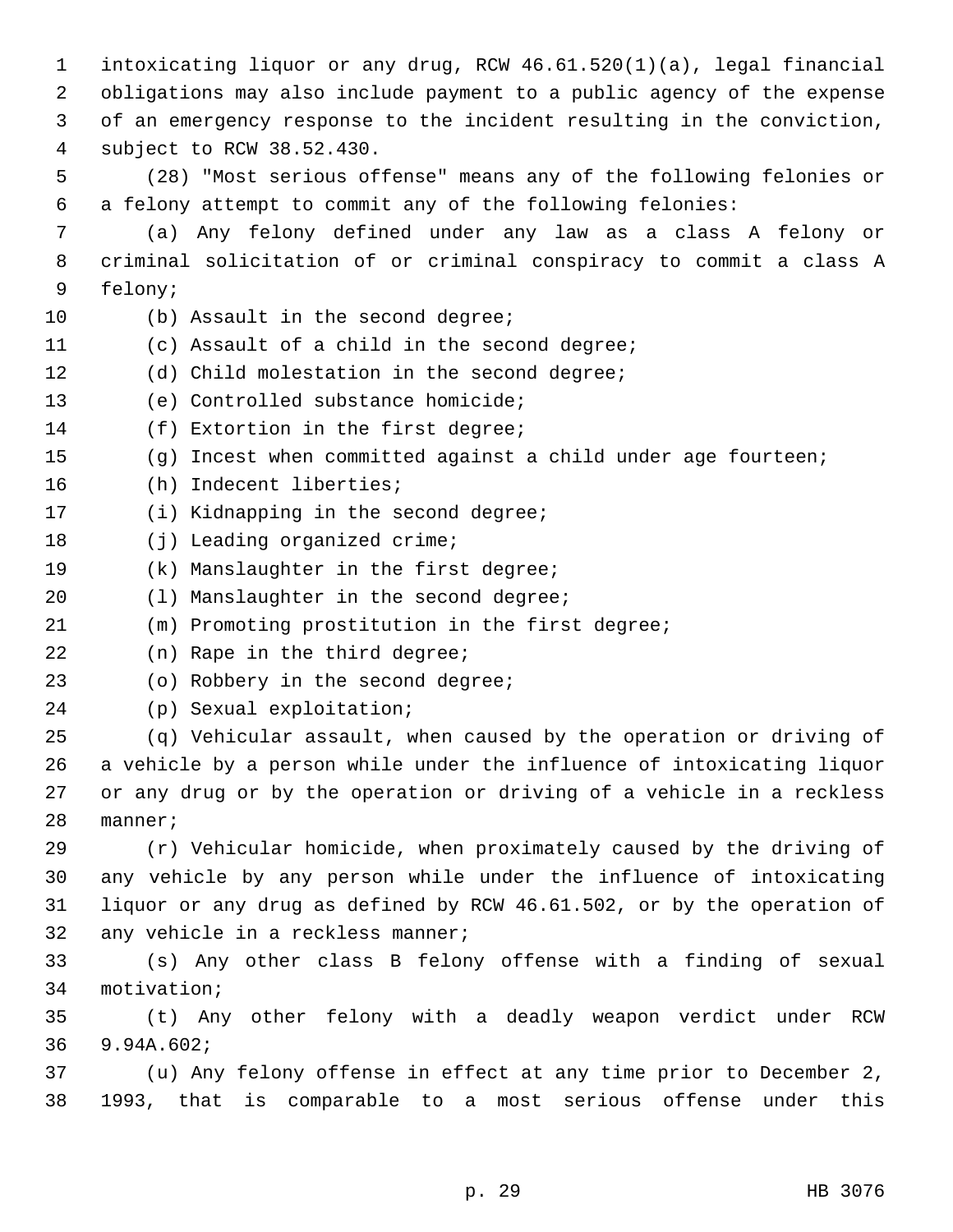subsection, or any federal or out-of-state conviction for an offense that under the laws of this state would be a felony classified as a most serious offense under this subsection;

 (v)(i) A prior conviction for indecent liberties under RCW 9A.88.100(1) (a), (b), and (c), chapter 260, Laws of 1975 1st ex. sess. as it existed until July 1, 1979, RCW 9A.44.100(1) (a), (b), and (c) as it existed from July 1, 1979, until June 11, 1986, and RCW 9A.44.100(1) (a), (b), and (d) as it existed from June 11, 1986, until July 1, 1988; (ii) A prior conviction for indecent liberties under RCW 9A.44.100(1)(c) as it existed from June 11, 1986, until July 1, 1988, if: (A) The crime was committed against a child under the age of fourteen; or (B) the relationship between the victim and perpetrator is included in the definition of indecent liberties under RCW 9A.44.100(1)(c) as it existed from July 1, 1988, through July 27, 1997, or RCW 9A.44.100(1) (d) or (e) as it existed from July 25, 1993, through July 27, 1997.

 (29) "Nonviolent offense" means an offense which is not a violent offense.

 (30) "Offender" means a person who has committed a felony established by state law and is eighteen years of age or older or is less than eighteen years of age but whose case is under superior court jurisdiction under RCW 13.04.030 or has been transferred by the appropriate juvenile court to a criminal court pursuant to RCW 13.40.110. Throughout this chapter, the terms "offender" and "defendant" are used interchangeably.

 (31) "Partial confinement" means confinement for no more than one year in a facility or institution operated or utilized under contract by the state or any other unit of government, or, if home detention or work crew has been ordered by the court, in an approved residence, for a substantial portion of each day with the balance of the day spent in the community. Partial confinement includes work release, home detention, work crew, and a combination of work crew and home detention.

(32) "Persistent offender" is an offender who:

 (a)(i) Has been convicted in this state of any felony considered a most serious offense; and

 (ii) Has, before the commission of the offense under (a) of this subsection, been convicted as an offender on at least two separate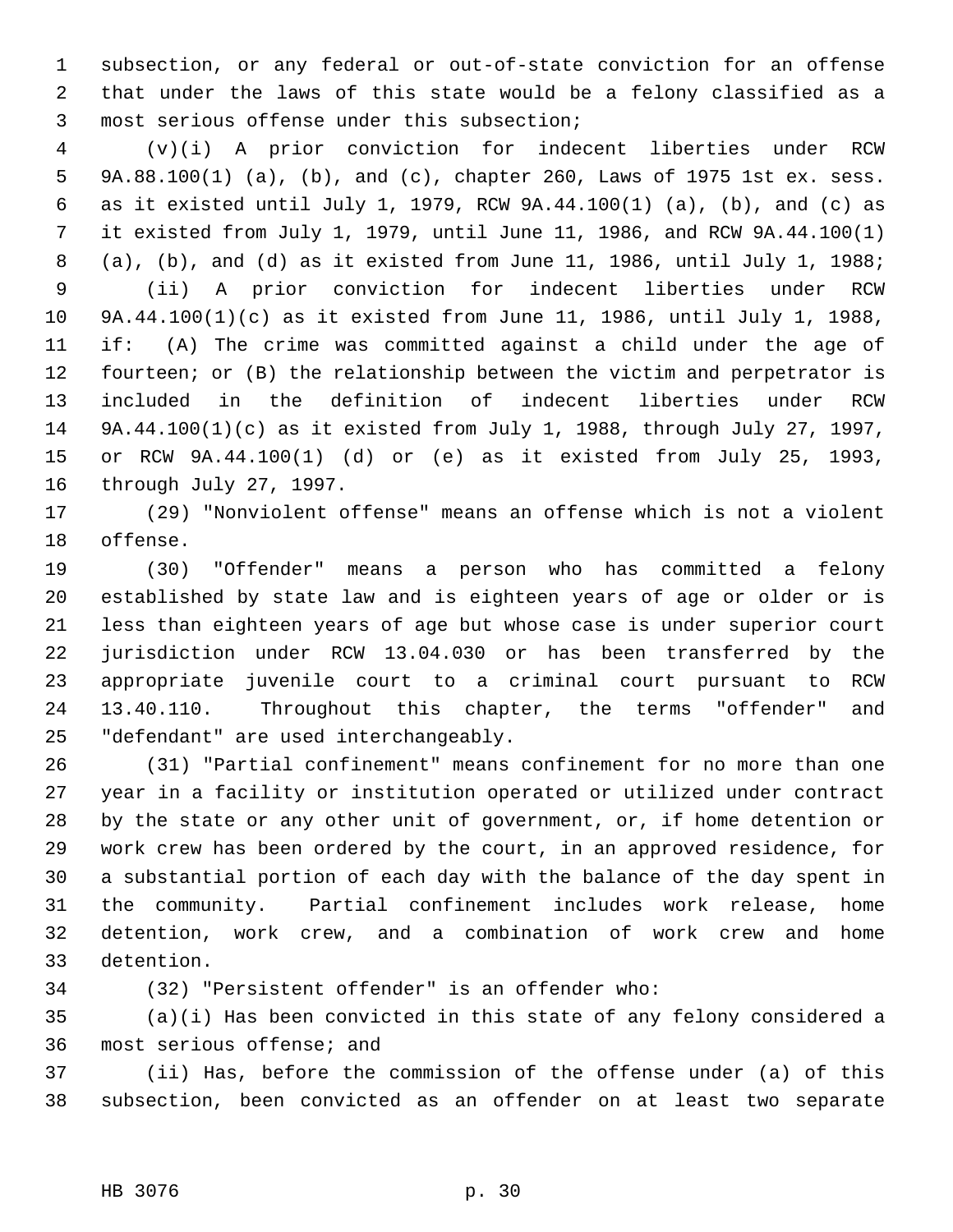occasions, whether in this state or elsewhere, of felonies that under the laws of this state would be considered most serious offenses and would be included in the offender score under RCW 9.94A.525; provided that of the two or more previous convictions, at least one conviction must have occurred before the commission of any of the other most serious offenses for which the offender was previously convicted; or

 (b)(i) Has been convicted of: (A) Rape in the first degree, rape of a child in the first degree, child molestation in the first degree, rape in the second degree, rape of a child in the second degree, or indecent liberties by forcible compulsion; (B) any of the following offenses with a finding of sexual motivation: Murder in the first degree, murder in the second degree, homicide by abuse, kidnapping in the first degree, kidnapping in the second degree, assault in the first degree, assault in the second degree, assault of a child in the first degree, or burglary in the first degree; or (C) an attempt to commit 16 any crime listed in this subsection  $(32)(b)(i)$ ; and

 (ii) Has, before the commission of the offense under (b)(i) of this subsection, been convicted as an offender on at least one occasion, whether in this state or elsewhere, of an offense listed in (b)(i) of this subsection or any federal or out-of-state offense or offense under prior Washington law that is comparable to the offenses listed in (b)(i) of this subsection. A conviction for rape of a child in the first degree constitutes a conviction under (b)(i) of this subsection only when the offender was sixteen years of age or older when the offender committed the offense. A conviction for rape of a child in the second degree constitutes a conviction under (b)(i) of this subsection only when the offender was eighteen years of age or older when the offender committed the offense.

 (33) "Postrelease supervision" is that portion of an offender's community placement that is not community custody.

 (34) "Restitution" means a specific sum of money ordered by the sentencing court to be paid by the offender to the court over a specified period of time as payment of damages. The sum may include both public and private costs.

 (35) "Risk assessment" means the application of an objective instrument supported by research and adopted by the department for the purpose of assessing an offender's risk of reoffense, taking into consideration the nature of the harm done by the offender, place and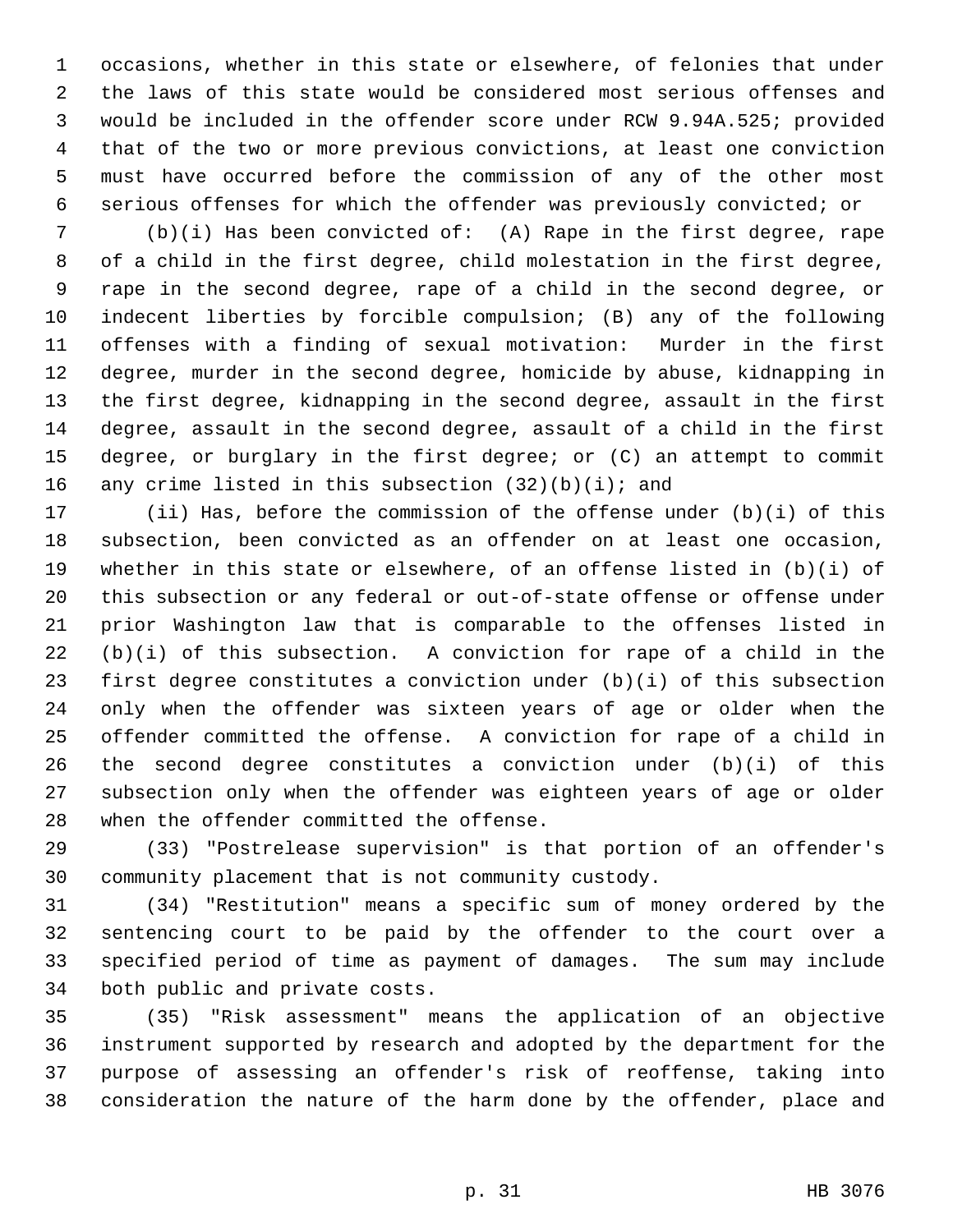circumstances of the offender related to risk, the offender's relationship to any victim, and any information provided to the department by victims. The results of a risk assessment shall not be based on unconfirmed or unconfirmable allegations.

(36) "Serious traffic offense" means:

 (a) Nonfelony driving while under the influence of intoxicating 7 liquor or any drug (RCW 46.61.502), nonfelony actual physical control while under the influence of intoxicating liquor or any drug (RCW 46.61.504), reckless driving (RCW 46.61.500), or hit-and-run an attended vehicle (RCW 46.52.020(5)); or

 (b) Any federal, out-of-state, county, or municipal conviction for an offense that under the laws of this state would be classified as a serious traffic offense under (a) of this subsection.

 (37) "Serious violent offense" is a subcategory of violent offense and means:

(a)(i) Murder in the first degree;

17 (ii) Homicide by abuse;

18 (iii) Murder in the second degree;

(iv) Manslaughter in the first degree;

(v) Assault in the first degree;

(vi) Kidnapping in the first degree;

22 (vii) Rape in the first degree;

(viii) Assault of a child in the first degree; or

 (ix) An attempt, criminal solicitation, or criminal conspiracy to commit one of these felonies; or

 (b) Any federal or out-of-state conviction for an offense that under the laws of this state would be a felony classified as a serious violent offense under (a) of this subsection.

(38) "Sex offense" means:

 (a)(i) A felony that is a violation of chapter 9A.44 RCW other than RCW 9A.44.130(11);

(ii) A violation of RCW 9A.64.020;

 (iii) A felony that is a violation of chapter 9.68A RCW other than RCW 9.68A.070 or 9.68A.080; or

 (iv) A felony that is, under chapter 9A.28 RCW, a criminal attempt, criminal solicitation, or criminal conspiracy to commit such crimes; (b) Any conviction for a felony offense in effect at any time prior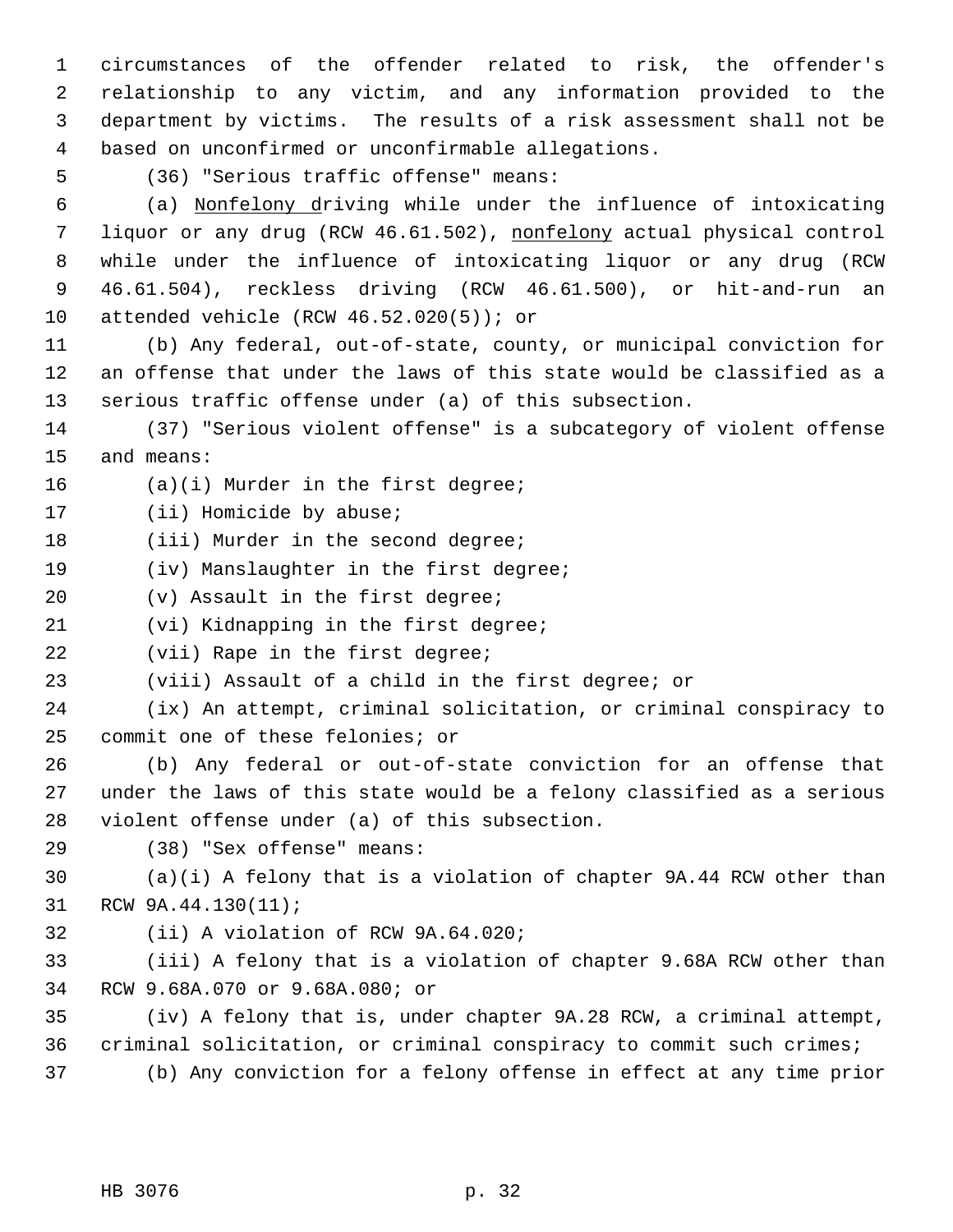to July 1, 1976, that is comparable to a felony classified as a sex offense in (a) of this subsection;

 (c) A felony with a finding of sexual motivation under RCW 9.94A.835 or 13.40.135; or

 (d) Any federal or out-of-state conviction for an offense that under the laws of this state would be a felony classified as a sex offense under (a) of this subsection.

 (39) "Sexual motivation" means that one of the purposes for which the defendant committed the crime was for the purpose of his or her sexual gratification.

 (40) "Standard sentence range" means the sentencing court's discretionary range in imposing a nonappealable sentence.

 (41) "Statutory maximum sentence" means the maximum length of time for which an offender may be confined as punishment for a crime as prescribed in chapter 9A.20 RCW, RCW 9.92.010, the statute defining the crime, or other statute defining the maximum penalty for a crime.

 (42) "Total confinement" means confinement inside the physical boundaries of a facility or institution operated or utilized under contract by the state or any other unit of government for twenty-four hours a day, or pursuant to RCW 72.64.050 and 72.64.060.

 (43) "Transition training" means written and verbal instructions and assistance provided by the department to the offender during the two weeks prior to the offender's successful completion of the work ethic camp program. The transition training shall include instructions in the offender's requirements and obligations during the offender's period of community custody.

 (44) "Victim" means any person who has sustained emotional, psychological, physical, or financial injury to person or property as a direct result of the crime charged.

(45) "Violent offense" means:

(a) Any of the following felonies:

 (i) Any felony defined under any law as a class A felony or an attempt to commit a class A felony;

 (ii) Criminal solicitation of or criminal conspiracy to commit a class A felony;

(iii) Manslaughter in the first degree;

(iv) Manslaughter in the second degree;

(v) Indecent liberties if committed by forcible compulsion;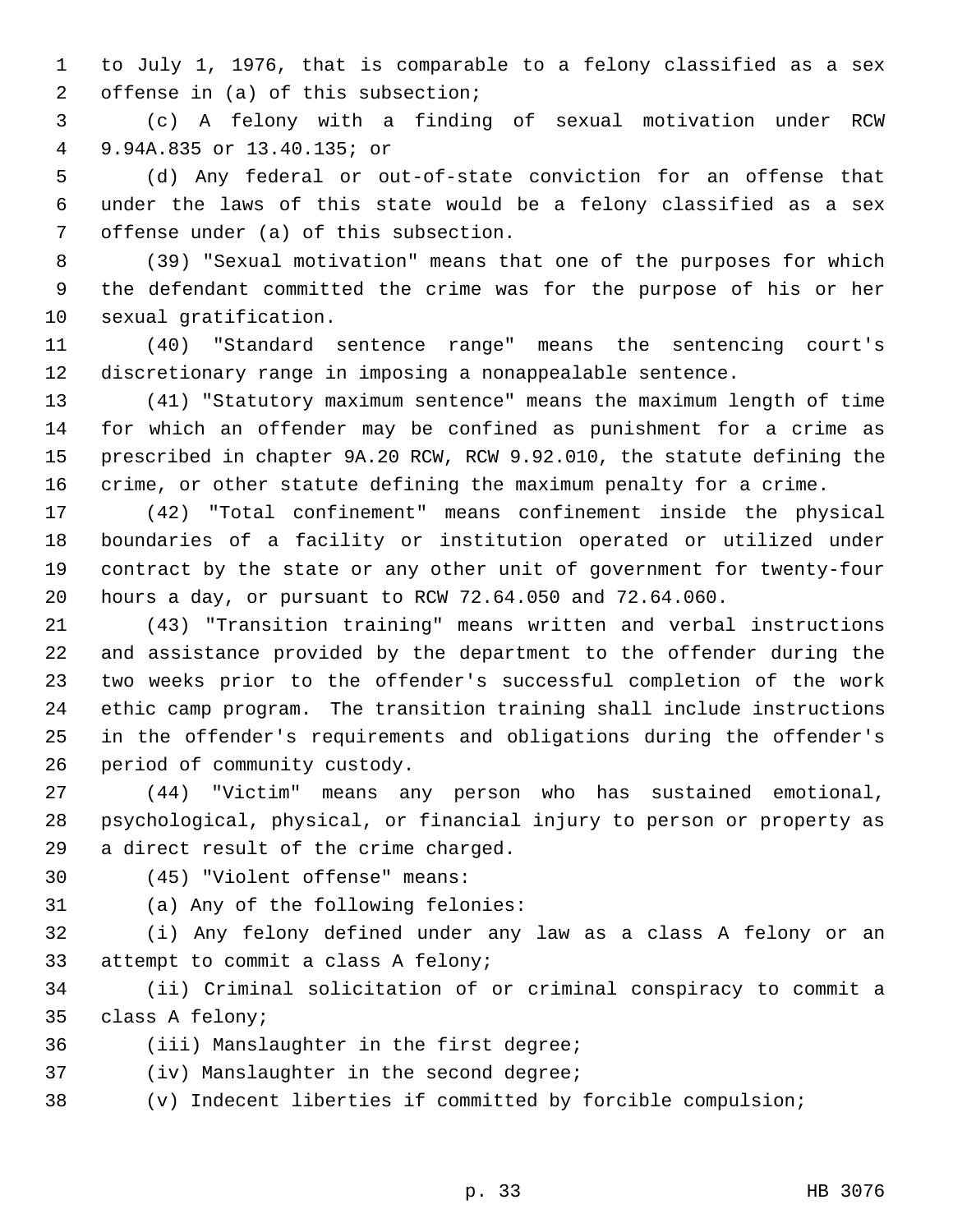- (vi) Kidnapping in the second degree;
- 2 (vii) Arson in the second degree;
- (viii) Assault in the second degree;
- (ix) Assault of a child in the second degree;
- (x) Extortion in the first degree;
- (xi) Robbery in the second degree;
- (xii) Drive-by shooting;

 (xiii) Vehicular assault, when caused by the operation or driving of a vehicle by a person while under the influence of intoxicating liquor or any drug or by the operation or driving of a vehicle in a reckless manner; and

 (xiv) Vehicular homicide, when proximately caused by the driving of any vehicle by any person while under the influence of intoxicating liquor or any drug as defined by RCW 46.61.502, or by the operation of 15 any vehicle in a reckless manner;

 (b) Any conviction for a felony offense in effect at any time prior to July 1, 1976, that is comparable to a felony classified as a violent offense in (a) of this subsection; and

 (c) Any federal or out-of-state conviction for an offense that under the laws of this state would be a felony classified as a violent offense under (a) or (b) of this subsection.

 (46) "Work crew" means a program of partial confinement consisting of civic improvement tasks for the benefit of the community that complies with RCW 9.94A.725.

 (47) "Work ethic camp" means an alternative incarceration program as provided in RCW 9.94A.690 designed to reduce recidivism and lower the cost of corrections by requiring offenders to complete a comprehensive array of real-world job and vocational experiences, character-building work ethics training, life management skills development, substance abuse rehabilitation, counseling, literacy training, and basic adult education.

 (48) "Work release" means a program of partial confinement available to offenders who are employed or engaged as a student in a regular course of study at school.

 **Sec. 8.** RCW 9.94A.640 and 1987 c 486 s 7 are each amended to read as follows:

(1) Every offender who has been discharged under RCW 9.94A.637 may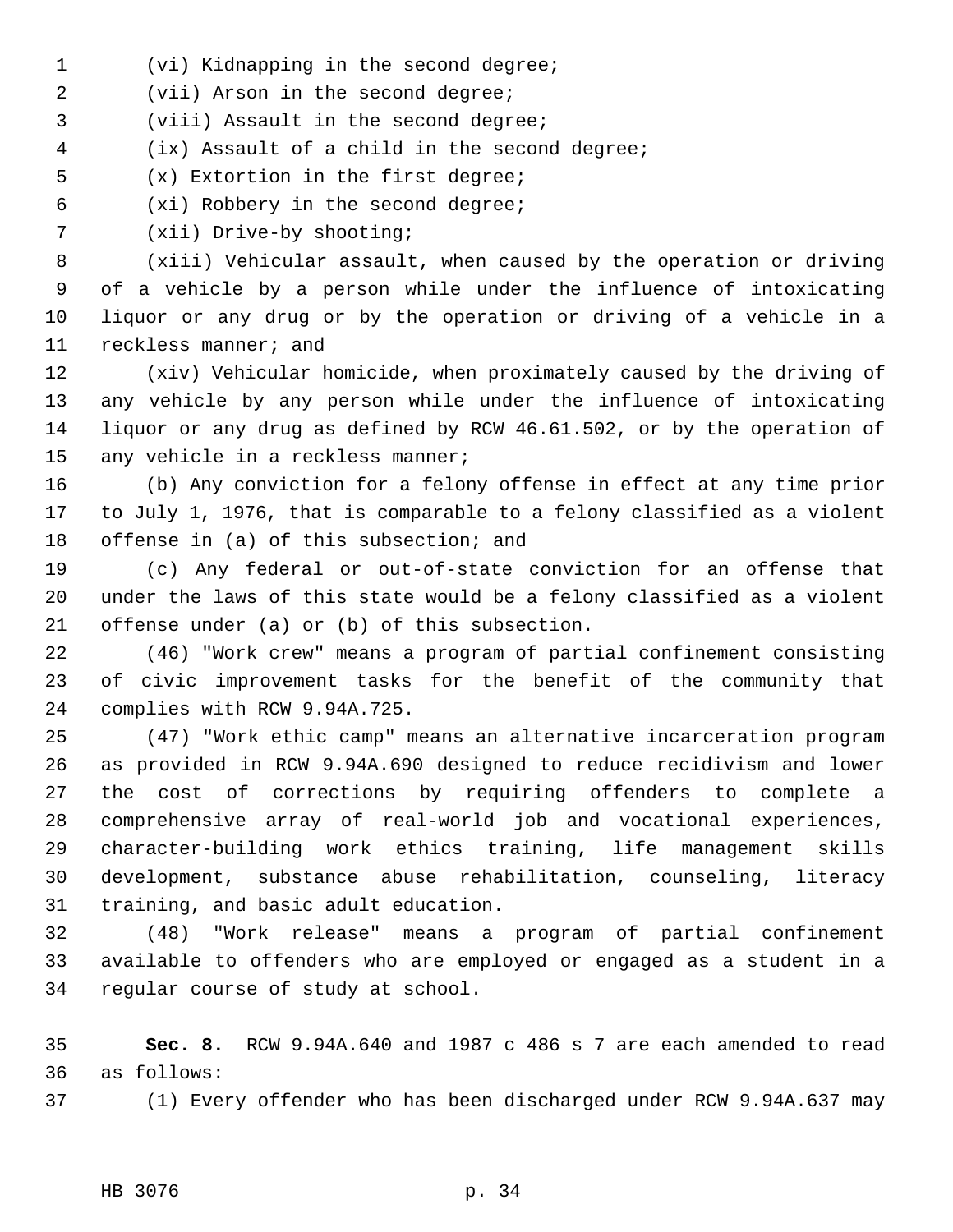apply to the sentencing court for a vacation of the offender's record of conviction. If the court finds the offender meets the tests prescribed in subsection (2) of this section, the court may clear the record of conviction by: (a) Permitting the offender to withdraw the offender's plea of guilty and to enter a plea of not guilty; or (b) if the offender has been convicted after a plea of not guilty, by the court setting aside the verdict of guilty; and (c) by the court dismissing the information or indictment against the offender.

 (2) An offender may not have the record of conviction cleared if: (a) There are any criminal charges against the offender pending in any court of this state or another state, or in any federal court; (b) the offense was a violent offense as defined in RCW 9.94A.030; (c) the offense was a crime against persons as defined in RCW 43.43.830; (d) the offender has been convicted of a new crime in this state, another state, or federal court since the date of the offender's discharge under RCW 9.94A.637; (e) the offense is a class B felony and less than ten years have passed since the date the applicant was discharged under 18 RCW 9.94A.637; ((and)) (f) the offense was a class C felony, other than a class C felony described in RCW 46.61.502(6) or 46.61.504(6), and less than five years have passed since the date the applicant was discharged under RCW 9.94A.637; or (g) the offense was a class C felony described in RCW 46.61.502(6) or 46.61.504(6) and less than seven years have passed since the applicant was discharged under RCW 9.94A.637.

 (3) Once the court vacates a record of conviction under subsection (1) of this section, the fact that the offender has been convicted of the offense shall not be included in the offender's criminal history for purposes of determining a sentence in any subsequent conviction, and the offender shall be released from all penalties and disabilities resulting from the offense. For all purposes, including responding to questions on employment applications, an offender whose conviction has been vacated may state that the offender has never been convicted of that crime. Nothing in this section affects or prevents the use of an offender's prior conviction in a later criminal prosecution.

 **Sec. 9.** RCW 9.94A.505 and 2002 c 290 s 17, 2002 c 289 s 6, and 2002 c 175 s 6 are each reenacted and amended to read as follows: (1) When a person is convicted of a felony other than a felony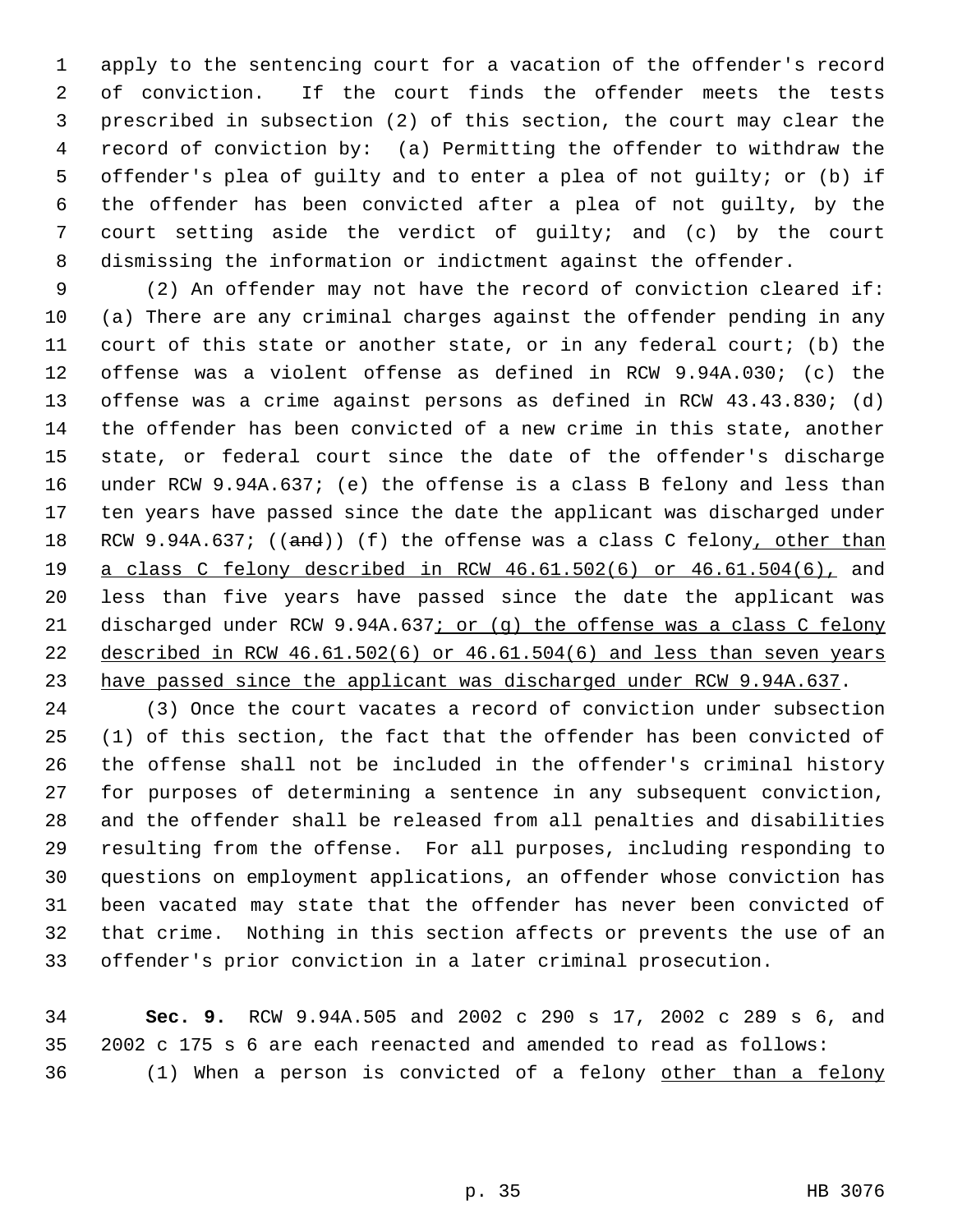under RCW 46.61.502(6) or 46.61.504(6), the court shall impose punishment as provided in this chapter.

 (2)(a) The court shall impose a sentence as provided in the following sections and as applicable in the case:

 (i) Unless another term of confinement applies, the court shall impose a sentence within the standard sentence range established in RCW 9.94A.510 or 9.94A.517;

8 (ii) RCW 9.94A.700 and 9.94A.705, relating to community placement;

(iii) RCW 9.94A.710 and 9.94A.715, relating to community custody;

 (iv) RCW 9.94A.545, relating to community custody for offenders 11 whose term of confinement is one year or less;

(v) RCW 9.94A.570, relating to persistent offenders;

(vi) RCW 9.94A.540, relating to mandatory minimum terms;

(vii) RCW 9.94A.650, relating to the first-time offender waiver;

 (viii) RCW 9.94A.660, relating to the drug offender sentencing alternative;

 (ix) RCW 9.94A.670, relating to the special sex offender sentencing alternative;

(x) RCW 9.94A.712, relating to certain sex offenses;

(xi) RCW 9.94A.535, relating to exceptional sentences;

 (xii) RCW 9.94A.589, relating to consecutive and concurrent sentences.

 (b) If a standard sentence range has not been established for the offender's crime, the court shall impose a determinate sentence which may include not more than one year of confinement; community restitution work; until July 1, 2000, a term of community supervision not to exceed one year and on and after July 1, 2000, a term of community custody not to exceed one year, subject to conditions and sanctions as authorized in RCW 9.94A.710 (2) and (3); and/or other legal financial obligations. The court may impose a sentence which provides more than one year of confinement if the court finds reasons justifying an exceptional sentence as provided in RCW 9.94A.535.

 (3) If the court imposes a sentence requiring confinement of thirty days or less, the court may, in its discretion, specify that the sentence be served on consecutive or intermittent days. A sentence requiring more than thirty days of confinement shall be served on consecutive days. Local jail administrators may schedule court-ordered intermittent sentences as space permits.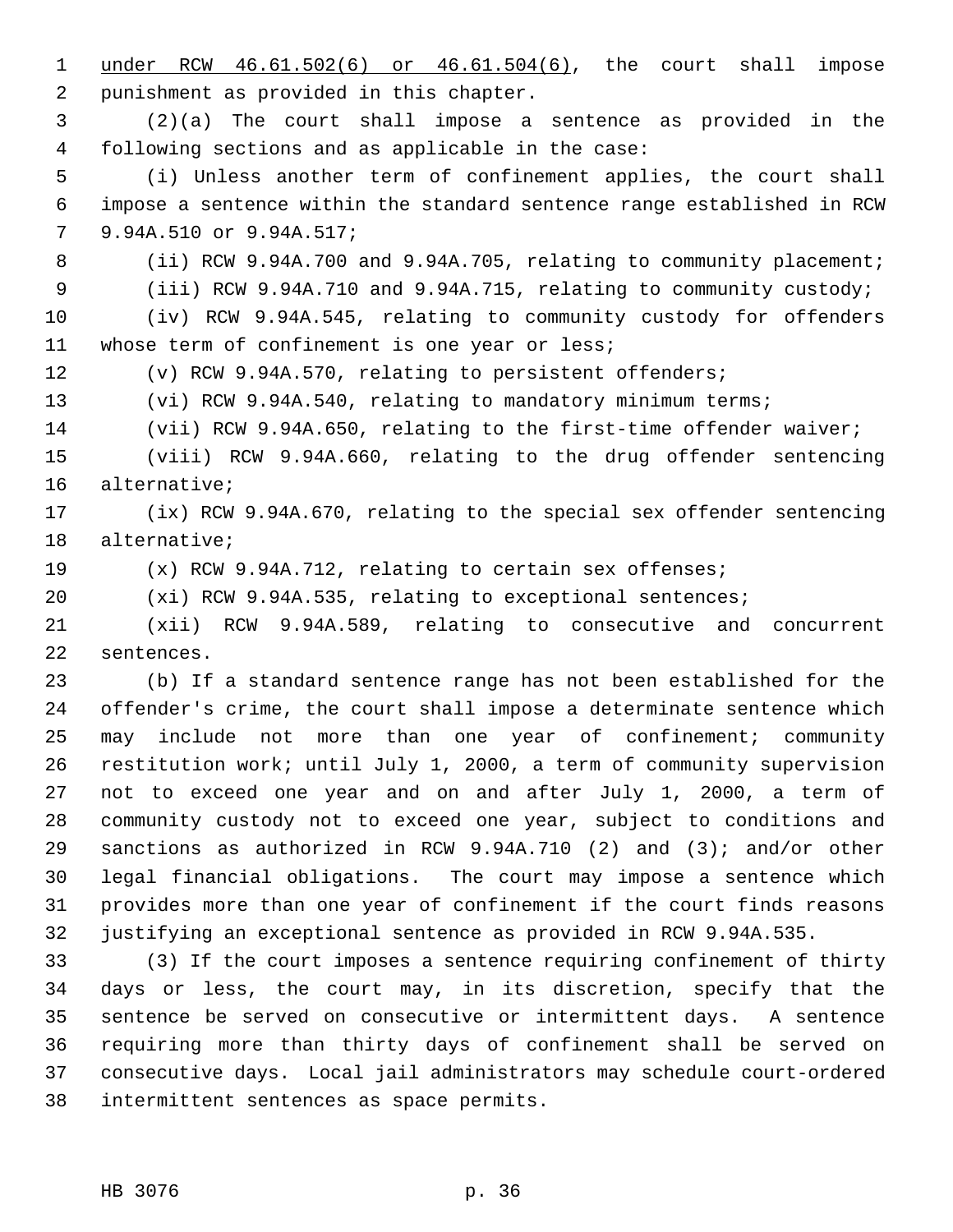(4) If a sentence imposed includes payment of a legal financial obligation, it shall be imposed as provided in RCW 9.94A.750, 9.94A.753, 9.94A.760, and 43.43.7541.

 (5) Except as provided under RCW 9.94A.750(4) and 9.94A.753(4), a court may not impose a sentence providing for a term of confinement or community supervision, community placement, or community custody which exceeds the statutory maximum for the crime as provided in chapter 9A.20 RCW.

 (6) The sentencing court shall give the offender credit for all confinement time served before the sentencing if that confinement was solely in regard to the offense for which the offender is being sentenced.

 (7) The court shall order restitution as provided in RCW 9.94A.750 and 9.94A.753.

 (8) As a part of any sentence, the court may impose and enforce crime-related prohibitions and affirmative conditions as provided in this chapter.

 (9) The court may order an offender whose sentence includes community placement or community supervision to undergo a mental status evaluation and to participate in available outpatient mental health treatment, if the court finds that reasonable grounds exist to believe that the offender is a mentally ill person as defined in RCW 71.24.025, and that this condition is likely to have influenced the offense. An order requiring mental status evaluation or treatment must be based on a presentence report and, if applicable, mental status evaluations that have been filed with the court to determine the offender's competency or eligibility for a defense of insanity. The court may order additional evaluations at a later date if deemed appropriate.

 (10) In any sentence of partial confinement, the court may require the offender to serve the partial confinement in work release, in a program of home detention, on work crew, or in a combined program of work crew and home detention.

 (11) In sentencing an offender convicted of a crime of domestic violence, as defined in RCW 10.99.020, if the offender has a minor child, or if the victim of the offense for which the offender was convicted has a minor child, the court may, as part of any term of community supervision, community placement, or community custody, order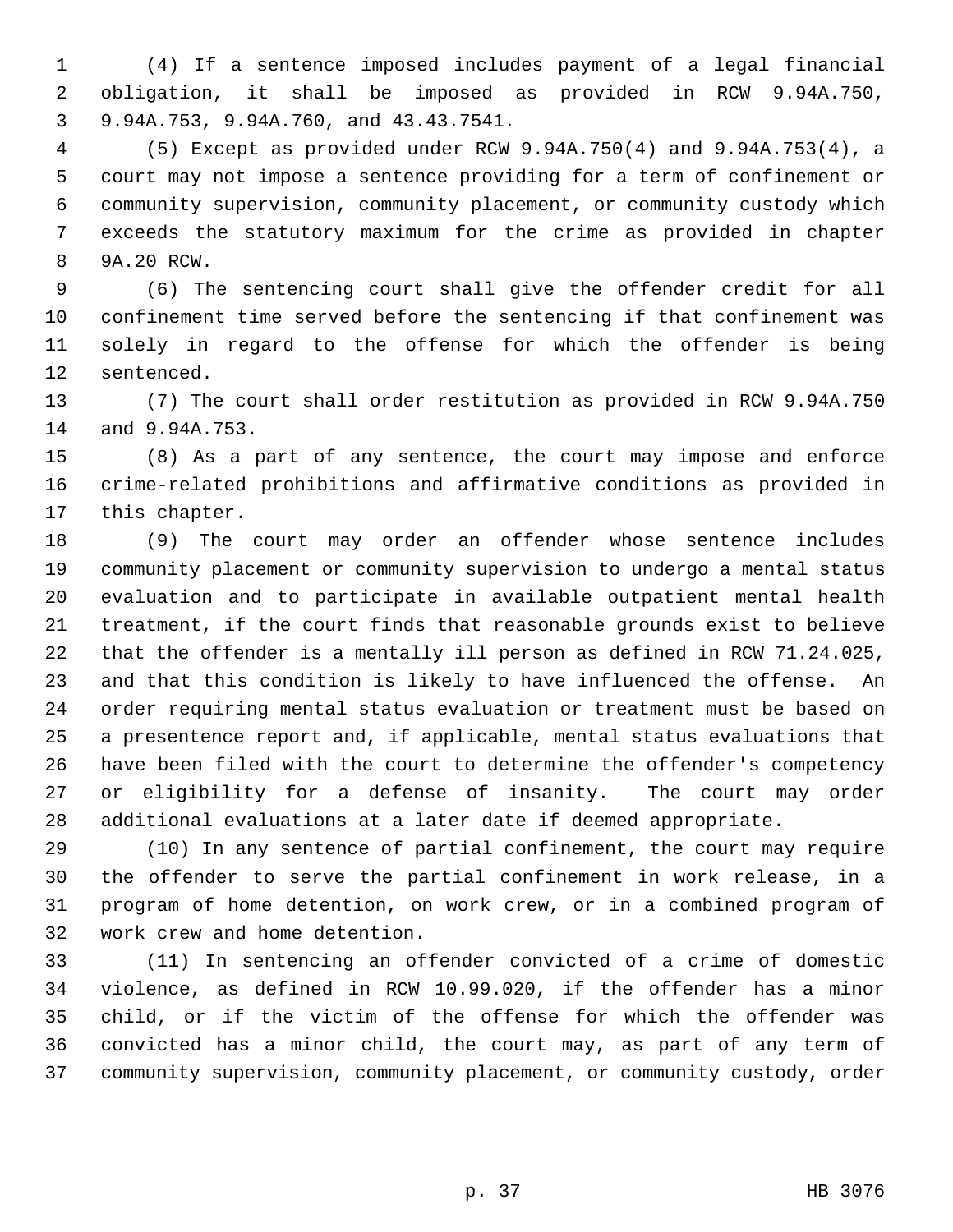1 the offender to participate in a domestic violence perpetrator program 2 approved under RCW 26.50.150.

 3 **Sec. 10.** RCW 13.40.0357 and 2004 c 117 s 1 are each amended to 4 read as follows:

| 5  |                    | DESCRIPTION AND OFFENSE CATEGORY              |                     |
|----|--------------------|-----------------------------------------------|---------------------|
| 6  |                    | JUVENILE DISPOSITION                          |                     |
| 7  | <b>JUVENILE</b>    |                                               | CATEGORY FOR        |
| 8  | <b>DISPOSITION</b> | ATTEMPT, BAILJUMP,                            |                     |
| 9  | <b>OFFENSE</b>     |                                               | CONSPIRACY, OR      |
| 10 | CATEGORY           | DESCRIPTION (RCW CITATION)                    | <b>SOLICITATION</b> |
| 11 |                    |                                               |                     |
| 12 |                    | <b>Arson and Malicious Mischief</b>           |                     |
| 13 | A                  | Arson 1 (9A.48.020)                           | $B+$                |
| 14 | $\bf{B}$           | Arson 2 (9A.48.030)                           | $\mathsf{C}$        |
| 15 | $\mathbf C$        | Reckless Burning 1 (9A.48.040)                | D                   |
| 16 | ${\bf D}$          | Reckless Burning 2 (9A.48.050)                | E                   |
| 17 | B                  | Malicious Mischief 1 (9A.48.070)              | $\mathcal{C}$       |
| 18 | $\mathbf C$        | Malicious Mischief 2 (9A.48.080)              | D                   |
| 19 | D                  | Malicious Mischief 3 (9A.48.090(2) (a) and    |                     |
| 20 |                    | (c)                                           | E                   |
| 21 | E                  | Malicious Mischief 3 (9A.48.090(2)(b))        | E                   |
| 22 | E                  | Tampering with Fire Alarm Apparatus           |                     |
| 23 |                    | (9.40.100)                                    | E                   |
| 24 | E                  | Tampering with Fire Alarm Apparatus with      |                     |
| 25 |                    | Intent to Commit Arson (9.40.105)             | E                   |
| 26 | A                  | Possession of Incendiary Device (9.40.120) B+ |                     |
| 27 |                    | <b>Assault and Other Crimes Involving</b>     |                     |
| 28 |                    | <b>Physical Harm</b>                          |                     |
| 29 | A                  | Assault 1 (9A.36.011)                         | $B+$                |
| 30 | $B+$               | Assault 2 (9A.36.021)                         | $C+$                |
| 31 | $C+$               | Assault 3 (9A.36.031)                         | $\mathrm{D}+$       |
| 32 | $D+$               | Assault 4 (9A.36.041)                         | E                   |
| 33 | $B+$               | Drive-By Shooting (9A.36.045)                 | $C+$                |
| 34 | $D+$               | Reckless Endangerment (9A.36.050)             | ${\bf E}$           |
| 35 | $C+$               | Promoting Suicide Attempt (9A.36.060)         | $D+$                |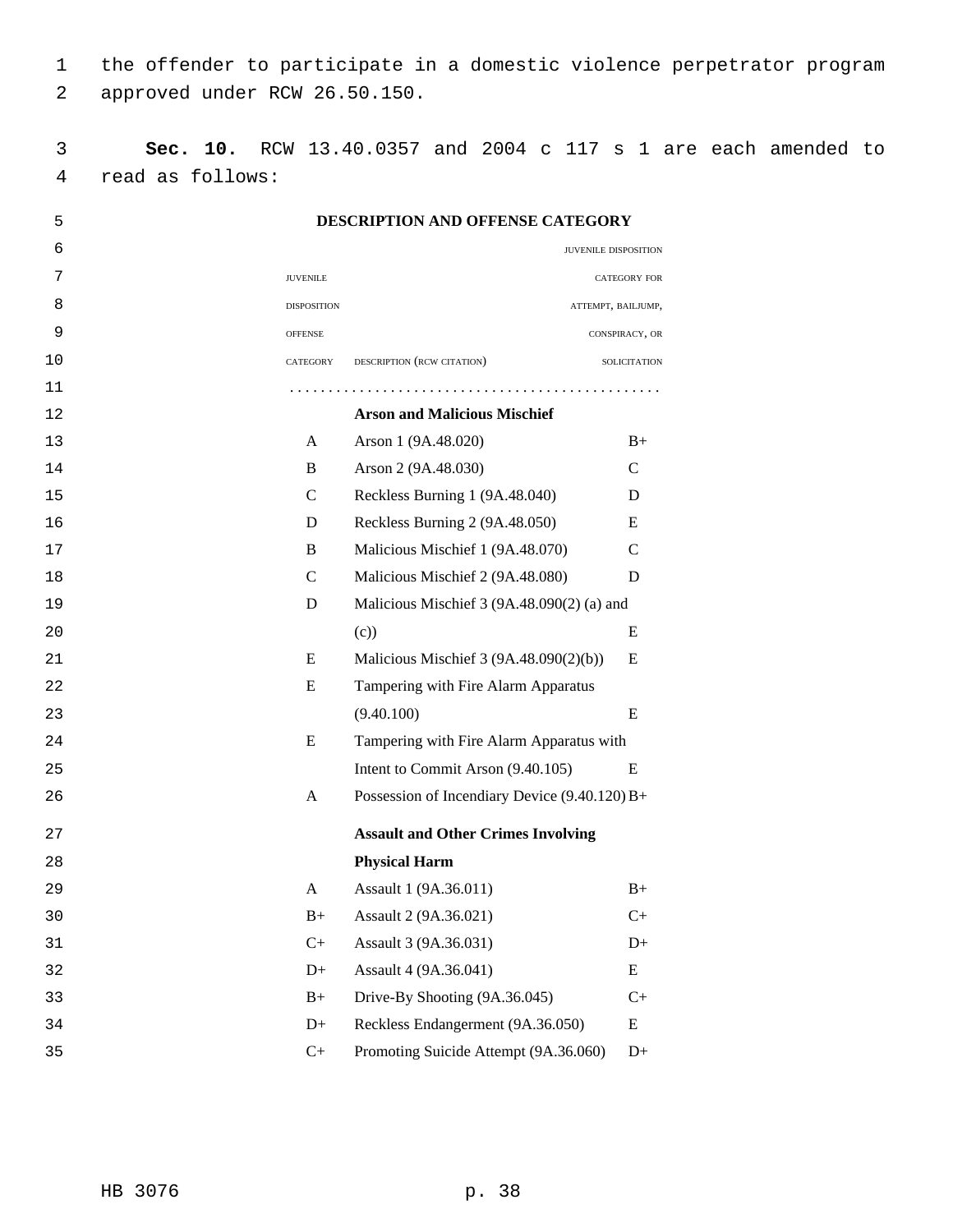| $\mathbf 1$ | $D+$          | Coercion (9A.36.070)                        | E             |
|-------------|---------------|---------------------------------------------|---------------|
| 2           | $C+$          | Custodial Assault (9A.36.100)               | $D+$          |
| 3           |               | <b>Burglary and Trespass</b>                |               |
| 4           | $B+$          | Burglary 1 (9A.52.020)                      | $C+$          |
| 5           | B             | Residential Burglary (9A.52.025)            | $\mathcal{C}$ |
| 6           | B             | Burglary 2 (9A.52.030)                      | $\mathbf C$   |
| 7           | D             | Burglary Tools (Possession of) (9A.52.060)E |               |
| 8           | D             | Criminal Trespass 1 (9A.52.070)             | E             |
| 9           | E             | Criminal Trespass 2 (9A.52.080)             | E             |
| 10          | $\mathsf{C}$  | Mineral Trespass (78.44.330)                | $\mathcal{C}$ |
| 11          | $\mathsf{C}$  | Vehicle Prowling 1 (9A.52.095)              | D             |
| 12          | D             | Vehicle Prowling 2 (9A.52.100)              | E             |
| 13          |               | <b>Drugs</b>                                |               |
| 14          | E             | Possession/Consumption of Alcohol           |               |
| 15          |               | (66.44.270)                                 | E             |
| 16          | $\mathcal{C}$ | <b>Illegally Obtaining Legend Drug</b>      |               |
| 17          |               | (69.41.020)                                 | D             |
| 18          | $C+$          | Sale, Delivery, Possession of Legend Drug   |               |
| 19          |               | with Intent to Sell $(69.41.030(2)(a))$     | $D+$          |
| 20          | E             | Possession of Legend Drug                   |               |
| 21          |               | (69.41.030(2)(b))                           | E             |
| 22          | $B+$          | Violation of Uniform Controlled Substances  |               |
| 23          |               | Act - Narcotic, Methamphetamine, or         |               |
| 24          |               | Flunitrazepam Sale $(69.50.401(2)$ (a) or   |               |
| 25          |               | (b))                                        | $B+$          |
| 26          | $\mathsf{C}$  | Violation of Uniform Controlled Substances  |               |
| 27          |               | Act - Nonnarcotic Sale (69.50.401(2)(c))    | C             |
| 28          | E             | Possession of Marihuana <40 grams           |               |
| 29          |               | (69.50.4014)                                | E             |
| 30          | $\mathcal{C}$ | Fraudulently Obtaining Controlled           |               |
| 31          |               | Substance (69.50.403)                       | $\mathsf{C}$  |
| 32          | $C+$          | Sale of Controlled Substance for Profit     |               |
| 33          |               | (69.50.410)                                 | $C+$          |
| 34          | E             | Unlawful Inhalation (9.47A.020)             | E             |
|             |               |                                             |               |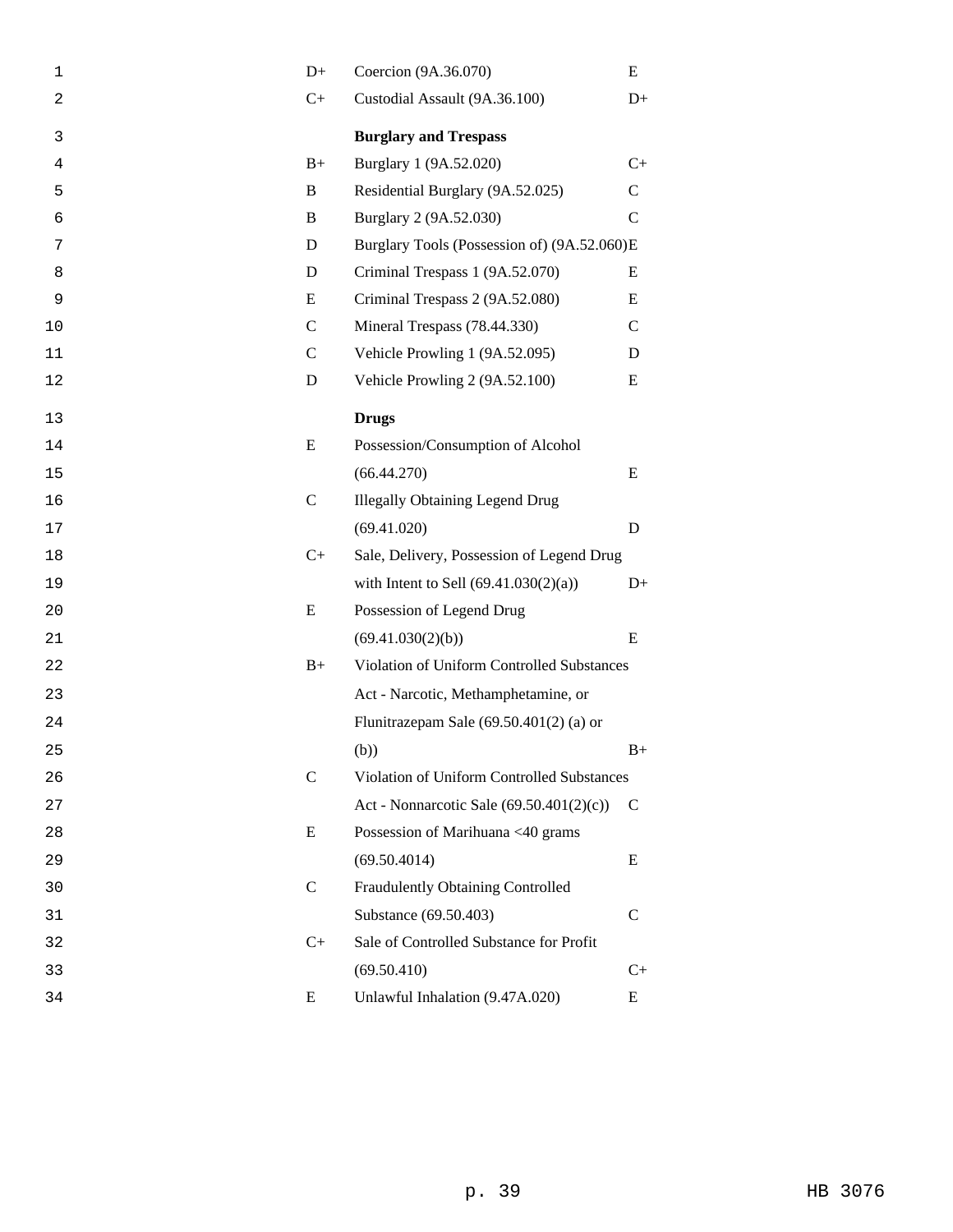| $\mathbf 1$ | B             | Violation of Uniform Controlled Substances  |               |
|-------------|---------------|---------------------------------------------|---------------|
| 2           |               | Act - Narcotic, Methamphetamine, or         |               |
| 3           |               | Flunitrazepam Counterfeit Substances        |               |
| 4           |               | $(69.50.4011(2)$ (a) or (b))                | B             |
| 5           | $\mathcal{C}$ | Violation of Uniform Controlled Substances  |               |
| 6           |               | Act - Nonnarcotic Counterfeit Substances    |               |
| 7           |               | $(69.50.4011(2)$ (c), (d), or (e))          | $\mathcal{C}$ |
| 8           | $\mathsf{C}$  | Violation of Uniform Controlled Substances  |               |
| 9           |               | Act - Possession of a Controlled Substance  |               |
| 10          |               | (69.50.4013)                                | $\mathsf{C}$  |
| 11          | $\mathsf{C}$  | Violation of Uniform Controlled Substances  |               |
| 12          |               | Act - Possession of a Controlled Substance  |               |
| 13          |               | (69.50.4012)                                | $\mathsf{C}$  |
| 14          |               | <b>Firearms and Weapons</b>                 |               |
| 15          | B             | Theft of Firearm (9A.56.300)                | C             |
| 16          | B             | Possession of Stolen Firearm (9A.56.310)    | $\mathcal{C}$ |
| 17          | E             | Carrying Loaded Pistol Without Permit       |               |
| 18          |               | (9.41.050)                                  | E             |
| 19          | $\mathsf{C}$  | Possession of Firearms by Minor $(\leq 18)$ |               |
| 20          |               | (9.41.040(2)(a)(iii))                       | $\mathsf{C}$  |
| 21          | $D+$          | Possession of Dangerous Weapon              |               |
| 22          |               | (9.41.250)                                  | E             |
| 23          | D             | Intimidating Another Person by use of       |               |
| 24          |               | Weapon (9.41.270)                           | E             |
| 25          |               | Homicide                                    |               |
| 26          | $A+$          | Murder 1 (9A.32.030)                        | A             |
| 27          | $A+$          | Murder 2 (9A.32.050)                        | $B+$          |
| 28          | $B+$          | Manslaughter 1 (9A.32.060)                  | $C+$          |
| 29          | $C+$          | Manslaughter 2 (9A.32.070)                  | $D+$          |
| 30          | $B+$          | Vehicular Homicide (46.61.520)              | $C+$          |
| 31          |               | Kidnapping                                  |               |
| 32          | $\mathbf{A}$  | Kidnap 1 (9A.40.020)                        | $B+$          |
| 33          | $B+$          | Kidnap 2 (9A.40.030)                        | $C+$          |
| 34          | $C+$          | Unlawful Imprisonment (9A.40.040)           | $D+$          |
| 35          |               | <b>Obstructing Governmental Operation</b>   |               |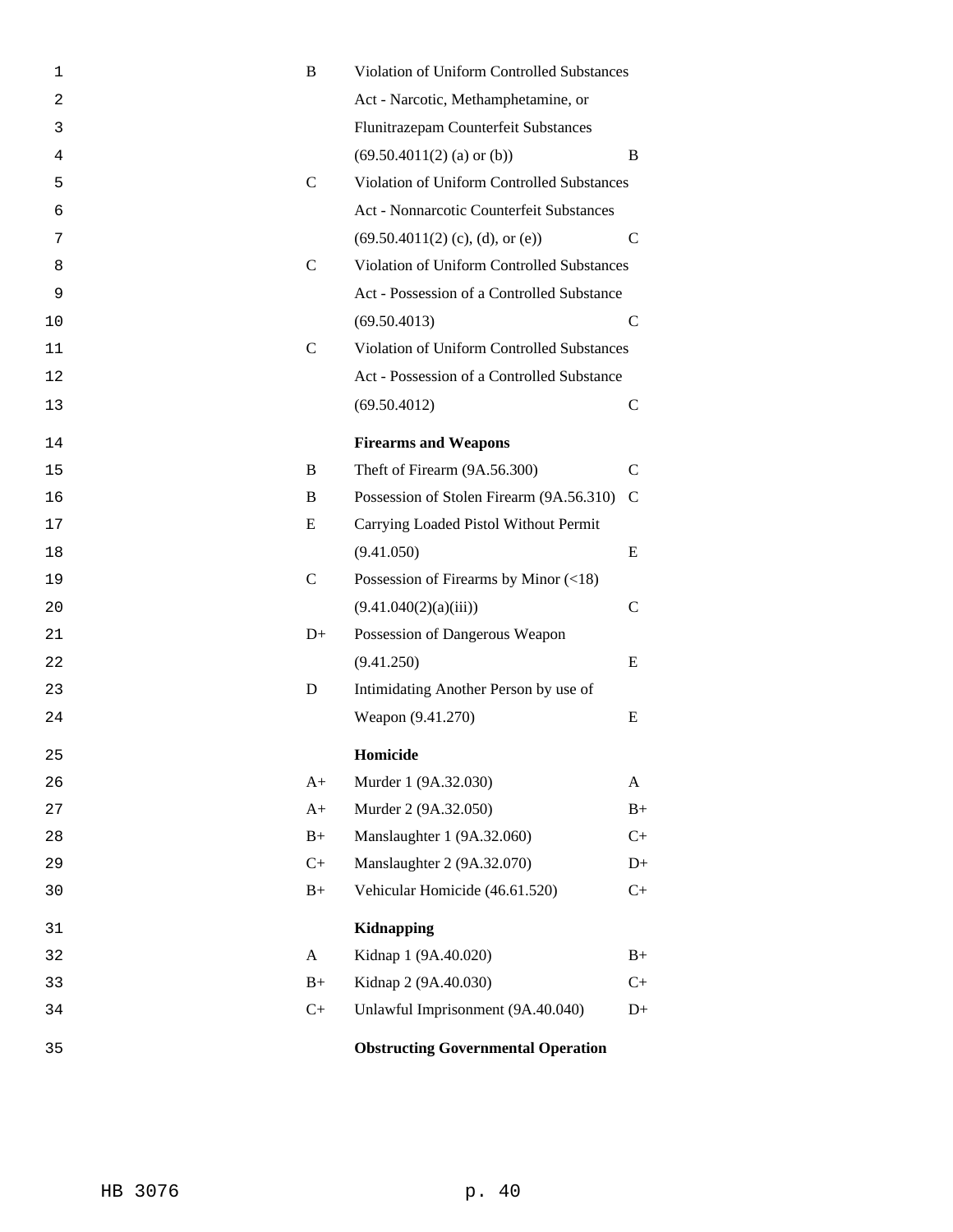| 1              | D             | Obstructing a Law Enforcement Officer     |               |
|----------------|---------------|-------------------------------------------|---------------|
| 2              |               | (9A.76.020)                               | E             |
| 3              | E             | Resisting Arrest (9A.76.040)              | E             |
| $\overline{4}$ | B             | Introducing Contraband 1 (9A.76.140)      | $\mathcal{C}$ |
| 5              | $\mathcal{C}$ | Introducing Contraband 2 (9A.76.150)      | D             |
| 6              | E             | Introducing Contraband 3 (9A.76.160)      | E             |
| 7              | $B+$          | Intimidating a Public Servant (9A.76.180) | $C+$          |
| 8              | $B+$          | Intimidating a Witness (9A.72.110)        | $C_{+}$       |
| 9              |               | <b>Public Disturbance</b>                 |               |
| 10             | $C+$          | Riot with Weapon $(9A.84.010(2)(b))$      | $D+$          |
| 11             | $D+$          | Riot Without Weapon $(9A.84.010(2)(a))$   | Ε             |
| 12             | Ε             | Failure to Disperse (9A.84.020)           | E             |
| 13             | E             | Disorderly Conduct (9A.84.030)            | Ε             |
| 14             |               | <b>Sex Crimes</b>                         |               |
| 15             | A             | Rape 1 (9A.44.040)                        | $B+$          |
| 16             | $A-$          | Rape 2 (9A.44.050)                        | $B+$          |
| 17             | $C+$          | Rape 3 (9A.44.060)                        | $D+$          |
| 18             | $A-$          | Rape of a Child 1 (9A.44.073)             | $B+$          |
| 19             | $B+$          | Rape of a Child 2 (9A.44.076)             | $C+$          |
| 20             | B             | Incest $1(9A.64.020(1))$                  | $\mathsf{C}$  |
| 21             | $\mathcal{C}$ | Incest $2(9A.64.020(2))$                  | D             |
| 22             | $D+$          | Indecent Exposure (Victim $<$ 14)         |               |
| 23             |               | (9A.88.010)                               | E             |
| 24             | E             | Indecent Exposure (Victim 14 or over)     |               |
| 25             |               | (9A.88.010)                               | E             |
| 26             | $B+$          | Promoting Prostitution 1 (9A.88.070)      | $C+$          |
| 27             | $C+$          | Promoting Prostitution 2 (9A.88.080)      | $D+$          |
| 28             | E             | O & A (Prostitution) $(9A.88.030)$        | Ε             |
| 29             | $B+$          | Indecent Liberties (9A.44.100)            | $C+$          |
| 30             | $A-$          | Child Molestation 1 (9A.44.083)           | $B+$          |
| 31             | B             | Child Molestation 2 (9A.44.086)           | $C+$          |
| 32             |               | Theft, Robbery, Extortion, and Forgery    |               |
| 33             | B             | Theft 1 (9A.56.030)                       | $\mathbf C$   |
| 34             | $\mathsf{C}$  | Theft 2 (9A.56.040)                       | D             |
| 35             | D             | Theft 3 (9A.56.050)                       | E             |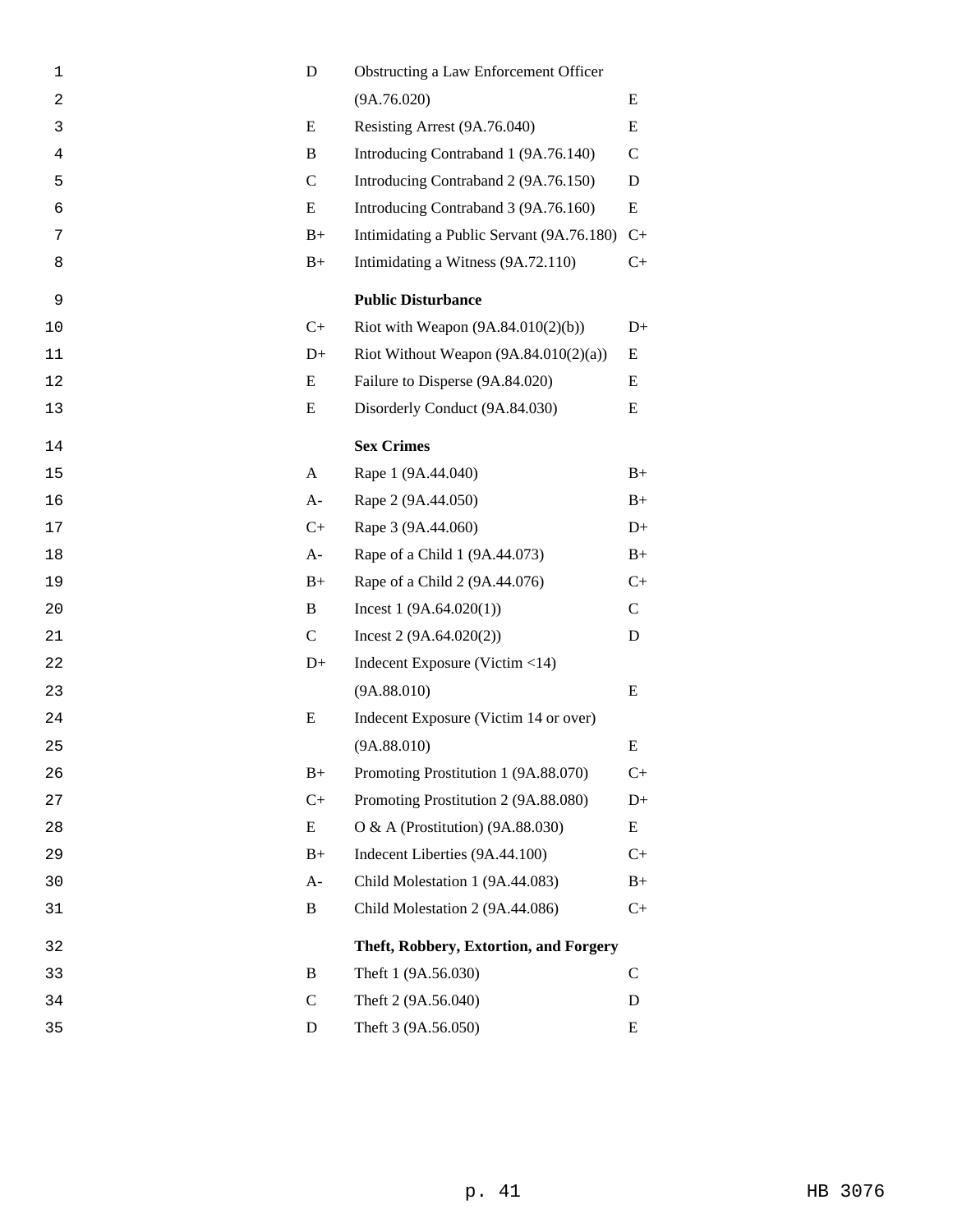| $\mathbf 1$ | B                | Theft of Livestock 1 and 2 (9A.56.080 and         |                          |
|-------------|------------------|---------------------------------------------------|--------------------------|
| 2           |                  | 9A.56.083)                                        | $\mathsf{C}$             |
| 3           | $\mathsf{C}$     | Forgery (9A.60.020)                               | D                        |
| 4           | A                | Robbery 1 (9A.56.200)                             | $B+$                     |
| 5           | $B+$             | Robbery 2 (9A.56.210)                             | $C+$                     |
| 6           | $B+$             | Extortion 1 (9A.56.120)                           | $C+$                     |
| 7           | $C+$             | Extortion 2 (9A.56.130)                           | $D+$                     |
| 8           | $\mathbf C$      | Identity Theft $1 (9.35.020(2))$                  | D                        |
| 9           | D                | Identity Theft $2(9.35.020(3))$                   | Е                        |
| 10          | D                | <b>Improperly Obtaining Financial Information</b> |                          |
| 11          |                  | (9.35.010)                                        | E                        |
| 12          | B                | Possession of Stolen Property 1                   |                          |
| 13          |                  | (9A.56.150)                                       | $\mathcal{C}$            |
| 14          | $\mathcal{C}$    | Possession of Stolen Property 2                   |                          |
| 15          |                  | (9A.56.160)                                       | D                        |
| 16          | D                | Possession of Stolen Property 3                   |                          |
| 17          |                  | (9A.56.170)                                       | E                        |
| 18          | $\mathsf{C}$     | Taking Motor Vehicle Without Permission           |                          |
| 19          |                  | 1 and 2 (9A.56.070 and 9A.56.075)                 | D                        |
| 20          |                  | <b>Motor Vehicle Related Crimes</b>               |                          |
| 21          | E                | Driving Without a License (46.20.005)             | Е                        |
| 22          | $B+$             | Hit and Run - Death $(46.52.020(4)(a))$           | $C+$                     |
|             | $\mathsf{C}$     | Hit and Run - Injury $(46.52.020(4)(b))$          | D                        |
| 23          |                  |                                                   |                          |
| 24          | D                | Hit and Run-Attended $(46.52.020(5))$             | Е                        |
| 25          | E                | Hit and Run-Unattended (46.52.010)                | Ε                        |
| 26          | $\mathsf{C}$     | Vehicular Assault (46.61.522)                     | D                        |
| 27          | $\mathbf C$      | Attempting to Elude Pursuing Police               |                          |
| 28          |                  | Vehicle (46.61.024)                               | D                        |
| 29          | E                | Reckless Driving (46.61.500)                      | E                        |
| 30          | D                | Driving While Under the Influence                 |                          |
| 31          |                  | $(46.61.502$ and $46.61.504)$                     | E                        |
| 32          | $\underline{B+}$ | Felony Driving While Under the Influence          |                          |
| 33          |                  | $(46.61.502(6)$ and $46.61.504(6))$               | $\underline{\mathbf{B}}$ |
| 34          |                  | Other                                             |                          |
| 35          | B                | Animal Cruelty 1 (16.52.205)                      | C                        |
| 36          | B                | Bomb Threat (9.61.160)                            | C                        |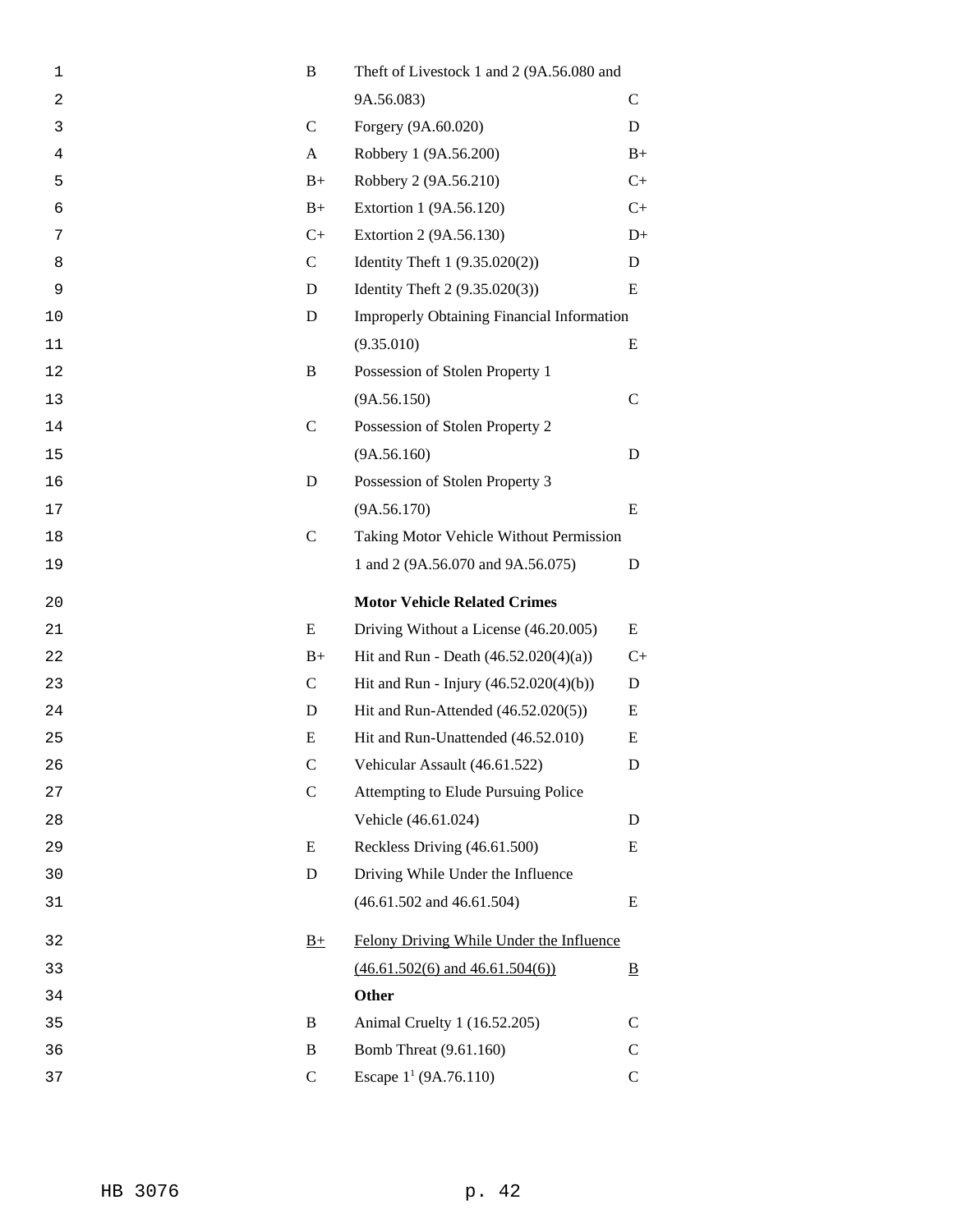| 1  | $\mathbf C$                                                     | Escape $2^1$ (9A.76.120)                                                          | $\mathcal{C}$                                                    |  |  |
|----|-----------------------------------------------------------------|-----------------------------------------------------------------------------------|------------------------------------------------------------------|--|--|
| 2  | D                                                               | Escape 3 (9A.76.130)                                                              | E                                                                |  |  |
| 3  | E                                                               | Obscene, Harassing, Etc., Phone Calls                                             |                                                                  |  |  |
| 4  |                                                                 | (9.61.230)                                                                        | E                                                                |  |  |
| 5  | $\mathbf{A}$                                                    | Other Offense Equivalent to an Adult Class                                        |                                                                  |  |  |
| 6  |                                                                 | A Felony                                                                          | $B+$                                                             |  |  |
| 7  | B                                                               | Other Offense Equivalent to an Adult Class                                        |                                                                  |  |  |
| 8  |                                                                 | <b>B</b> Felony                                                                   | $\mathcal{C}$                                                    |  |  |
| 9  | $\mathcal{C}$                                                   | Other Offense Equivalent to an Adult Class                                        |                                                                  |  |  |
| 10 |                                                                 | C Felony                                                                          | D                                                                |  |  |
| 11 | D                                                               | Other Offense Equivalent to an Adult Gross                                        |                                                                  |  |  |
| 12 |                                                                 | Misdemeanor                                                                       | ${\bf E}$                                                        |  |  |
| 13 | E                                                               | Other Offense Equivalent to an Adult                                              |                                                                  |  |  |
| 14 |                                                                 | Misdemeanor                                                                       | ${\bf E}$                                                        |  |  |
| 15 | V                                                               | Violation of Order of Restitution,                                                |                                                                  |  |  |
| 16 |                                                                 | Community Supervision, or Confinement                                             |                                                                  |  |  |
| 17 |                                                                 | $(13.40.200)^2$                                                                   | V                                                                |  |  |
| 18 |                                                                 | $E$ Escape 1 and 2 and Attempted Escape 1 and 2 are classed as C offenses         |                                                                  |  |  |
| 19 |                                                                 | and the standard range is established as follows:                                 |                                                                  |  |  |
|    |                                                                 |                                                                                   |                                                                  |  |  |
| 20 | confinement                                                     | 1st escape or attempted escape during 12-month period - 4 weeks                   |                                                                  |  |  |
| 21 |                                                                 |                                                                                   |                                                                  |  |  |
| 22 | 2nd escape or attempted escape during 12-month period - 8 weeks |                                                                                   |                                                                  |  |  |
| 23 | confinement                                                     |                                                                                   |                                                                  |  |  |
| 24 | 3rd and                                                         | subsequent escape or attempted escape during                                      | 12-month                                                         |  |  |
| 25 | period - 12 weeks confinement                                   |                                                                                   |                                                                  |  |  |
| 26 |                                                                 | <sup>2</sup> If the court finds that a respondent has violated terms of an order, |                                                                  |  |  |
| 27 |                                                                 | it may impose a penalty of up to 30 days of confinement.                          |                                                                  |  |  |
| 28 |                                                                 | JUVENILE SENTENCING STANDARDS                                                     |                                                                  |  |  |
| 29 |                                                                 |                                                                                   | This schedule must be used for juvenile offenders. The court may |  |  |
| 30 |                                                                 | select sentencing option A, B, C, D, or RCW 13.40.167.                            |                                                                  |  |  |
| 31 |                                                                 | <b>OPTION A</b>                                                                   |                                                                  |  |  |
| 32 |                                                                 | <b>JUVENILE OFFENDER SENTENCING GRID</b>                                          |                                                                  |  |  |
| 33 |                                                                 | <b>STANDARD RANGE</b>                                                             |                                                                  |  |  |
| 34 | $A+$                                                            | 180 WEEKS TO AGE 21 YEARS                                                         |                                                                  |  |  |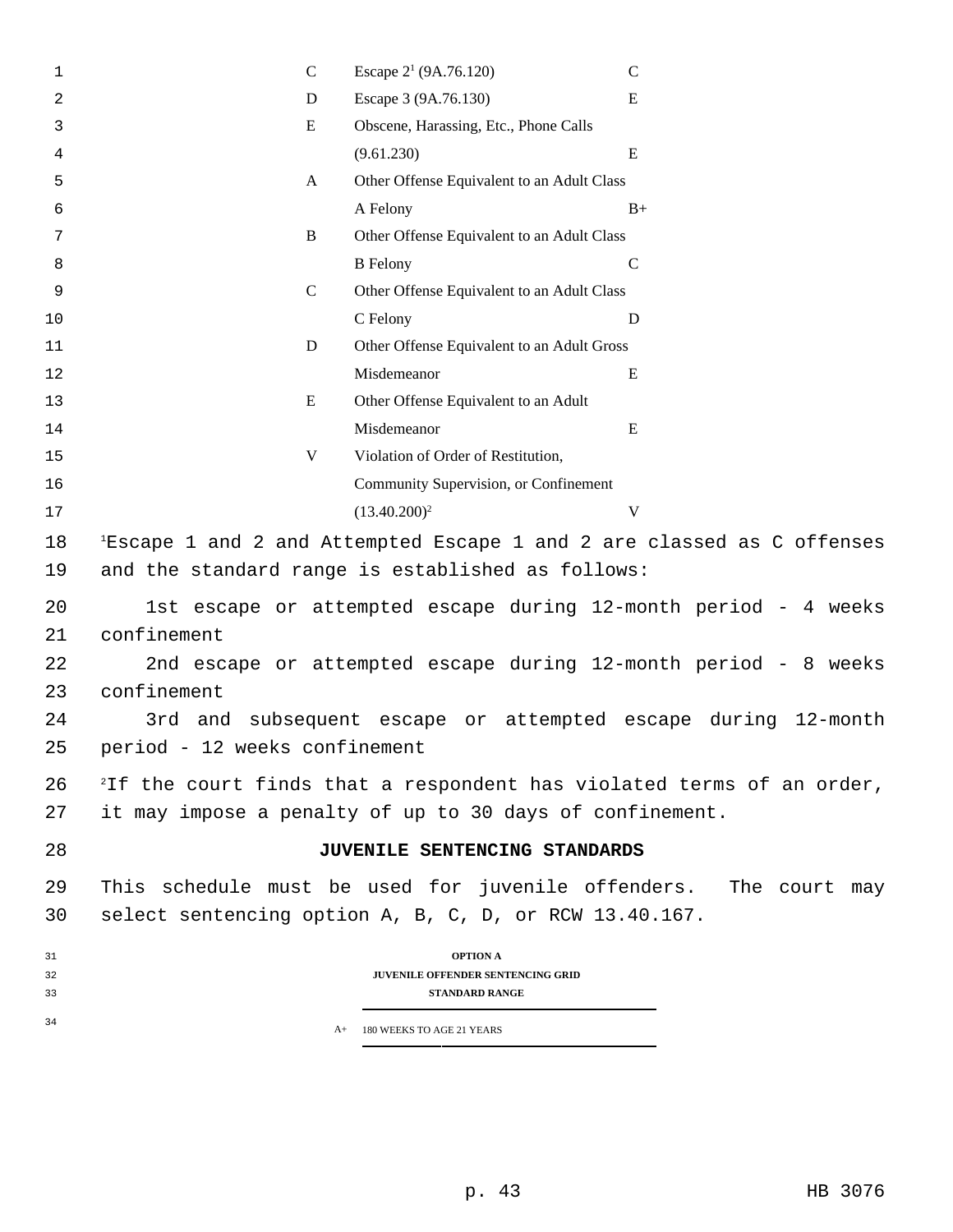| $\mathbf 1$  |          |               |                        |                           |                                      |                |                    |
|--------------|----------|---------------|------------------------|---------------------------|--------------------------------------|----------------|--------------------|
| $\mathbf 2$  |          | A             | 103 WEEKS TO 129 WEEKS |                           |                                      |                |                    |
| 3            |          |               |                        |                           |                                      |                |                    |
| 4            |          | $A-$          | 15-36                  | 52-65                     | 80-100                               | 103-129        |                    |
| 5            |          |               | <b>WEEKS</b>           | <b>WEEKS</b>              | <b>WEEKS</b>                         | <b>WEEKS</b>   |                    |
| 6            |          |               | <b>EXCEPT</b>          |                           |                                      |                |                    |
| 7            |          |               | 30-40                  |                           |                                      |                |                    |
| 8            |          |               | <b>WEEKS FOR</b>       |                           |                                      |                |                    |
| 9            |          |               | $15 - 17$              |                           |                                      |                |                    |
| 10           |          |               | YEAR OLDS              |                           |                                      |                |                    |
|              |          |               |                        |                           |                                      |                |                    |
| $11\,$<br>12 | Current  | $B+$          | 15-36                  |                           | 52-65                                | 80-100         | 103-129            |
| 13           | Offense  |               | <b>WEEKS</b>           |                           | <b>WEEKS</b>                         | <b>WEEKS</b>   | <b>WEEKS</b>       |
| 14           | Category |               |                        |                           |                                      |                |                    |
| 15           |          | $\, {\bf B}$  | <b>LOCAL</b>           |                           |                                      |                | 52-65              |
| 16           |          |               | SANCTIONS (LS)         |                           | 15-36 WEEKS                          |                | <b>WEEKS</b>       |
|              |          |               |                        |                           |                                      |                |                    |
| 17           |          |               |                        |                           |                                      |                |                    |
| 18           |          | $C+$          | LS                     |                           |                                      |                |                    |
| 19           |          |               |                        |                           |                                      | 15-36 WEEKS    |                    |
| 20           |          |               |                        |                           |                                      |                |                    |
| 21           |          | $\mathcal{C}$ | LS                     |                           |                                      |                | <b>15-36 WEEKS</b> |
| 22           |          |               |                        | <b>Local Sanctions:</b>   |                                      |                |                    |
| 23           |          |               |                        | $0$ to $30~\mathrm{Days}$ |                                      |                |                    |
| 24           |          | $D+$          | LS                     |                           | 0 to 12 Months Community Supervision |                |                    |
| 25           |          |               |                        |                           | 0 to 150 Hours Community Restitution |                |                    |
| 26           |          | D             | LS                     | \$0 to \$500 Fine         |                                      |                |                    |
| 27           |          |               |                        |                           |                                      |                |                    |
| 28           |          | Е             | LS                     |                           |                                      |                |                    |
| 29           |          |               |                        |                           |                                      |                |                    |
| 30           |          |               | $\boldsymbol{0}$       | $\,1$                     | $\,2$                                | $\mathfrak{Z}$ | $\overline{4}$     |
| 31           |          |               |                        |                           |                                      |                | or more            |
| 32           |          |               |                        | PRIOR ADJUDICATIONS       |                                      |                |                    |

 NOTE: References in the grid to days or weeks mean periods of confinement.

 (1) The vertical axis of the grid is the current offense category. The current offense category is determined by the offense of adjudication.

 (2) The horizontal axis of the grid is the number of prior adjudications included in the juvenile's criminal history. Each prior felony adjudication shall count as one point. Each prior violation, misdemeanor, and gross misdemeanor adjudication shall count as 1/4 point. Fractional points shall be rounded down.

(3) The standard range disposition for each offense is determined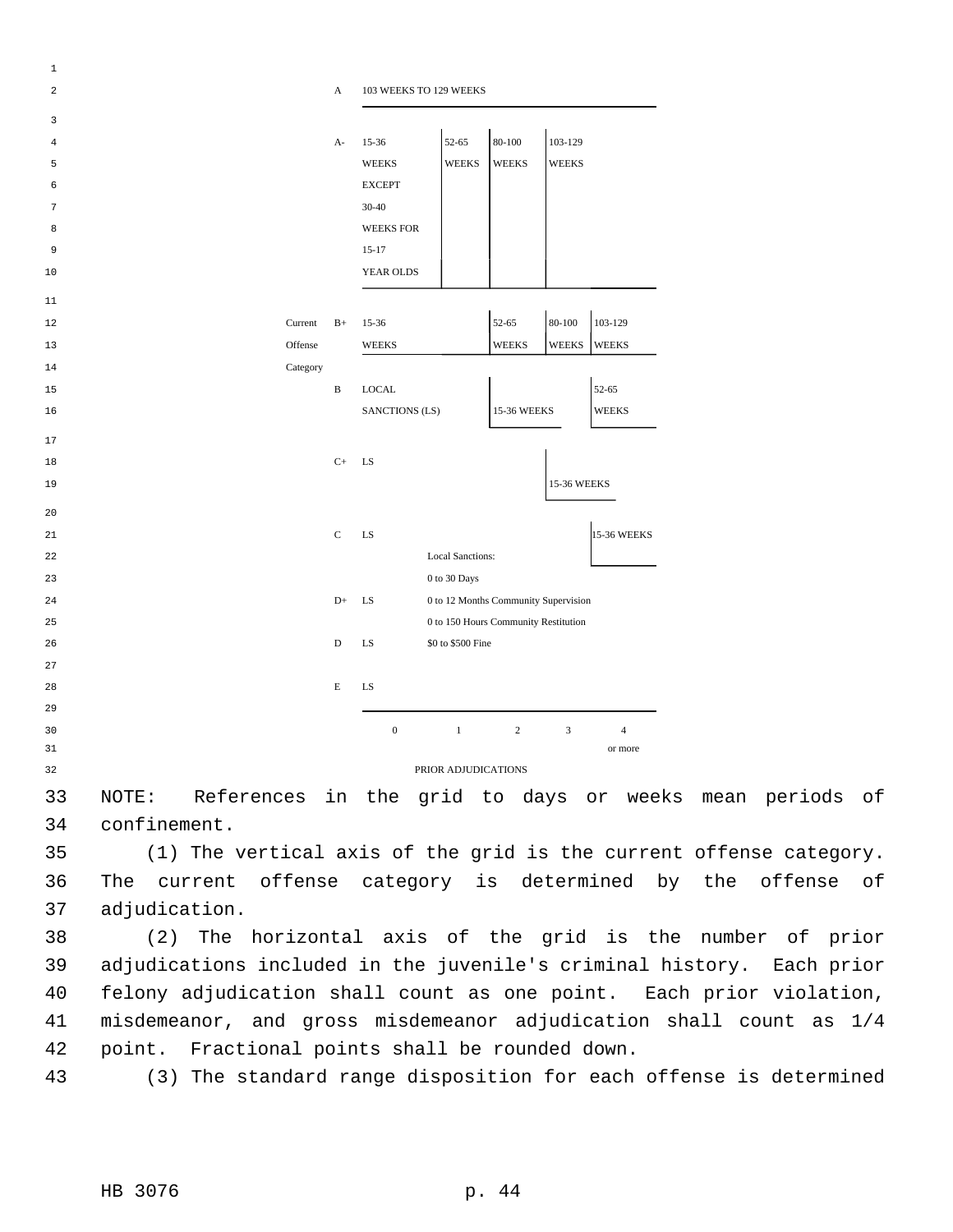by the intersection of the column defined by the prior adjudications and the row defined by the current offense category. (4) RCW 13.40.180 applies if the offender is being sentenced for more than one offense. (5) A current offense that is a violation is equivalent to an offense category of E. However, a disposition for a violation shall not include confinement. **OR OPTION B SUSPENDED DISPOSITION ALTERNATIVE** (1) If the offender is subject to a standard range disposition involving confinement by the department, the court may impose the standard range and suspend the disposition on condition that the offender comply with one or more local sanctions and any educational or treatment requirement. The treatment programs provided to the offender must be research-based best practice programs as identified by the Washington state institute for public policy or the joint legislative audit and review committee. (2) If the offender fails to comply with the suspended disposition, the court may impose sanctions pursuant to RCW 13.40.200 or may revoke the suspended disposition and order the disposition's execution. (3) An offender is ineligible for the suspended disposition option under this section if the offender is: (a) Adjudicated of an A+ offense; (b) Fourteen years of age or older and is adjudicated of one or more of the following offenses: (i) A class A offense, or an attempt, conspiracy, or solicitation to commit a class A offense; (ii) Manslaughter in the first degree (RCW 9A.32.060); or (iii) Assault in the second degree (RCW 9A.36.021), extortion in the first degree (RCW 9A.56.120), kidnapping in the second degree (RCW 9A.40.030), robbery in the second degree (RCW 9A.56.210), residential burglary (RCW 9A.52.025), burglary in the second degree (RCW 9A.52.030), drive-by shooting (RCW 9A.36.045), vehicular homicide (RCW 46.61.520), hit and run death (RCW 46.52.020(4)(a)), intimidating a witness (RCW 9A.72.110), violation of the uniform controlled substances act (RCW 69.50.401 (2)(a) and (b)), or manslaughter 2 (RCW 9A.32.070), p. 45 HB 3076